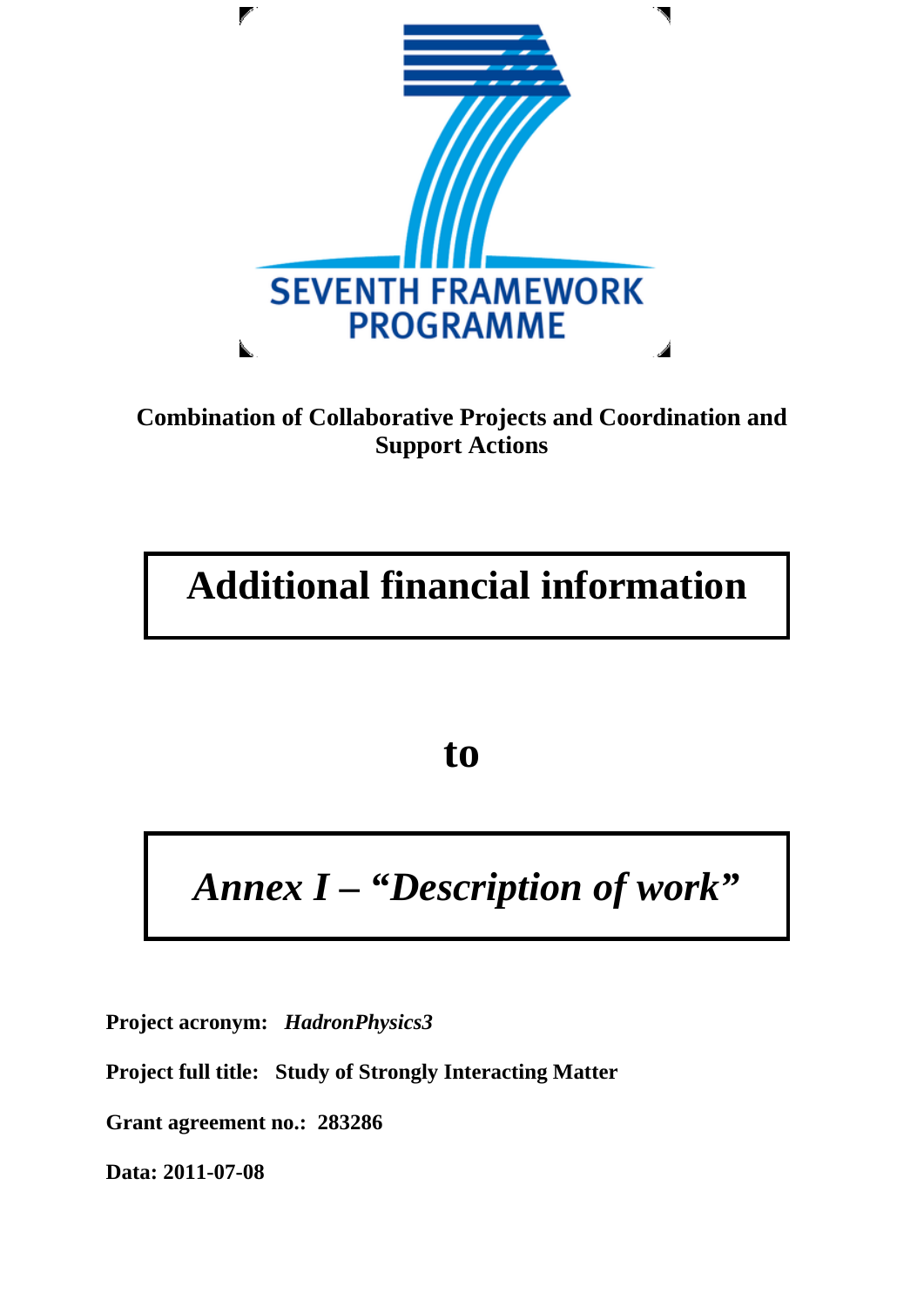|                                                                         | WP1: MAN                                                                                                                                                                                                                                             |         |        |        |         |         |         |  |  |  |  |
|-------------------------------------------------------------------------|------------------------------------------------------------------------------------------------------------------------------------------------------------------------------------------------------------------------------------------------------|---------|--------|--------|---------|---------|---------|--|--|--|--|
| <b>REQUESTED EC CONTRIBUTION PER BUDGETARY ITEM AND PER BENEFICIARY</b> |                                                                                                                                                                                                                                                      |         |        |        |         |         |         |  |  |  |  |
| Contr.<br>N <sub>0</sub>                                                | <b>Travel and</b><br><b>Requested EC</b><br><b>Personnel</b><br><b>Total direct</b><br><b>Consumables</b><br><b>Indirect costs</b><br><b>Contractor Acronym</b><br>contribution (EUR)<br>(EUR)<br>(EUR)<br>workshops (EUR)<br>$costs$ (EUR)<br>(EUR) |         |        |        |         |         |         |  |  |  |  |
|                                                                         | 1 INFN                                                                                                                                                                                                                                               | 435.503 | 45.262 | 81.340 | 562.105 | 337.263 | 899.368 |  |  |  |  |
|                                                                         | <i><b>INFN-LNF</b></i>                                                                                                                                                                                                                               | 435.503 | 45.262 | 81.340 | 562.105 | 337.263 | 899.368 |  |  |  |  |
|                                                                         | <b>TOTAL</b>                                                                                                                                                                                                                                         | 435.503 | 45.262 | 81.340 | 562.105 | 337.263 | 899.368 |  |  |  |  |

|                                                                       | WP1: MAN                                                                                                                                                                                                                                               |  |  |  |  |  |  |  |  |  |  |  |
|-----------------------------------------------------------------------|--------------------------------------------------------------------------------------------------------------------------------------------------------------------------------------------------------------------------------------------------------|--|--|--|--|--|--|--|--|--|--|--|
| <b>COMPLEMENTING RESOURCES PER BUDGETARY ITEM AND PER BENEFICIARY</b> |                                                                                                                                                                                                                                                        |  |  |  |  |  |  |  |  |  |  |  |
| Contr.<br>N <sub>0</sub>                                              | <b>Total direct</b><br><b>Indirect costs</b><br><b>Consumables</b><br><b>Travel and</b><br><b>Total complementing</b><br><b>Personnel</b><br><b>Contractor Acronym</b><br>workshops (EUR)<br>(EUR)<br>costs (EUR)<br>resources (EUR)<br>(EUR)<br>(EUR) |  |  |  |  |  |  |  |  |  |  |  |
|                                                                       | <b>INFN</b>                                                                                                                                                                                                                                            |  |  |  |  |  |  |  |  |  |  |  |
|                                                                       | <b>INFN-LNF</b>                                                                                                                                                                                                                                        |  |  |  |  |  |  |  |  |  |  |  |
|                                                                       | <b>TOTAL</b>                                                                                                                                                                                                                                           |  |  |  |  |  |  |  |  |  |  |  |

| WP1: MAN                                                                                                                                                                                               |                                                              |        |        |         |         |         |  |  |  |  |  |
|--------------------------------------------------------------------------------------------------------------------------------------------------------------------------------------------------------|--------------------------------------------------------------|--------|--------|---------|---------|---------|--|--|--|--|--|
| INDICATIVE TOTAL COSTS AND INDICATIVE REQUESTED EC CONTRIBUTION PER BUDGETARY ITEM                                                                                                                     |                                                              |        |        |         |         |         |  |  |  |  |  |
| <b>Total direct</b><br><b>Travel and</b><br><b>Indirect costs</b><br><b>Consumables</b><br><b>Personnel</b><br><b>Total costs (EUR)</b><br>workshops (EUR)<br>$costs$ (EUR)<br>(EUR)<br>(EUR)<br>(EUR) |                                                              |        |        |         |         |         |  |  |  |  |  |
| <b>REQUESTED EC CONTRIBUTION</b>                                                                                                                                                                       | 435.503                                                      | 45.262 | 81.340 | 562.105 | 337.263 | 899.368 |  |  |  |  |  |
| <b>COMPLEMENTING RESOURCES</b>                                                                                                                                                                         | $\Omega$<br>$\theta$                                         |        |        |         |         |         |  |  |  |  |  |
| <b>TOTAL BUDGET</b>                                                                                                                                                                                    | 435.503<br>45.262<br>81.340<br>562.105<br>337.263<br>899.368 |        |        |         |         |         |  |  |  |  |  |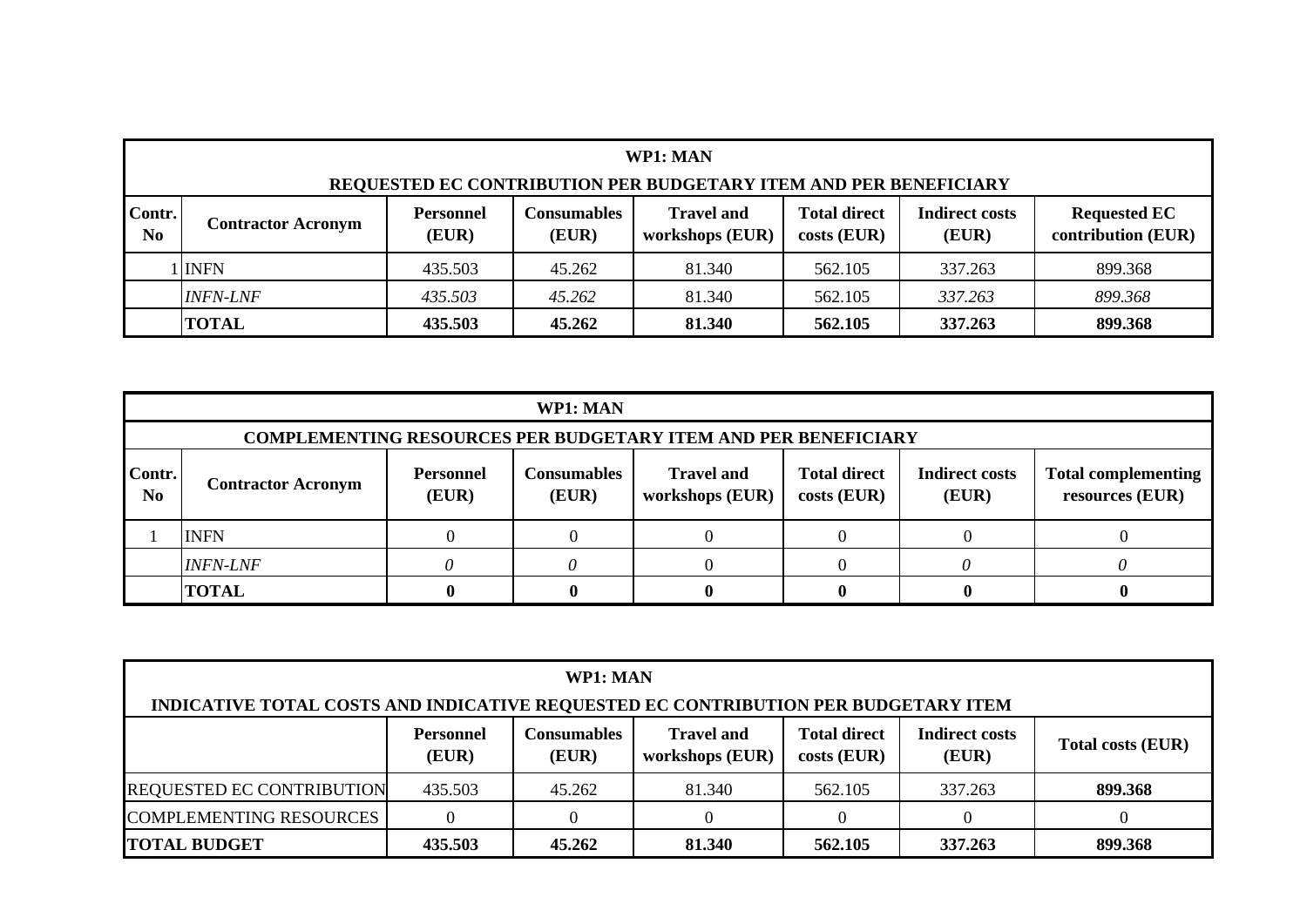|                                                                                                  | WP2:TURHIC                                                                                                                                                                                                                                                                                            |         |              |              |          |         |        |         |         |  |  |  |
|--------------------------------------------------------------------------------------------------|-------------------------------------------------------------------------------------------------------------------------------------------------------------------------------------------------------------------------------------------------------------------------------------------------------|---------|--------------|--------------|----------|---------|--------|---------|---------|--|--|--|
| <b>REQUESTED EC CONTRIBUTION PER BUDGETARY ITEM AND PER BENEFICIARY</b>                          |                                                                                                                                                                                                                                                                                                       |         |              |              |          |         |        |         |         |  |  |  |
| Contr.<br>N <sub>0</sub>                                                                         | <b>Travel and</b><br><b>Total direct costs</b><br><b>Indirect costs</b><br><b>Total costs</b><br><b>Requested EC</b><br><b>Consumables</b><br>Personnel<br><b>Durables</b><br><b>Contractor Acronym</b><br>workshops<br>contribution (EUR)<br>(EUR)<br>(EUR)<br>(EUR)<br>(EUR) (7%)<br>(EUR)<br>(EUR) |         |              |              |          |         |        |         |         |  |  |  |
| <b>INFN</b><br>18.002<br>16.825<br>16.825<br>1.178<br>$\theta$<br>$\Omega$<br>26.919<br>$\theta$ |                                                                                                                                                                                                                                                                                                       |         |              |              |          |         |        |         |         |  |  |  |
|                                                                                                  | <i><b>INFN-FI</b></i>                                                                                                                                                                                                                                                                                 | 16.825  | 0            | 0            | $\theta$ | 16.825  | 1.178  | 26.919  | 18.002  |  |  |  |
| 10                                                                                               | <b>HZDR</b>                                                                                                                                                                                                                                                                                           | 16.823  | $\theta$     | $\theta$     | $\Omega$ | 16.823  | 1.178  | 37.851  | 18.000  |  |  |  |
| 31                                                                                               | <b>CNRS</b>                                                                                                                                                                                                                                                                                           | 29.442  | $\Omega$     | $\Omega$     | 100.946  | 130.388 | 9.127  | 208.622 | 139.515 |  |  |  |
|                                                                                                  | <i>CNRS/IN2P3/SUBATECH</i>                                                                                                                                                                                                                                                                            | 29.442  | 0            | 0            | 100.946  | 130.388 | 9.127  | 208.622 | 139.515 |  |  |  |
| 34                                                                                               | <b>KFKI RMKI</b><br>25.234<br>25.234<br>1.766<br>30.280<br>27.000<br>$\theta$<br>$\Omega$<br>$\theta$                                                                                                                                                                                                 |         |              |              |          |         |        |         |         |  |  |  |
| 40                                                                                               | 25.234<br>$\theta$<br>$\theta$<br>$\theta$<br>25.234<br>40.374<br>27.000<br><b>UWR</b><br>1.766                                                                                                                                                                                                       |         |              |              |          |         |        |         |         |  |  |  |
|                                                                                                  | <b>TOTAL</b>                                                                                                                                                                                                                                                                                          | 113.557 | $\mathbf{0}$ | $\mathbf{0}$ | 100.946  | 214.503 | 15.015 | 344.046 | 229.518 |  |  |  |

|                          | WP2:TURHIC<br><b>COMPLEMENTING RESOURCES PER BUDGETARY ITEM AND PER BENEFICIARY</b>                                                                                                                                                                                                                                                  |       |              |              |                |          |         |         |         |  |  |  |  |
|--------------------------|--------------------------------------------------------------------------------------------------------------------------------------------------------------------------------------------------------------------------------------------------------------------------------------------------------------------------------------|-------|--------------|--------------|----------------|----------|---------|---------|---------|--|--|--|--|
| Contr.<br>N <sub>0</sub> | <b>Total</b><br><b>Travel and</b><br><b>Total direct costs</b><br><b>Indirect costs</b><br><b>Total complementing</b><br><b>Consumables</b><br>Personnel<br><b>Durables</b><br><b>Contractor Acronym</b><br>workshops<br>complementing<br>resources (EUR)<br>(EUR)<br>(EUR)<br>(EUR) (see Note)<br>(EUR)<br>resources (EUR)<br>(EUR) |       |              |              |                |          |         |         |         |  |  |  |  |
|                          | <b>INFN</b>                                                                                                                                                                                                                                                                                                                          |       | $\mathbf{0}$ | $\theta$     | $\Omega$       | $\theta$ | 8.917   | 8.917   | 8.917   |  |  |  |  |
|                          | <b>INFN-FI</b>                                                                                                                                                                                                                                                                                                                       | 0     | $\theta$     | $\theta$     | $\theta$       | $\theta$ | 8.917   | 8.917   | 8.917   |  |  |  |  |
| 10                       | <b>HZDR</b>                                                                                                                                                                                                                                                                                                                          |       | $\mathbf{0}$ | $\Omega$     | $\theta$       | $\Omega$ | 19.851  | 19.851  | 19.851  |  |  |  |  |
| 31                       | <b>CNRS</b>                                                                                                                                                                                                                                                                                                                          | 8.891 | $\Omega$     | $\Omega$     | $\theta$       | 8.891    | 74.441  | 83.332  | 83.332  |  |  |  |  |
|                          | CNRS/IN2P3/SUBATECH                                                                                                                                                                                                                                                                                                                  | 8.891 | $\theta$     | $\theta$     | $\theta$       | 8.891    | 74.441  | 83.332  | 83.332  |  |  |  |  |
| 34                       | <b>KFKI RMKI</b>                                                                                                                                                                                                                                                                                                                     |       | $\theta$     | $\theta$     | $\theta$       | $\theta$ | 3.280   | 3.280   | 3.280   |  |  |  |  |
| 40                       | <b>UWR</b>                                                                                                                                                                                                                                                                                                                           |       | $\mathbf{0}$ | $\Omega$     | $\overline{0}$ | $\theta$ | 13.374  | 13.374  | 13.374  |  |  |  |  |
|                          | <b>TOTAL</b>                                                                                                                                                                                                                                                                                                                         | 8.891 | $\bf{0}$     | $\mathbf{0}$ | $\bf{0}$       | 8.891    | 119.863 | 128.755 | 128.755 |  |  |  |  |

| <b>WP2: TURHIC</b>                                                                 |                                                                                                                                                                                                                                             |  |  |         |         |        |         |         |  |  |  |
|------------------------------------------------------------------------------------|---------------------------------------------------------------------------------------------------------------------------------------------------------------------------------------------------------------------------------------------|--|--|---------|---------|--------|---------|---------|--|--|--|
| INDICATIVE TOTAL COSTS AND INDICATIVE REQUESTED EC CONTRIBUTION PER BUDGETARY ITEM |                                                                                                                                                                                                                                             |  |  |         |         |        |         |         |  |  |  |
|                                                                                    | <b>Travel and</b><br>Total direct costs<br><b>Indirect costs</b><br><b>Total costs</b><br>Consumables<br><b>Personnel</b><br><b>Durables</b><br>workshops<br><b>Total costs (EUR)</b><br>(EUR)<br>(EUR)<br>(EUR)<br>(EUR)<br>(EUR)<br>(EUR) |  |  |         |         |        |         |         |  |  |  |
| <b>REQUESTED EC CONTRIBUTION</b>                                                   | 113.557                                                                                                                                                                                                                                     |  |  | 100.946 | 214.503 | 15.015 | 344.046 | 229.518 |  |  |  |
| <b>COMPLEMENTING RESOURCES</b>                                                     | 128.755<br>8.891<br>8.891<br>119.863<br>128.755                                                                                                                                                                                             |  |  |         |         |        |         |         |  |  |  |
| <b>TOTAL BUDGET</b>                                                                | 134.878<br>472.800<br>358,273<br>122.448<br>100.946<br>223.394<br>0                                                                                                                                                                         |  |  |         |         |        |         |         |  |  |  |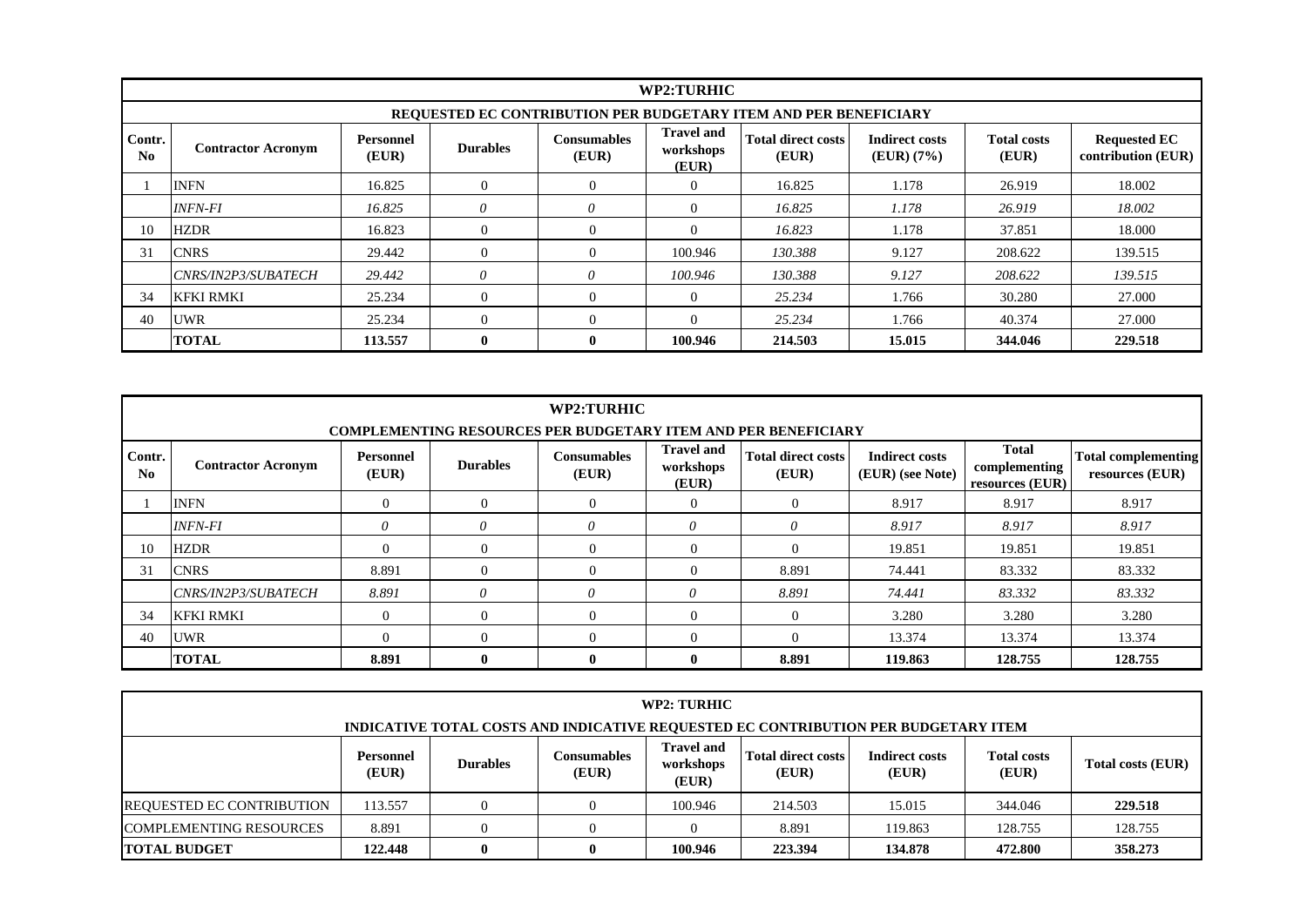*The indirect costs of complementing resources are calculated by adding two terms:* 

*the first term is the indirect costs obtained by applying to the direct costs the overhead F(%) chosen by the participant;*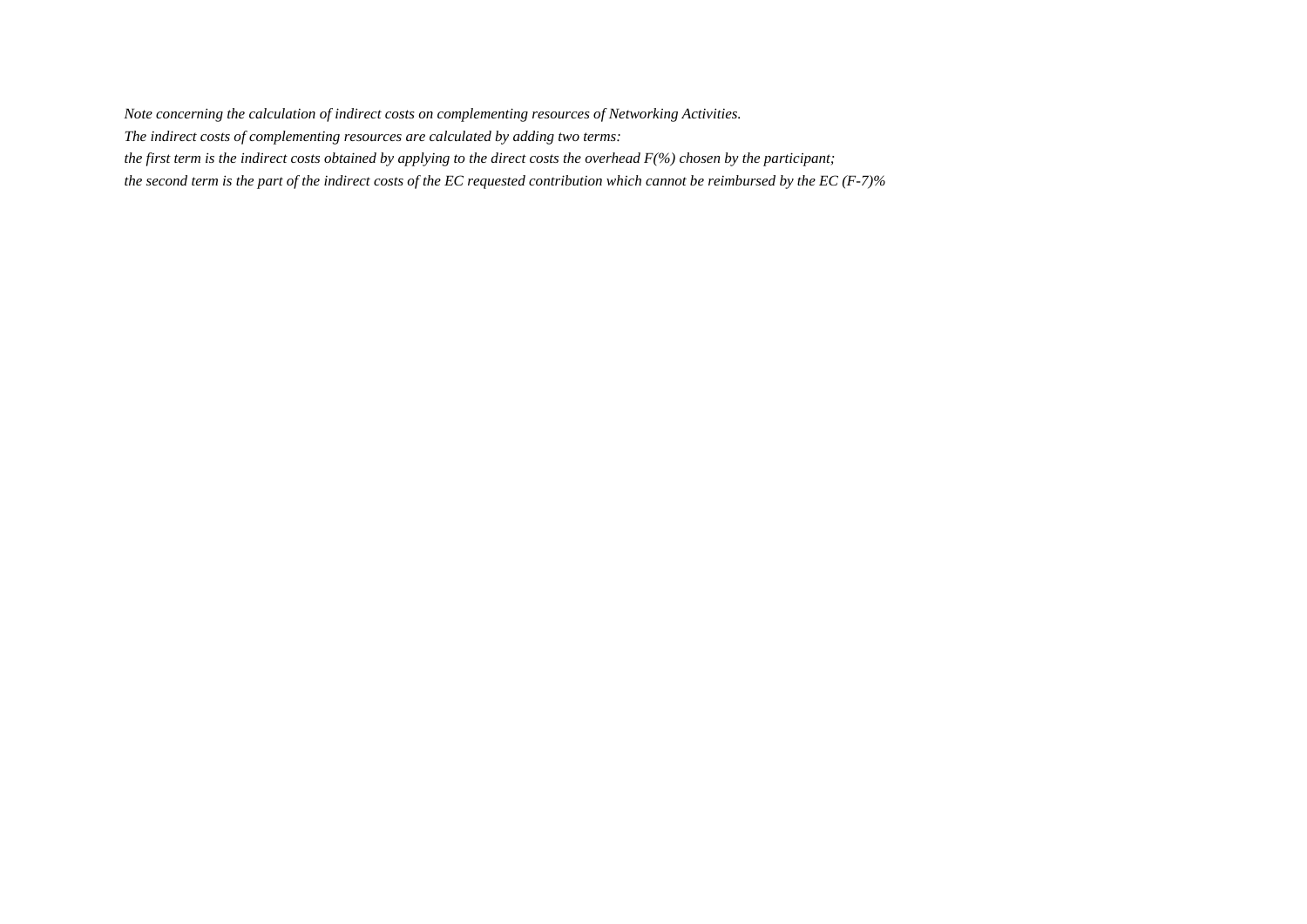|               |                                                                                                                                                                                                                                                                                                       |                |              |                | <b>WP3: ENCstudy</b> |                                                                  |          |         |         |  |  |  |  |  |
|---------------|-------------------------------------------------------------------------------------------------------------------------------------------------------------------------------------------------------------------------------------------------------------------------------------------------------|----------------|--------------|----------------|----------------------|------------------------------------------------------------------|----------|---------|---------|--|--|--|--|--|
|               |                                                                                                                                                                                                                                                                                                       |                |              |                |                      | REQUESTED EC CONTRIBUTION PER BUDGETARY ITEM AND PER BENEFICIARY |          |         |         |  |  |  |  |  |
| Contr<br>. No | <b>Travel and</b><br><b>Total direct costs</b><br><b>Requested EC</b><br>Personnel<br><b>Total costs</b><br><b>Consumables</b><br><b>Indirect costs</b><br><b>Contractor Acronym</b><br><b>Durables</b><br>workshops<br>(EUR)<br>(EUR)<br>(EUR) (7%)<br>contribution (EUR)<br>(EUR)<br>(EUR)<br>(EUR) |                |              |                |                      |                                                                  |          |         |         |  |  |  |  |  |
|               | <b>INFN</b>                                                                                                                                                                                                                                                                                           | 24.843         | $\theta$     | $\overline{0}$ | 9.001                | 33.844                                                           | 2.369    | 54.150  | 36.213  |  |  |  |  |  |
|               | <b>INFN-LNF</b>                                                                                                                                                                                                                                                                                       | $\theta$       | $\theta$     | $\theta$       | 4.500                | 4.500                                                            | 315      | 7.201   | 4.816   |  |  |  |  |  |
|               | 24.843<br>$\theta$<br>$\theta$<br><b>INFN-TO</b><br>4.500<br>29.343<br>2.054<br>46.949<br>31.397                                                                                                                                                                                                      |                |              |                |                      |                                                                  |          |         |         |  |  |  |  |  |
| 11            | <b>FZJ</b><br>$\Omega$<br>$\theta$<br>$\mathbf{0}$<br>$\theta$<br>4.816<br>4.816<br>4.816<br>4.816                                                                                                                                                                                                    |                |              |                |                      |                                                                  |          |         |         |  |  |  |  |  |
| 18            | <b>UBO</b>                                                                                                                                                                                                                                                                                            | 24.843         | $\theta$     | $\theta$       | 4.500                | 29.343                                                           | 2.054    | 46.949  | 31.397  |  |  |  |  |  |
| 21            | UMainz                                                                                                                                                                                                                                                                                                | $\Omega$       | $\theta$     | $\overline{0}$ | 28.042               | 28.042                                                           | $\theta$ | 28.042  | 28.042  |  |  |  |  |  |
| 30            | <b>CEA</b>                                                                                                                                                                                                                                                                                            | 24.843         | $\theta$     | $\mathbf{0}$   | 4.816                | 29.658                                                           | 1.739    | 45.309  | 31.397  |  |  |  |  |  |
|               | <b>CEA-IRFU</b>                                                                                                                                                                                                                                                                                       | 24.843         | $\Omega$     | $\mathbf{0}$   | 4.816                | 29.658                                                           | 1.739    | 45.309  | 31.397  |  |  |  |  |  |
| 31            | <b>CNRS</b>                                                                                                                                                                                                                                                                                           | 13.501         | $\Omega$     | $\mathbf{0}$   | 13.501               | 27.002                                                           | 1.890    | 43.204  | 28.893  |  |  |  |  |  |
|               | CNRS/IN2P3 IPNO                                                                                                                                                                                                                                                                                       | 13.501         | $\Omega$     | $\mathbf{0}$   | $\Omega$             | 13.501                                                           | 945      | 21.602  | 14.446  |  |  |  |  |  |
|               | <i><b>CNRS/CPHT</b></i>                                                                                                                                                                                                                                                                               | $\Omega$       | $\Omega$     | $\mathbf{0}$   | 13.501               | 13.501                                                           | 945      | 21.602  | 14.447  |  |  |  |  |  |
| 38            | <b>SINS</b>                                                                                                                                                                                                                                                                                           | $\overline{0}$ | $\theta$     | $\mathbf{0}$   | 13.501               | 13.501                                                           | 945      | 21.602  | 14.447  |  |  |  |  |  |
| 48            | UGlasgow                                                                                                                                                                                                                                                                                              | $\Omega$       | $\Omega$     | $\mathbf{0}$   | 4.500                | 4.500                                                            | 315      | 7.201   | 4.816   |  |  |  |  |  |
|               | <b>TOTAL</b>                                                                                                                                                                                                                                                                                          | 88.029         | $\mathbf{0}$ | $\bf{0}$       | 82.678               | 170.707                                                          | 9.312    | 251,273 | 180.020 |  |  |  |  |  |

|                      | <b>WP3: ENCstudy</b>                                                                                                                                                                                                                                                                                                                   |          |  |  |          |  |        |        |        |  |  |  |  |
|----------------------|----------------------------------------------------------------------------------------------------------------------------------------------------------------------------------------------------------------------------------------------------------------------------------------------------------------------------------------|----------|--|--|----------|--|--------|--------|--------|--|--|--|--|
|                      | <b>COMPLEMENTING RESOURCES PER BUDGETARY ITEM AND PER BENEFICIARY</b>                                                                                                                                                                                                                                                                  |          |  |  |          |  |        |        |        |  |  |  |  |
| <b>Contr</b><br>. No | <b>Total</b><br><b>Travel and</b><br><b>Total direct costs</b><br><b>Indirect costs</b><br><b>Consumables</b><br><b>Total complementing</b><br>Personnel<br><b>Durables</b><br><b>Contractor Acronym</b><br>workshops<br>complementing<br>(EUR)<br>resources (EUR)<br>(EUR)<br>(EUR)<br>(EUR) (see Note)<br>resources $(EUR)$<br>(EUR) |          |  |  |          |  |        |        |        |  |  |  |  |
|                      | <b>INFN</b>                                                                                                                                                                                                                                                                                                                            | $\Omega$ |  |  | $\theta$ |  | 17.937 | 17.937 | 17.937 |  |  |  |  |
|                      | <b>INFN-LNF</b>                                                                                                                                                                                                                                                                                                                        |          |  |  | 0        |  | 2.385  | 2.385  | 2.385  |  |  |  |  |
|                      | <i><b>INFN-TO</b></i>                                                                                                                                                                                                                                                                                                                  | 0        |  |  | $\theta$ |  | 15.552 | 15.552 | 15.552 |  |  |  |  |
|                      | FZJ                                                                                                                                                                                                                                                                                                                                    | 0        |  |  | $\Omega$ |  |        |        |        |  |  |  |  |
| 18                   | <b>UBO</b>                                                                                                                                                                                                                                                                                                                             |          |  |  | 0        |  | 15.552 | 15.552 | 15.552 |  |  |  |  |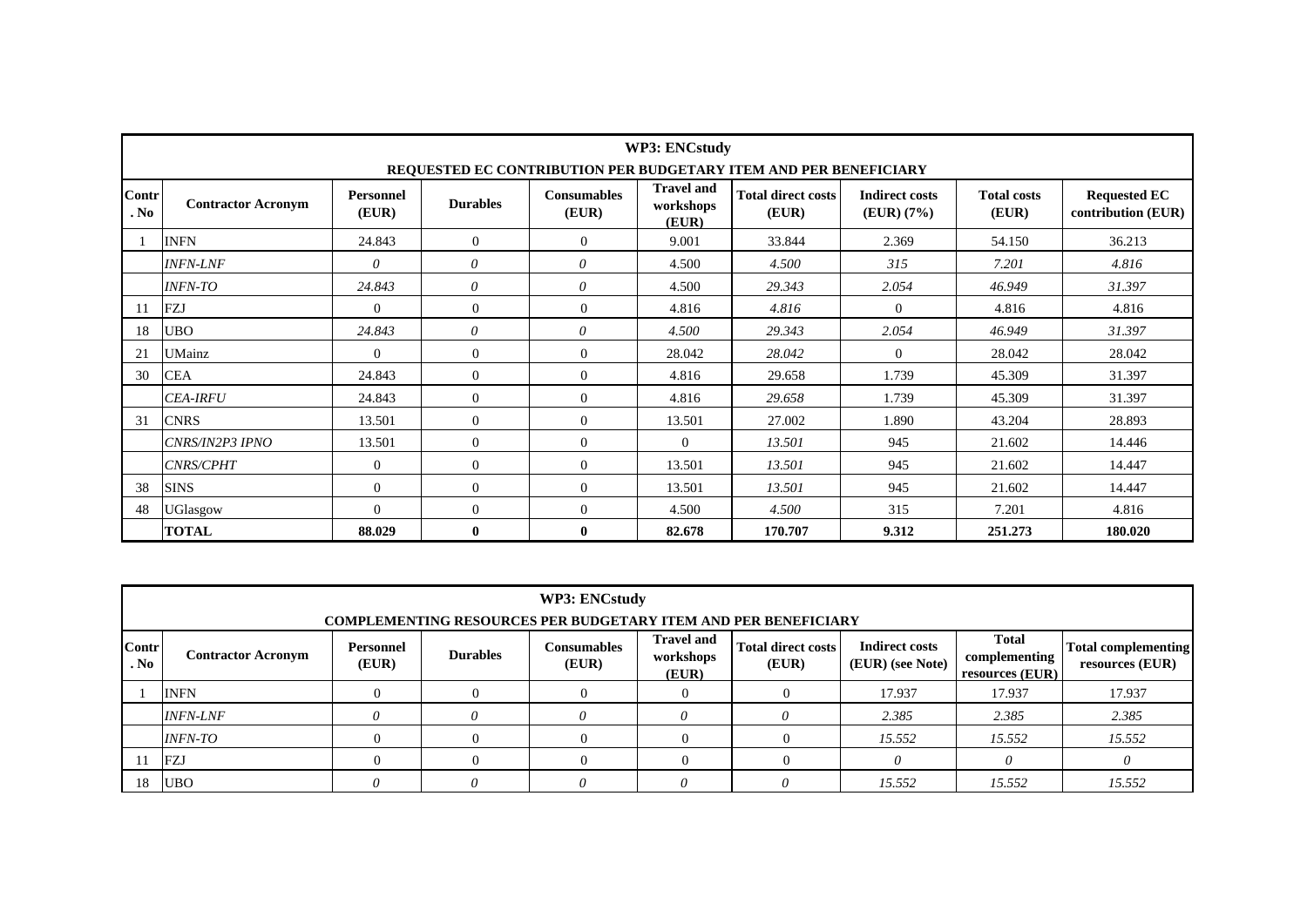| 21 | <b>UMainz</b>    |         | $\Omega$     | 0        | 0   | $\mathbf{0}$ | 0       | 0       |         |
|----|------------------|---------|--------------|----------|-----|--------------|---------|---------|---------|
| 30 | <b>CEA</b>       |         | 0            | $\theta$ | 0   | 0            | 13.912  | 13.912  | 13.912  |
|    | <b>CEA-IRFU</b>  |         | $\Omega$     | 0        | 0   | 0            | 13.912  | 13.912  | 13.912  |
| 31 | <b>CNRS</b>      | 113.594 | $\theta$     | $\theta$ | 946 | 114.540      | 83.035  | 197.575 | 197.575 |
|    | CNRS/IN2P3 IPNO  | 29.922  | $\theta$     | $\theta$ | 0   | 29.922       | 25.109  | 55.031  | 55.031  |
|    | <b>CNRS/CPHT</b> | 83.672  | $\theta$     | $\theta$ | 946 | 84.618       | 57.927  | 142.545 | 142.545 |
| 38 | <b>SINS</b>      |         | $\Omega$     | 0        | 0   | 0            | 7.156   | 7.156   | 7.156   |
| 48 | <b>UGlasgow</b>  |         |              | $\Omega$ | 0   | $\Omega$     | 2.386   | 2.386   | 2.386   |
|    | <b>TOTAL</b>     | 113.594 | $\mathbf{0}$ | 0        | 946 | 114.540      | 139.979 | 254.520 | 254.520 |

| WP3: ENCstudy                    |                                                                                                                                                                                                                                                    |  |   |        |         |       |         |         |  |  |  |  |
|----------------------------------|----------------------------------------------------------------------------------------------------------------------------------------------------------------------------------------------------------------------------------------------------|--|---|--------|---------|-------|---------|---------|--|--|--|--|
|                                  | INDICATIVE TOTAL COSTS AND INDICATIVE REQUESTED EC CONTRIBUTION PER BUDGETARY ITEM                                                                                                                                                                 |  |   |        |         |       |         |         |  |  |  |  |
|                                  | <b>Travel and</b><br><b>Consumables</b><br><b>Total direct costs</b><br><b>Indirect costs</b><br><b>Total costs</b><br><b>Personnel</b><br><b>Durables</b><br>Total costs (EUR)<br>workshops<br>(EUR)<br>(EUR)<br>(EUR)<br>(EUR)<br>(EUR)<br>(EUR) |  |   |        |         |       |         |         |  |  |  |  |
| <b>REQUESTED EC CONTRIBUTION</b> | 88.029                                                                                                                                                                                                                                             |  | 0 | 82.678 | 170.707 | 9.312 | 251.273 | 180.020 |  |  |  |  |
| <b>COMPLEMENTING RESOURCES</b>   | 254.520<br>113.594<br>139.979<br>946<br>254.520<br>114.540<br>$\theta$                                                                                                                                                                             |  |   |        |         |       |         |         |  |  |  |  |
| <b>TOTAL BUDGET</b>              | 434.539<br>149.292<br>505.792<br>83.624<br>285.247<br>201.623<br>$\bf{0}$                                                                                                                                                                          |  |   |        |         |       |         |         |  |  |  |  |

*The indirect costs of complementing resources are calculated by adding two terms:* 

*the first term is the indirect costs obtained by applying to the direct costs the overhead F(%) chosen by the participant;*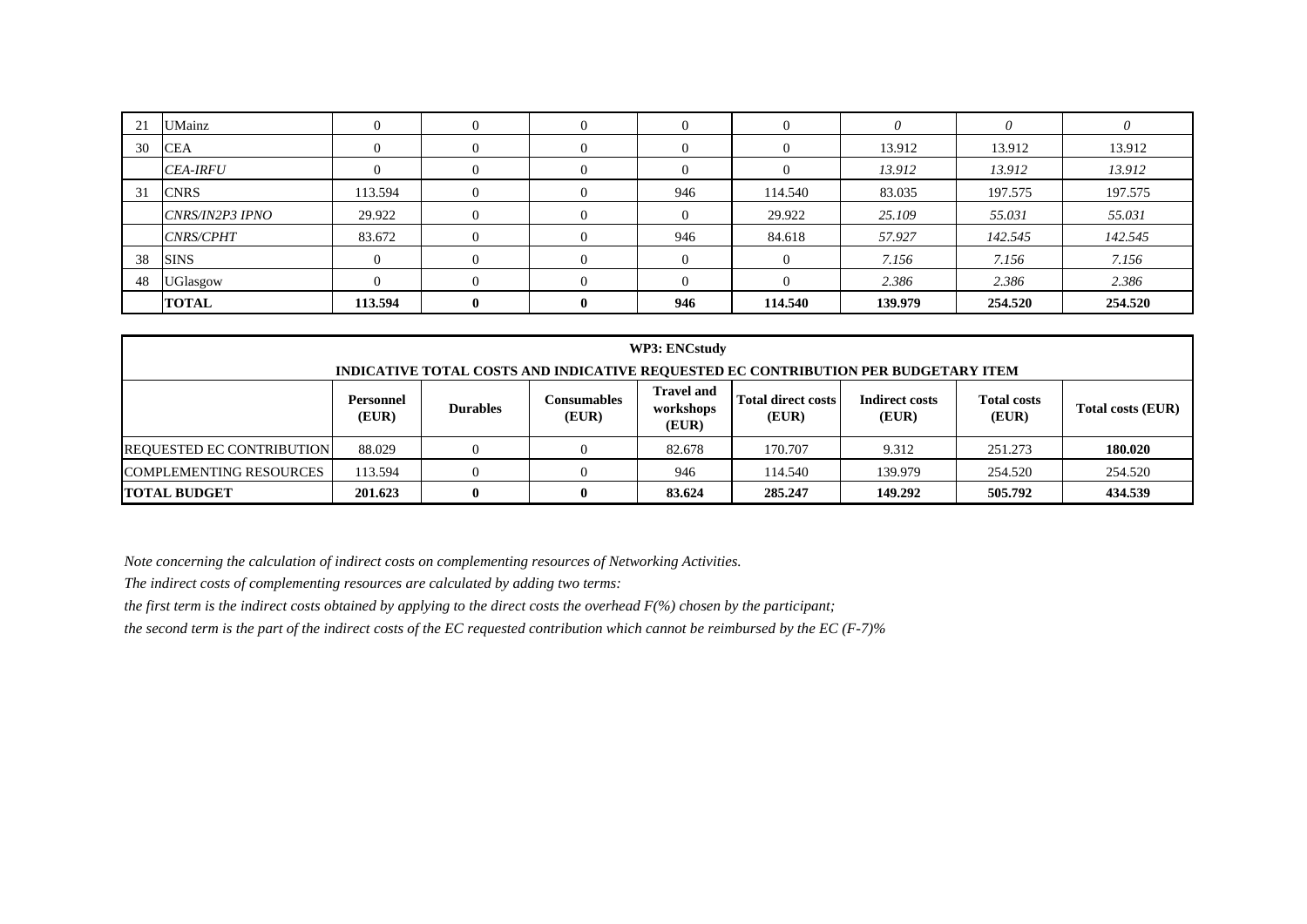|                                                                  | WP4:EPOS                  |                 |                 |                             |                                         |                                    |                                     |                                           |  |  |  |  |
|------------------------------------------------------------------|---------------------------|-----------------|-----------------|-----------------------------|-----------------------------------------|------------------------------------|-------------------------------------|-------------------------------------------|--|--|--|--|
| REQUESTED EC CONTRIBUTION PER BUDGETARY ITEM AND PER BENEFICIARY |                           |                 |                 |                             |                                         |                                    |                                     |                                           |  |  |  |  |
| Contr.<br>N <sub>0</sub>                                         | <b>Contractor Acronym</b> | Personnel (EUR) | <b>Durables</b> | <b>Consumables</b><br>(EUR) | <b>Travel and</b><br>workshops<br>(EUR) | <b>Total direct costs</b><br>(EUR) | <b>Indirect costs</b><br>(EUR) (7%) | <b>Requested EC</b><br>contribution (EUR) |  |  |  |  |
| 11                                                               | FZJ                       | $\theta$        | $\theta$        | $\theta$                    | 49.920                                  | 49.920                             | $\theta$                            | 49.920                                    |  |  |  |  |
| 18                                                               | <b>UBO</b>                | 104.412         | $\mathbf{0}$    | $\theta$                    | $\overline{0}$                          | 104.412                            | 7.309                               | 111.720                                   |  |  |  |  |
| 26                                                               | <b>UMU</b>                | 40.187          | $\theta$        | $\Omega$                    | $\Omega$                                | 40.187                             | 2.813                               | 43.000                                    |  |  |  |  |
| 28                                                               | <b>UVEG</b>               | 40.504          | $\theta$        | $\Omega$                    | $\Omega$                                | 40.504                             | 2.835                               | 43.340                                    |  |  |  |  |
| 31                                                               | <b>CNRS</b>               | 47.206          | $\theta$        | $\Omega$                    | 5.000                                   | 52.206                             | 3.654                               | 55.860                                    |  |  |  |  |
|                                                                  | <b>CNRS IPNO</b>          | 47.206          | $\theta$        | 0                           | 5.000                                   | 52.206                             | 3.654                               | 55.860                                    |  |  |  |  |
| 43                                                               | <b>ULUND</b>              | 52.336          | $\theta$        | $\Omega$                    | $\Omega$                                | 52.336                             | 3.664                               | 56.000                                    |  |  |  |  |
|                                                                  | <b>TOTAL</b>              | 284.645         | $\mathbf{0}$    | $\mathbf{0}$                | 54.920                                  | 339.565                            | 20.275                              | 359.840                                   |  |  |  |  |

|                                                                       | WP4:EPOS                                                                                                                                                                                                                                                                                |              |              |              |                |          |         |         |  |  |  |  |  |  |
|-----------------------------------------------------------------------|-----------------------------------------------------------------------------------------------------------------------------------------------------------------------------------------------------------------------------------------------------------------------------------------|--------------|--------------|--------------|----------------|----------|---------|---------|--|--|--|--|--|--|
| <b>COMPLEMENTING RESOURCES PER BUDGETARY ITEM AND PER BENEFICIARY</b> |                                                                                                                                                                                                                                                                                         |              |              |              |                |          |         |         |  |  |  |  |  |  |
| Contr.<br>$\mathbf{N}\mathbf{0}$                                      | <b>Total</b><br><b>Travel and</b><br><b>Total direct costs</b><br><b>Indirect costs</b><br><b>Consumables</b><br><b>Personnel (EUR)</b><br><b>Durables</b><br>workshops<br>complementing<br><b>Contractor Acronym</b><br>(EUR) (see Note)<br>(EUR)<br>(EUR)<br>resources (EUR)<br>(EUR) |              |              |              |                |          |         |         |  |  |  |  |  |  |
| 11                                                                    | <b>FZJ</b><br>$\overline{0}$<br>$\theta$<br>$\overline{0}$<br>$\Omega$<br>$\theta$<br>$\theta$                                                                                                                                                                                          |              |              |              |                |          |         |         |  |  |  |  |  |  |
| 18                                                                    | <b>UBO</b><br>$\overline{0}$<br>55.338<br>$\theta$<br>$\theta$<br>$\Omega$<br>$\theta$<br>55.338                                                                                                                                                                                        |              |              |              |                |          |         |         |  |  |  |  |  |  |
| 26                                                                    | U Murcia                                                                                                                                                                                                                                                                                | $\mathbf{0}$ | $\theta$     | $\theta$     | $\overline{0}$ | 0        | 21.299  | 21.299  |  |  |  |  |  |  |
| 28                                                                    | <b>UVEG</b>                                                                                                                                                                                                                                                                             | $\Omega$     | $\theta$     | 0            | $\theta$       | 0        | 21.468  | 21.468  |  |  |  |  |  |  |
| 31                                                                    | <b>CNRS</b>                                                                                                                                                                                                                                                                             | 794          | $\mathbf{0}$ | $\Omega$     | $\Omega$       | 794      | 28.146  | 28.940  |  |  |  |  |  |  |
|                                                                       | CNRS IPNO                                                                                                                                                                                                                                                                               | 794          | $\mathbf{0}$ | $\Omega$     | $\theta$       | 794      | 28.146  | 28.940  |  |  |  |  |  |  |
| 43                                                                    | <b>ULUND</b>                                                                                                                                                                                                                                                                            | $\Omega$     | $\theta$     | $\Omega$     | $\Omega$       | $\Omega$ | 27.739  | 27.739  |  |  |  |  |  |  |
|                                                                       | <b>TOTAL</b>                                                                                                                                                                                                                                                                            | 794          | $\mathbf{0}$ | $\mathbf{0}$ | $\mathbf{0}$   | 794      | 153.990 | 154.784 |  |  |  |  |  |  |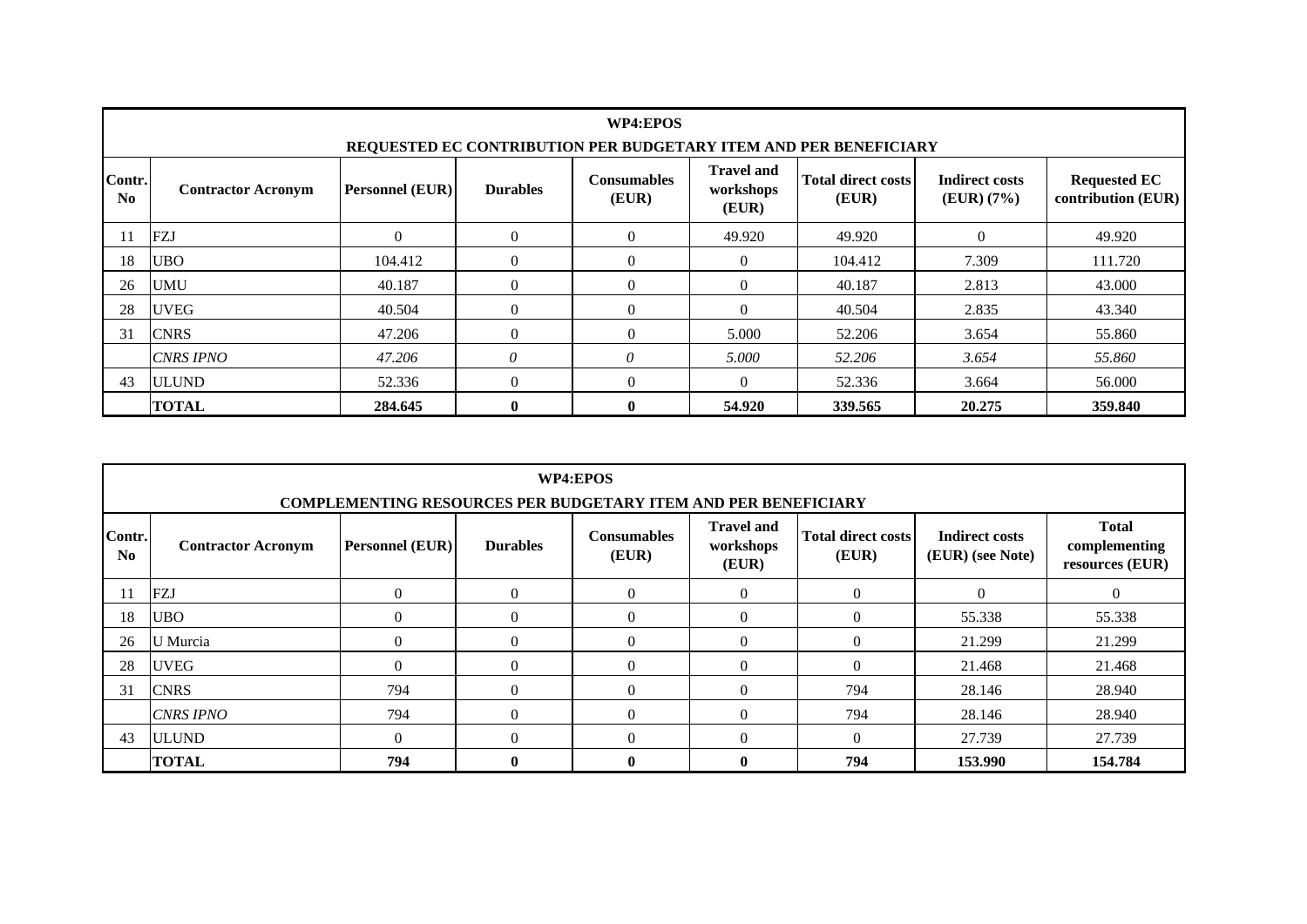| WP4:EPOS<br>INDICATIVE TOTAL COSTS AND INDICATIVE REQUESTED EC CONTRIBUTION PER BUDGETARY ITEM                                                                                                            |         |  |  |        |         |         |         |  |  |
|-----------------------------------------------------------------------------------------------------------------------------------------------------------------------------------------------------------|---------|--|--|--------|---------|---------|---------|--|--|
| <b>Travel and</b><br><b>Total direct costs</b><br><b>Indirect costs</b><br>Consumables<br><b>Personnel (EUR)</b><br><b>Durables</b><br>Total costs (EUR)<br>workshops<br>(EUR)<br>(EUR)<br>(EUR)<br>(EUR) |         |  |  |        |         |         |         |  |  |
| <b>REQUESTED EC CONTRIBUTION</b>                                                                                                                                                                          | 284.645 |  |  | 54.920 | 339.565 | 20.275  | 359.840 |  |  |
| <b>COMPLEMENTING RESOURCES</b>                                                                                                                                                                            | 794     |  |  |        | 794     | 153.990 | 154.784 |  |  |
| <b>TOTAL BUDGET</b>                                                                                                                                                                                       | 285.439 |  |  | 54.920 | 340.359 | 174.266 | 514.624 |  |  |

*The indirect costs of complementing resources are calculated by adding two terms:* 

*the first term is the indirect costs obtained by applying to the direct costs the overhead F(%) chosen by the participant;*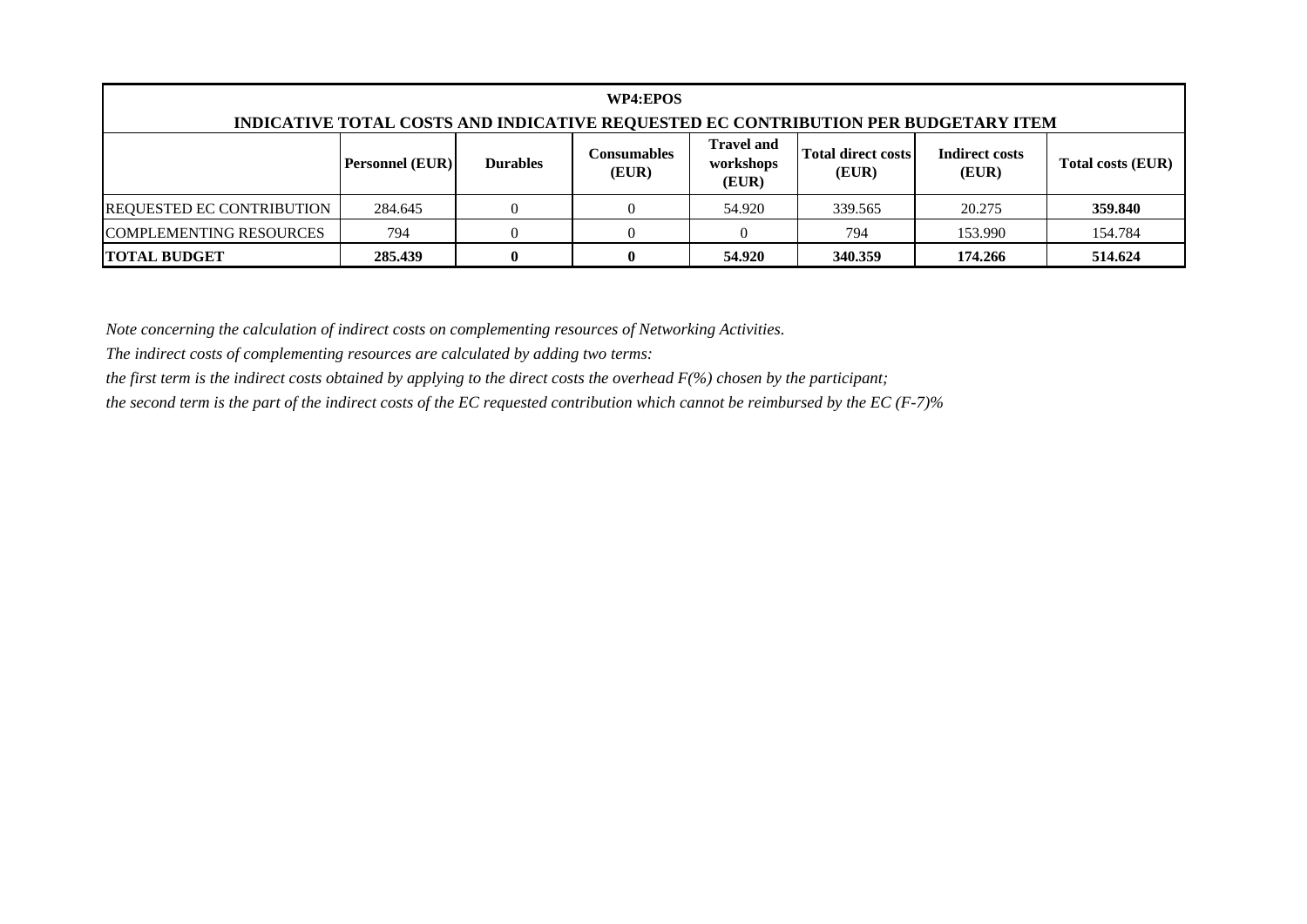|                          | <b>WP5: MesonNet</b>                                                                                                                                                                                                                                                        |                |                |              |          |         |          |         |  |  |  |  |
|--------------------------|-----------------------------------------------------------------------------------------------------------------------------------------------------------------------------------------------------------------------------------------------------------------------------|----------------|----------------|--------------|----------|---------|----------|---------|--|--|--|--|
|                          | REQUESTED EC CONTRIBUTION PER BUDGETARY ITEM AND PERBENEFICIARY                                                                                                                                                                                                             |                |                |              |          |         |          |         |  |  |  |  |
| Contr.<br>N <sub>0</sub> | <b>Travel and</b><br><b>Total direct costs</b><br><b>Indirect costs</b><br><b>Requested EC</b><br><b>Consumables</b><br><b>Personnel (EUR)</b><br><b>Durables</b><br><b>Contractor Acronym</b><br>workshops<br>(EUR)<br>(EUR) (7%)<br>contribution (EUR)<br>(EUR)<br>(TIII) |                |                |              |          |         |          |         |  |  |  |  |
|                          | <b>INFN</b>                                                                                                                                                                                                                                                                 | 22.502         | $\overline{0}$ | $\Omega$     | 13.501   | 36.004  | 2.520    | 38.524  |  |  |  |  |
|                          | <b>INFN-LNF</b>                                                                                                                                                                                                                                                             | 22.502         | 0              | $\theta$     | 13.501   | 36.004  | 2.520    | 38.524  |  |  |  |  |
| 11                       | FZJ                                                                                                                                                                                                                                                                         | $\overline{0}$ | $\overline{0}$ | $\mathbf{0}$ | 36.004   | 36.004  | $\theta$ | 36.004  |  |  |  |  |
| 18                       | <b>UBO</b>                                                                                                                                                                                                                                                                  | $\Omega$       | $\Omega$       | $\Omega$     | 22.502   | 22.502  | 1.575    | 24.078  |  |  |  |  |
| 21                       | <b>UMainz</b>                                                                                                                                                                                                                                                               | $\Omega$       | $\Omega$       | $\Omega$     | 24.078   | 24.078  | $\Omega$ | 24.078  |  |  |  |  |
| 41                       | <b>IST</b>                                                                                                                                                                                                                                                                  | 9.346          | $\Omega$       | $\Omega$     | $\Omega$ | 9.346   | 654      | 10.000  |  |  |  |  |
| 45                       | UU                                                                                                                                                                                                                                                                          | 13.501         | $\Omega$       | $\Omega$     | 73.144   | 86.645  | 6.065    | 92.711  |  |  |  |  |
|                          | <b>TOTAL</b>                                                                                                                                                                                                                                                                | 45.350         | $\mathbf{0}$   | $\mathbf{0}$ | 169.230  | 214.579 | 10.815   | 225.394 |  |  |  |  |

|                          | <b>WP5: MesonNet</b>                                                                                                                                                                                                                                                                 |              |              |          |          |   |        |          |  |  |  |  |
|--------------------------|--------------------------------------------------------------------------------------------------------------------------------------------------------------------------------------------------------------------------------------------------------------------------------------|--------------|--------------|----------|----------|---|--------|----------|--|--|--|--|
|                          | <b>COMPLEMENTING RESOURCES PER BUDGETARY ITEM AND PER BENEFICIARY</b>                                                                                                                                                                                                                |              |              |          |          |   |        |          |  |  |  |  |
| Contr.<br>N <sub>0</sub> | <b>Travel and</b><br><b>Total direct costs</b><br><b>Consumables</b><br><b>Total complementing</b><br><b>Indirect costs</b><br><b>Personnel (EUR)</b><br><b>Durables</b><br>workshops<br><b>Contractor Acronym</b><br>(EUR) (see Note)<br>resources (EUR)<br>(EUR)<br>(EUR)<br>(EUR) |              |              |          |          |   |        |          |  |  |  |  |
|                          | <b>INFN</b><br>$\Omega$<br>$\Omega$<br>19.082<br>19.082<br>$\Omega$<br>$\Omega$                                                                                                                                                                                                      |              |              |          |          |   |        |          |  |  |  |  |
|                          | <b>INFN-LNF</b>                                                                                                                                                                                                                                                                      |              | 0            | $\theta$ | $\theta$ | 0 | 19.082 | 19.082   |  |  |  |  |
| 11                       | FZJ                                                                                                                                                                                                                                                                                  | 0            | 0            |          | $\Omega$ |   |        | $\Omega$ |  |  |  |  |
| 18                       | <b>UBO</b>                                                                                                                                                                                                                                                                           | 0            | 0            |          | $\Omega$ |   | 11.926 | 11.926   |  |  |  |  |
| 21                       | <b>UMainz</b>                                                                                                                                                                                                                                                                        | 0            | $\Omega$     |          | $\Omega$ |   |        | $\Omega$ |  |  |  |  |
| 41                       | <b>IST</b>                                                                                                                                                                                                                                                                           | 0            | $\Omega$     |          | $\Omega$ |   |        | $\Omega$ |  |  |  |  |
| 45                       | UU<br>45.922<br>45.922<br>$\Omega$<br>0<br>$\Omega$                                                                                                                                                                                                                                  |              |              |          |          |   |        |          |  |  |  |  |
|                          | <b>TOTAL</b>                                                                                                                                                                                                                                                                         | $\mathbf{0}$ | $\mathbf{0}$ | 0        | 0        | 0 | 76.931 | 76.931   |  |  |  |  |

|                                                                                    |                        |                 | <b>WP5: MesonNet</b> |                                           |                             |                                |                          |  |  |
|------------------------------------------------------------------------------------|------------------------|-----------------|----------------------|-------------------------------------------|-----------------------------|--------------------------------|--------------------------|--|--|
| INDICATIVE TOTAL COSTS AND INDICATIVE REQUESTED EC CONTRIBUTION PER BUDGETARY ITEM |                        |                 |                      |                                           |                             |                                |                          |  |  |
|                                                                                    | <b>Personnel (EUR)</b> | <b>Durables</b> | Consumables<br>(EUR) | <b>Travel and</b><br>workshops<br>(TITID) | Total direct costs<br>(EUR) | <b>Indirect costs</b><br>(EUR) | <b>Total costs (EUR)</b> |  |  |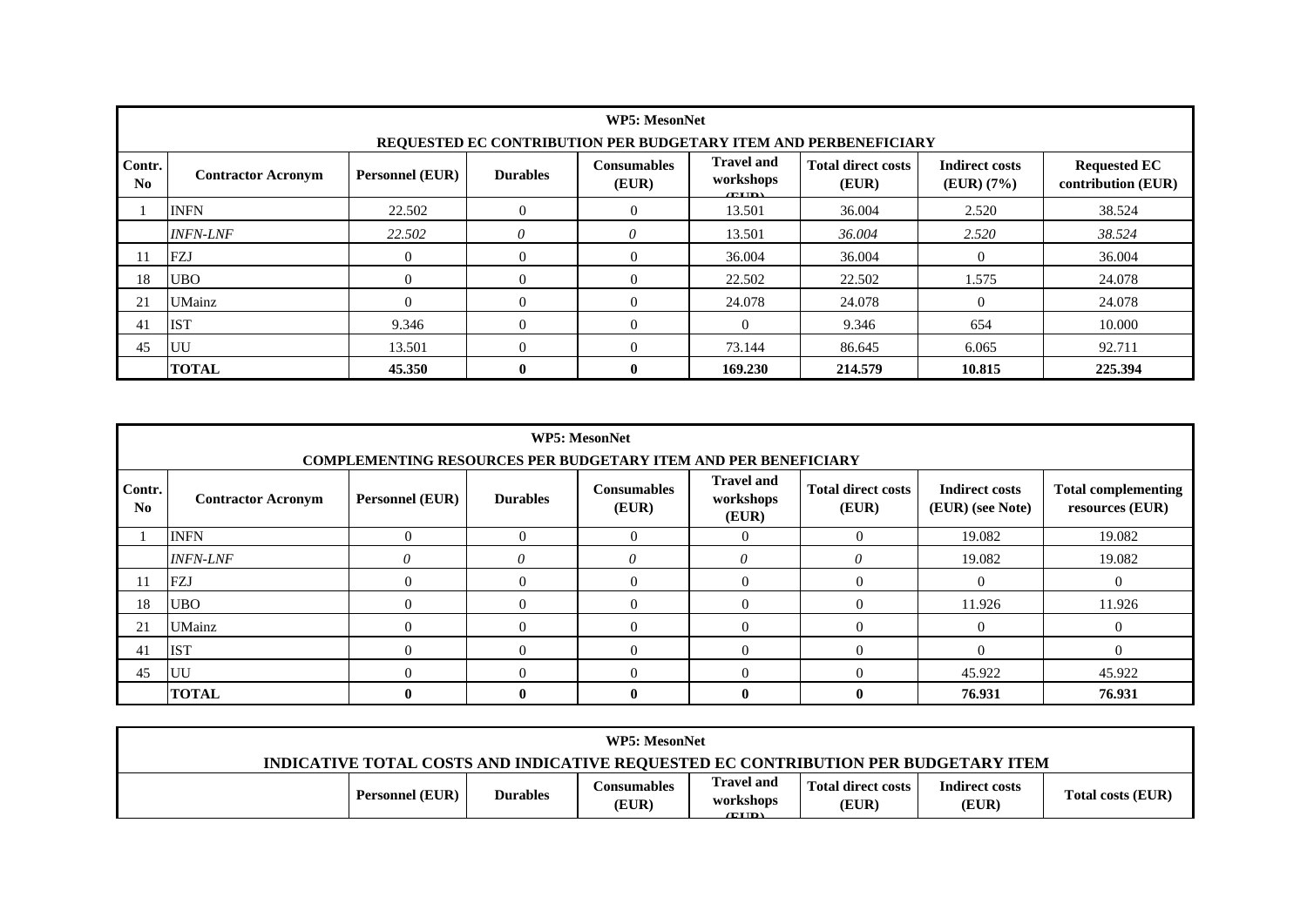| <b>REQUESTED EC CONTRIBUTION</b> | 45.350 |  | 169.230 | 214.579 | 10.815 | 225.394 |
|----------------------------------|--------|--|---------|---------|--------|---------|
| <b>COMPLEMENTING RESOURCES</b>   |        |  |         |         | 76.931 | 76.931  |
| <b>TOTAL BUDGET</b>              | 45.350 |  | 169.230 | 214.579 | 87.746 | 302.325 |

*The indirect costs of complementing resources are calculated by adding two terms:* 

*the first term is the indirect costs obtained by applying to the direct costs the overhead F(%) chosen by the participant;*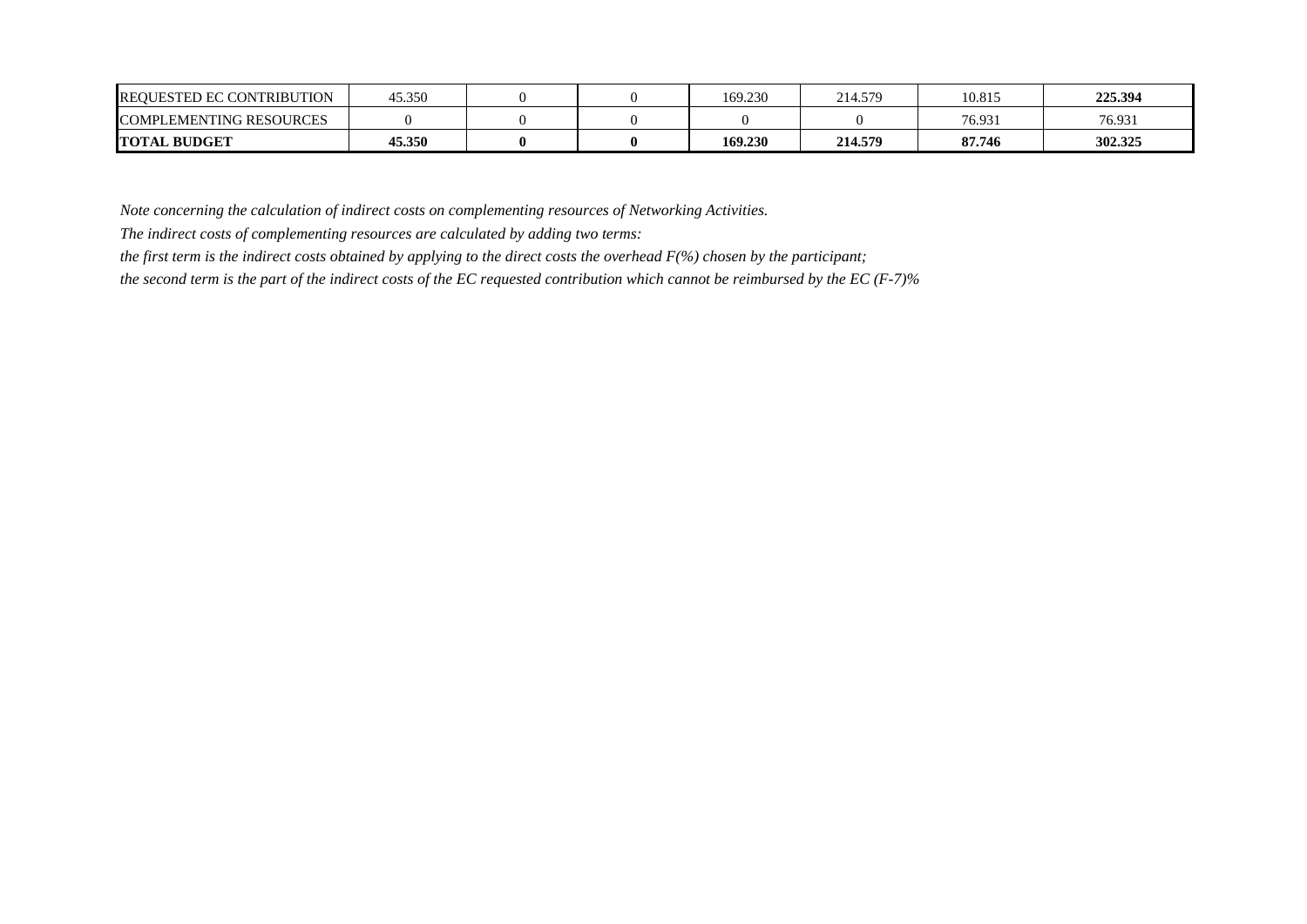|               | <b>WP6: SPHERE</b><br>REQUESTED EC CONTRIBUTION PER BUDGETARY ITEM AND PER BENEFICIARY                                                                                                                                                                          |        |              |          |        |        |       |        |  |  |  |
|---------------|-----------------------------------------------------------------------------------------------------------------------------------------------------------------------------------------------------------------------------------------------------------------|--------|--------------|----------|--------|--------|-------|--------|--|--|--|
| Contr<br>. No | <b>Travel and</b><br><b>Total direct costs</b><br><b>Indirect costs</b><br><b>Requested EC</b><br>Consumables<br><b>Personnel (EUR)</b> Durables (EUR)<br>workshops<br><b>Contractor Acronym</b><br>contribution (EUR)<br>(EUR)<br>(EUR)<br>(EUR) (7%)<br>(EUR) |        |              |          |        |        |       |        |  |  |  |
|               | <b>INFN</b>                                                                                                                                                                                                                                                     |        | $\Omega$     | $\Omega$ | 18.002 | 18.002 | 1.260 | 19.262 |  |  |  |
|               | <b>INFN-TO</b>                                                                                                                                                                                                                                                  | 0      | 0            |          | 18.002 | 18.002 | 1.260 | 19.262 |  |  |  |
| 21            | <b>UMainz</b>                                                                                                                                                                                                                                                   |        | $\Omega$     | $\Omega$ | 51.486 | 51.486 |       | 51.486 |  |  |  |
| 25            | <b>UB</b>                                                                                                                                                                                                                                                       | 12.700 | 0            |          | 5.057  | 17.757 | 1.243 | 19.000 |  |  |  |
|               | <b>TOTAL</b>                                                                                                                                                                                                                                                    | 12.700 | $\mathbf{0}$ | 0        | 74.545 | 87.245 | 2.503 | 89.748 |  |  |  |

|               | WP6: SPHERE<br><b>COMPLEMENTING RESOURCES PER BUDGETARY ITEM AND PER BENEFICIARY</b>                                                                                                                                                                                                |  |   |          |          |  |        |          |  |  |  |
|---------------|-------------------------------------------------------------------------------------------------------------------------------------------------------------------------------------------------------------------------------------------------------------------------------------|--|---|----------|----------|--|--------|----------|--|--|--|
| Contr<br>. No | <b>Total</b><br><b>Travel and</b><br><b>Total direct costs</b><br><b>Indirect costs</b><br><b>Consumables</b><br><b>Personnel (EUR)</b> Durables (EUR)<br>workshops<br>complementing<br><b>Contractor Acronym</b><br>(EUR)<br>(EUR) (see Note)<br>(EUR)<br>resources (EUR)<br>(EUR) |  |   |          |          |  |        |          |  |  |  |
|               | <b>INFN</b>                                                                                                                                                                                                                                                                         |  |   | $\Omega$ | $\left($ |  | 9.541  | 9.541    |  |  |  |
|               | <i>INFN-TO</i>                                                                                                                                                                                                                                                                      |  | 0 |          |          |  | 9.541  | 9.541    |  |  |  |
| 21            | UMainz                                                                                                                                                                                                                                                                              |  |   | $\Omega$ | $\Omega$ |  |        | $\theta$ |  |  |  |
| 25            | 9.413<br><b>UB</b><br>9.413<br>$\Omega$                                                                                                                                                                                                                                             |  |   |          |          |  |        |          |  |  |  |
|               | <b>TOTAL</b>                                                                                                                                                                                                                                                                        |  | 0 | 0        | $\theta$ |  | 18.954 | 18.954   |  |  |  |

| WP6: SPHERE                                                                                                                                                                                                       |        |  |  |        |        |        |         |  |  |
|-------------------------------------------------------------------------------------------------------------------------------------------------------------------------------------------------------------------|--------|--|--|--------|--------|--------|---------|--|--|
| INDICATIVE TOTAL COSTS AND INDICATIVE REQUESTED EC CONTRIBUTION PER BUDGETARY ITEM                                                                                                                                |        |  |  |        |        |        |         |  |  |
| <b>Travel and</b><br>Total direct costs<br><b>Indirect costs</b><br><b>Consumables</b><br>Personnel (EUR) Durables (EUR)<br><b>Total costs (EUR)</b><br>workshops<br>(EUR)<br>(EUR)<br>(EUR)<br>$($ <b>FIID</b> ) |        |  |  |        |        |        |         |  |  |
| <b>REQUESTED EC CONTRIBUTION</b>                                                                                                                                                                                  | 12.700 |  |  | 74.545 | 87.245 | 2.503  | 89.748  |  |  |
| <b>COMPLEMENTING RESOURCES</b>                                                                                                                                                                                    |        |  |  |        |        | 18.954 | 18.954  |  |  |
| <b>TOTAL BUDGET</b>                                                                                                                                                                                               | 12.700 |  |  | 74.545 | 87.245 | 21.457 | 108.701 |  |  |

*The indirect costs of complementing resources are calculated by adding two terms:* 

*the first term is the indirect costs obtained by applying to the direct costs the overhead F(%) chosen by the participant;*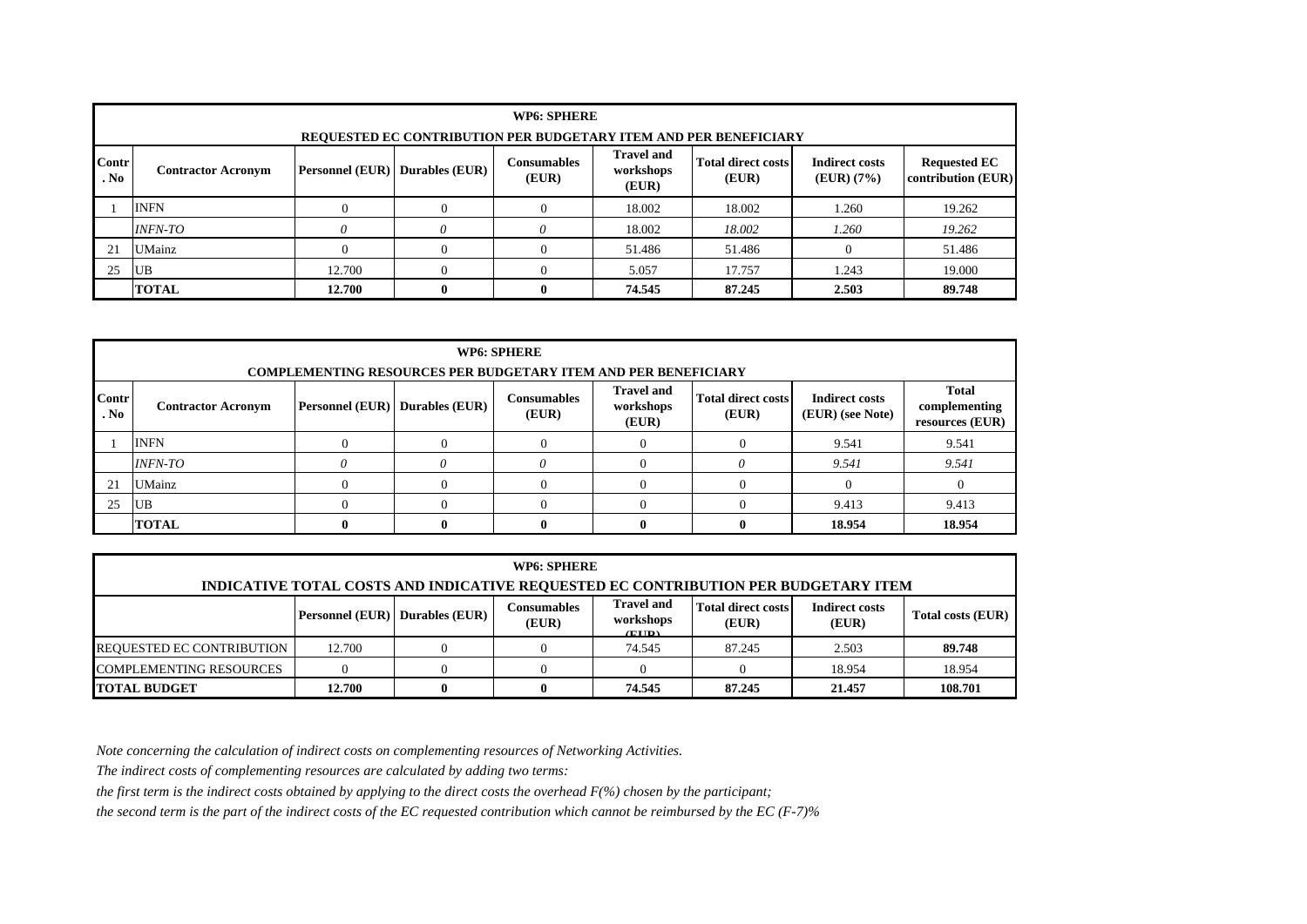|                          | <b>WP7: FAIRnet</b><br>REQUESTED EC CONTRIBUTION PER BUDGETARY ITEM AND PER BENEFICIARY                                                                                                                                                                                  |        |  |          |         |         |        |         |  |  |  |  |
|--------------------------|--------------------------------------------------------------------------------------------------------------------------------------------------------------------------------------------------------------------------------------------------------------------------|--------|--|----------|---------|---------|--------|---------|--|--|--|--|
| Contr.<br>N <sub>0</sub> | <b>Travel and</b><br><b>Requested EC</b><br><b>Indirect costs</b><br><b>Total direct costs</b><br><b>Consumables</b><br>Personnel<br>Durables (EUR)<br>contribution<br>workshops<br><b>Contractor Acronym</b><br>(EUR)<br>(EUR) (7%)<br>(EUR)<br>(EUR)<br>(EUR)<br>(EUR) |        |  |          |         |         |        |         |  |  |  |  |
|                          | <b>INFN</b>                                                                                                                                                                                                                                                              | 74.708 |  | $\Omega$ | 93.610  | 168.319 | 11.782 | 180.101 |  |  |  |  |
|                          | <b>INFN-LNF</b>                                                                                                                                                                                                                                                          | 74.708 |  |          | 93.610  | 168.319 | 11.782 | 180.101 |  |  |  |  |
| 12                       | <b>GSI</b>                                                                                                                                                                                                                                                               | 74.708 |  | $\Omega$ | 100.001 | 174.709 | 5.230  | 179.939 |  |  |  |  |
|                          | 360.040<br><b>TOTAL</b><br>$\mathbf{0}$<br>$\mathbf{0}$<br>193.611<br>343.028<br>17.012<br>149.417                                                                                                                                                                       |        |  |          |         |         |        |         |  |  |  |  |

|                          | <b>WP7: FAIRnet</b>                                                                                                                                                                                                                                           |   |                                                                       |  |       |  |        |                 |  |  |  |  |  |
|--------------------------|---------------------------------------------------------------------------------------------------------------------------------------------------------------------------------------------------------------------------------------------------------------|---|-----------------------------------------------------------------------|--|-------|--|--------|-----------------|--|--|--|--|--|
|                          |                                                                                                                                                                                                                                                               |   | <b>COMPLEMENTING RESOURCES PER BUDGETARY ITEM AND PER BENEFICIARY</b> |  |       |  |        |                 |  |  |  |  |  |
| Contr.<br>N <sub>0</sub> | <b>Travel and</b><br><b>Total</b><br><b>Total direct costs</b><br><b>Indirect costs</b><br><b>Consumables</b><br><b>Personnel</b><br>Durables (EUR)<br><b>Contractor Acronym</b><br>workshops<br>complementing<br>(EUR)<br>(EUR) (see Note)<br>(EUR)<br>(EUR) |   |                                                                       |  |       |  |        |                 |  |  |  |  |  |
|                          |                                                                                                                                                                                                                                                               |   |                                                                       |  | (EUR) |  |        | resources (EUR) |  |  |  |  |  |
|                          | <b>INFN</b>                                                                                                                                                                                                                                                   |   |                                                                       |  |       |  | 89.209 | 89.209          |  |  |  |  |  |
|                          | <b>INFN-LNF</b>                                                                                                                                                                                                                                               |   |                                                                       |  |       |  | 89.209 | 89.209          |  |  |  |  |  |
| 12                       | 9.712<br><b>GSI</b><br>9.712                                                                                                                                                                                                                                  |   |                                                                       |  |       |  |        |                 |  |  |  |  |  |
|                          | <b>TOTAL</b>                                                                                                                                                                                                                                                  | 0 | 98.921<br>98.921<br>0                                                 |  |       |  |        |                 |  |  |  |  |  |

|                                                                                                                                                                                                                              | <b>WP7: FAIRnet</b>                                                                |  |  |         |         |        |         |  |  |  |  |
|------------------------------------------------------------------------------------------------------------------------------------------------------------------------------------------------------------------------------|------------------------------------------------------------------------------------|--|--|---------|---------|--------|---------|--|--|--|--|
|                                                                                                                                                                                                                              | INDICATIVE TOTAL COSTS AND INDICATIVE REQUESTED EC CONTRIBUTION PER BUDGETARY ITEM |  |  |         |         |        |         |  |  |  |  |
| <b>Travel and</b><br><b>Total direct costs</b><br><b>Indirect costs</b><br><b>Total costs</b><br><b>Consumables</b><br>Personnel<br><b>Durables (EUR)</b><br>workshops<br>(EUR)<br>(EUR)<br>(EUR)<br>(EUR)<br>(EUR)<br>(EUR) |                                                                                    |  |  |         |         |        |         |  |  |  |  |
| <b>REQUESTED EC CONTRIBUTION</b>                                                                                                                                                                                             | 149.417                                                                            |  |  | 193.611 | 343.028 | 17.012 | 360.040 |  |  |  |  |
| <b>COMPLEMENTING RESOURCES</b><br>98.921<br>98.921<br>0<br>u                                                                                                                                                                 |                                                                                    |  |  |         |         |        |         |  |  |  |  |
| <b>TOTAL BUDGET</b>                                                                                                                                                                                                          | 458.961<br>193.611<br>343.028<br>115.933<br>149.417<br>$\mathbf{0}$<br>0           |  |  |         |         |        |         |  |  |  |  |

*The indirect costs of complementing resources are calculated by adding two terms:* 

*the first term is the indirect costs obtained by applying to the direct costs the overhead F(%) chosen by the participant;*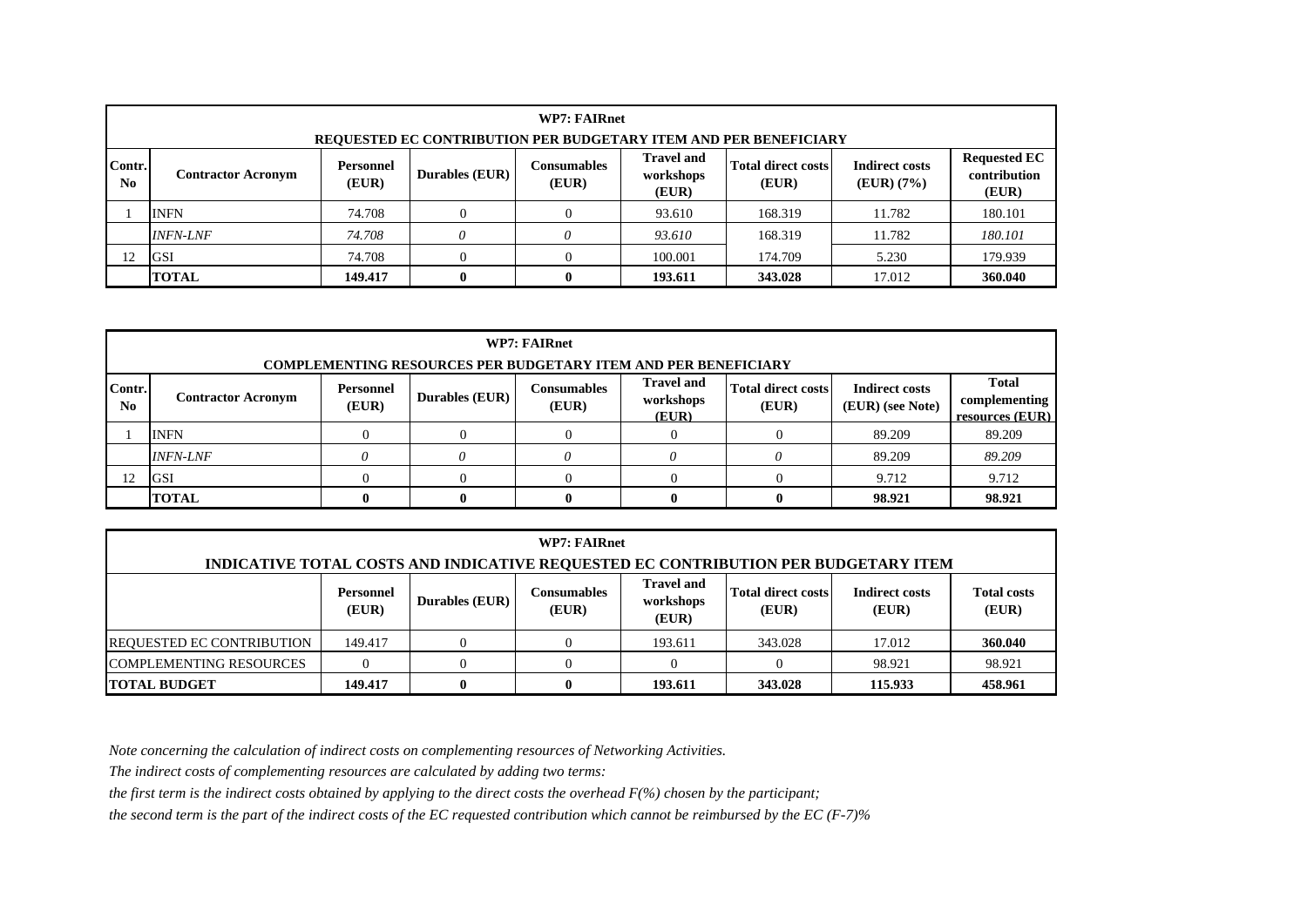|                          | <b>WP8: SaporeGravis</b><br>REQUESTED EC CONTRIBUTION PER BUDGETARY ITEM AND PER BENEFICIARY                                                                                                                                                             |              |              |              |         |         |              |         |  |  |  |  |
|--------------------------|----------------------------------------------------------------------------------------------------------------------------------------------------------------------------------------------------------------------------------------------------------|--------------|--------------|--------------|---------|---------|--------------|---------|--|--|--|--|
| Contr.<br>N <sub>0</sub> | Personnel<br><b>Consumables</b><br><b>Travel and</b><br><b>Total direct costs Indirect costs (EUR)</b><br><b>Requested EC</b><br>Durables (EUR)<br><b>Contractor Acronym</b><br>contribution (EUR)<br>workshops (EUR)<br>(EUR)<br>(EUR)<br>(EUR)<br>(7%) |              |              |              |         |         |              |         |  |  |  |  |
|                          | <b>INFN</b>                                                                                                                                                                                                                                              | 24.753       | $\mathbf{0}$ | $\mathbf{0}$ | 28.291  | 53.044  | 3.713        | 56.757  |  |  |  |  |
|                          | <b>INFN-TO</b>                                                                                                                                                                                                                                           | 24.753       | $\theta$     | $\theta$     | 20.190  | 44.943  | 3.146        | 48.089  |  |  |  |  |
|                          | <b>INFN-PD</b>                                                                                                                                                                                                                                           | $\theta$     | $\theta$     | $\theta$     | 8.101   | 8.101   | 567          | 8.668   |  |  |  |  |
| 12                       | GSI                                                                                                                                                                                                                                                      | $\mathbf{0}$ | $\mathbf{0}$ | $\mathbf{0}$ | 7.201   | 7.201   | $\Omega$     | 7.201   |  |  |  |  |
| 19                       | <b>UHEI</b>                                                                                                                                                                                                                                              | $\Omega$     | $\mathbf{0}$ | $\mathbf{0}$ | 47.215  | 47.215  | $\Omega$     | 47.215  |  |  |  |  |
| 30                       | <b>CEA</b>                                                                                                                                                                                                                                               | $\mathbf{0}$ | $\mathbf{0}$ | $\mathbf{0}$ | 7.201   | 7.201   | $\mathbf{0}$ | 7.201   |  |  |  |  |
|                          | <b>CEA-IRFU</b>                                                                                                                                                                                                                                          | $\Omega$     | $\mathbf{0}$ | $\mathbf{0}$ | 7.201   | 7.201   | $\theta$     | 7.201   |  |  |  |  |
| 31                       | <b>CNRS</b>                                                                                                                                                                                                                                              | 21.157       | $\Omega$     | $\mathbf{0}$ | 36,000  | 57.157  | 4.000        | 61.157  |  |  |  |  |
|                          | CNRS/IN2P3/SUBATECH                                                                                                                                                                                                                                      | 20.650       | $\theta$     | 0            | 18.000  | 38.650  | 2.705        | 41.355  |  |  |  |  |
|                          | CNRS/IN2P3/LLR                                                                                                                                                                                                                                           | 160          | 0            | $\theta$     | 9.000   | 9.160   | 641          | 9.801   |  |  |  |  |
|                          | CNRS/IN2P3/LPC Clermont                                                                                                                                                                                                                                  | 347          | $\theta$     | $\theta$     | 9.000   | 9.347   | 654          | 10.001  |  |  |  |  |
|                          | <b>TOTAL</b>                                                                                                                                                                                                                                             | 45.910       | $\mathbf{0}$ | $\bf{0}$     | 125.908 | 171.817 | 7.713        | 179.531 |  |  |  |  |

|               | WP8:SaporeGravis<br><b>COMPLEMENTING RESOURCES PER BUDGETARY ITEM AND PER BENEFICIARY</b>                                                                                                                                                                          |          |              |                       |              |              |              |              |  |  |  |  |  |  |
|---------------|--------------------------------------------------------------------------------------------------------------------------------------------------------------------------------------------------------------------------------------------------------------------|----------|--------------|-----------------------|--------------|--------------|--------------|--------------|--|--|--|--|--|--|
| Contr.<br>No. | <b>Total direct costs Indirect costs (EUR)</b><br>Personnel<br><b>Total complementing</b><br><b>Consumables</b><br><b>Travel and</b><br>Durables (EUR)<br><b>Contractor Acronym</b><br>(EUR)<br>(EUR)<br>workshops (EUR)<br>(EUR)<br>resources (EUR)<br>(see Note) |          |              |                       |              |              |              |              |  |  |  |  |  |  |
|               | <b>INFN</b>                                                                                                                                                                                                                                                        | $\Omega$ | $\Omega$     | $\mathbf{0}$          | $\theta$     | $\Omega$     | 28.114       | 28.114       |  |  |  |  |  |  |
|               | $\theta$<br>$\theta$<br>23.820<br><b>INFN-TO</b><br>$\theta$<br>$\boldsymbol{\theta}$<br>$\mathbf{0}$<br>23.820                                                                                                                                                    |          |              |                       |              |              |              |              |  |  |  |  |  |  |
|               | 0<br>$\theta$<br>$\boldsymbol{\theta}$<br>$\theta$<br>$\mathbf{0}$<br>4.294<br><b>INFN-PD</b><br>4.294                                                                                                                                                             |          |              |                       |              |              |              |              |  |  |  |  |  |  |
| 12            | GSI                                                                                                                                                                                                                                                                | $\Omega$ | $\mathbf{0}$ | $\mathbf{0}$          | $\mathbf{0}$ | $\mathbf{0}$ | $\mathbf{0}$ | $\mathbf{0}$ |  |  |  |  |  |  |
| 19            | <b>UHEI</b>                                                                                                                                                                                                                                                        | $\Omega$ | $\Omega$     | $\Omega$              | $\Omega$     | $\Omega$     | $\Omega$     | $\Omega$     |  |  |  |  |  |  |
| 30            | <b>CEA</b>                                                                                                                                                                                                                                                         | $\Omega$ | $\Omega$     | $\Omega$              | $\Omega$     | $\Omega$     | $\Omega$     | $\Omega$     |  |  |  |  |  |  |
|               | <b>CEA-IRFU</b>                                                                                                                                                                                                                                                    | $\Omega$ | 0            | $\boldsymbol{\theta}$ | $\theta$     | $\theta$     | $\theta$     | $\theta$     |  |  |  |  |  |  |
| 31            | <b>CNRS</b>                                                                                                                                                                                                                                                        | 85,008   | $\mathbf{0}$ | $\mathbf{0}$          | $\mathbf{0}$ | 85.008       | 81.299       | 166.307      |  |  |  |  |  |  |
|               | CNRS/IN2P3/SUBATECH                                                                                                                                                                                                                                                | 56.568   | $\theta$     | $\theta$              | $\theta$     | 56.568       | 54.426       | 110.994      |  |  |  |  |  |  |
|               | CNRS/IN2P3/LLR                                                                                                                                                                                                                                                     | 12.996   | $\theta$     | $\theta$              | 0            | 12.996       | 12.653       | 25.649       |  |  |  |  |  |  |
|               | CNRS/IN2P3/LPC Clermont                                                                                                                                                                                                                                            | 15.444   | $\theta$     | $\theta$              | $\theta$     | 15.444       | 14.221       | 29.665       |  |  |  |  |  |  |
|               | <b>TOTAL</b>                                                                                                                                                                                                                                                       | 85,008   | $\mathbf{0}$ | $\mathbf{0}$          | $\mathbf{0}$ | 85.008       | 109.413      | 194.421      |  |  |  |  |  |  |

| WP8:SaporeGravis<br>INDICATIVE TOTAL COSTS AND INDICATIVE REQUESTED EC CONTRIBUTION PER BUDGETARY ITEM |                                                                                                                                                                                                |  |  |         |         |         |         |  |  |  |  |
|--------------------------------------------------------------------------------------------------------|------------------------------------------------------------------------------------------------------------------------------------------------------------------------------------------------|--|--|---------|---------|---------|---------|--|--|--|--|
|                                                                                                        | <b>Total direct costs</b><br><b>Consumables</b><br><b>Travel and</b><br>Personnel<br>Durables (EUR)<br>Indirect costs (EUR)<br>Total costs (EUR)<br>(EUR)<br>(EUR)<br>workshops (EUR)<br>(EUR) |  |  |         |         |         |         |  |  |  |  |
| REQUESTED EC CONTRIBUTION                                                                              | 45.910                                                                                                                                                                                         |  |  | 125.908 | 171.817 | 7.713   | 179.531 |  |  |  |  |
| <b>COMPLEMENTING RESOURCES</b>                                                                         | 85,008                                                                                                                                                                                         |  |  |         | 85.008  | 109.413 | 194.421 |  |  |  |  |
| <b>TOTAL BUDGET</b>                                                                                    | 130.918<br>125.908<br>256.825<br>117.126<br>373.951<br>o                                                                                                                                       |  |  |         |         |         |         |  |  |  |  |

*The indirect costs of complementing resources are calculated by adding two terms:* 

*the first term is the indirect costs obtained by applying to the direct costs the overhead F(%) chosen by the participant;*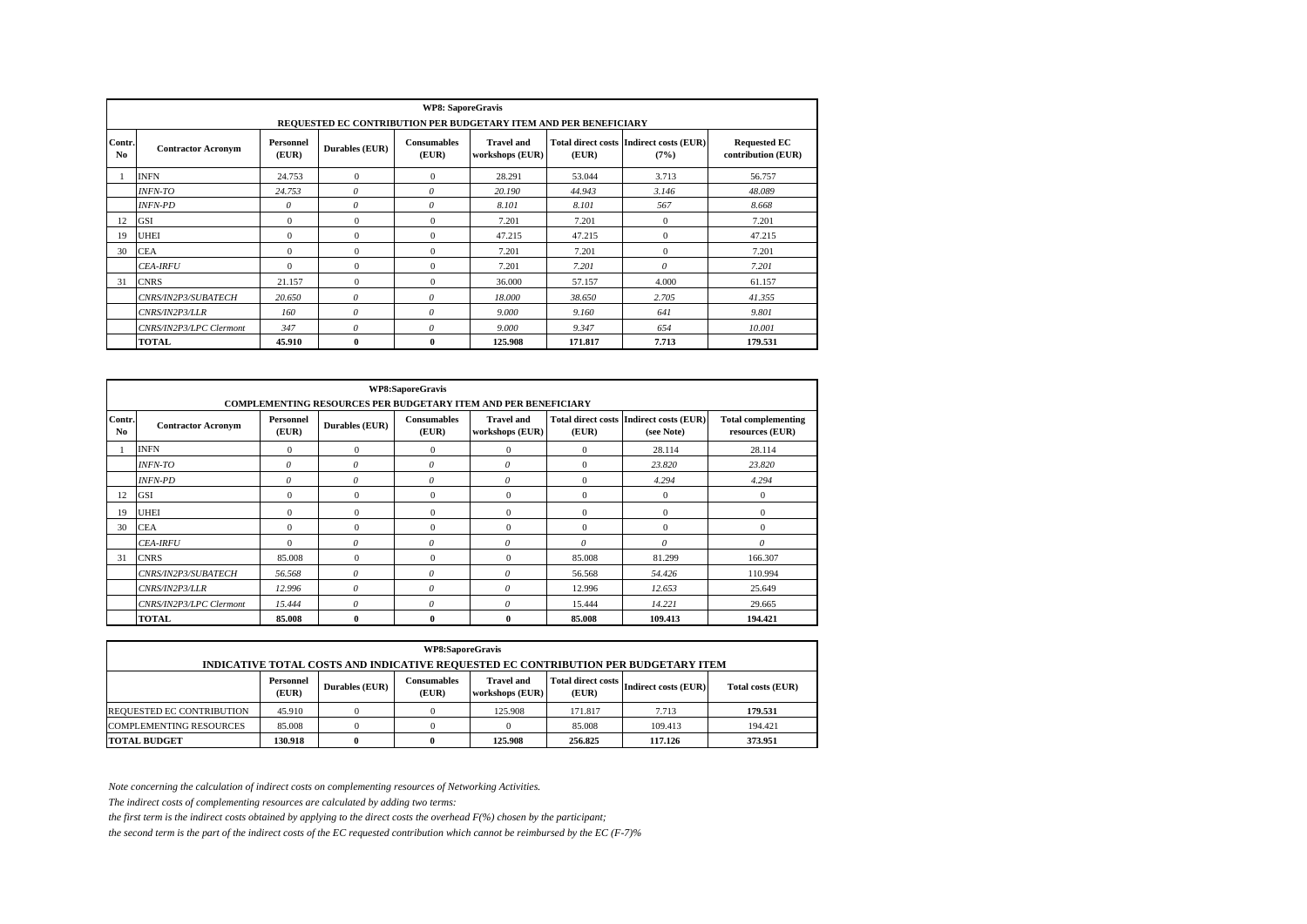|                | WP9: LEANNIS-2<br>REQUESTED EC CONTRIBUTION PER BUDGETARY ITEM AND PER BENEFICIARY                                                                                                                                                                        |        |          |         |         |       |         |  |  |  |  |  |
|----------------|-----------------------------------------------------------------------------------------------------------------------------------------------------------------------------------------------------------------------------------------------------------|--------|----------|---------|---------|-------|---------|--|--|--|--|--|
| Contr.<br>No.  | <b>Consumables</b><br><b>Travel and</b><br><b>Total direct</b><br><b>Indirect costs (EUR)</b><br><b>Requested EC</b><br><b>Personnel</b><br><b>Contractor Acronym</b><br>contribution (EUR)<br>(EUR)<br>(EUR)<br>workshops (EUR)<br>$costs$ (EUR)<br>(7%) |        |          |         |         |       |         |  |  |  |  |  |
|                | <b>INFN</b>                                                                                                                                                                                                                                               | 28.803 | $\Omega$ | 10.801  | 39.604  | 2.772 | 42.377  |  |  |  |  |  |
|                | <b>INFN-LNF</b>                                                                                                                                                                                                                                           | 28.803 | 0        | 10.801  | 39.604  | 2.772 | 42.377  |  |  |  |  |  |
| $\overline{c}$ | <b>OeAW</b>                                                                                                                                                                                                                                               | 28.803 | $\Omega$ | 71.460  | 100.263 | 2.016 | 102.279 |  |  |  |  |  |
| 16             | <b>TUM</b>                                                                                                                                                                                                                                                |        | $\Omega$ | 25.023  | 25.023  | 1.752 | 26.774  |  |  |  |  |  |
| 18             | <b>UBO</b><br>25.023<br>1.752<br>$\Omega$<br>25.023<br>26.774                                                                                                                                                                                             |        |          |         |         |       |         |  |  |  |  |  |
|                | <b>TOTAL</b>                                                                                                                                                                                                                                              | 57.606 | 0        | 132.306 | 189.913 | 8.292 | 198.204 |  |  |  |  |  |

|               | WP9: LEANNIS-2<br><b>COMPLEMENTING RESOURCES PER BUDGETARY ITEM AND PER BENEFICIARY</b>                                                                                                                                                                         |        |  |  |        |        |         |  |  |  |  |  |  |
|---------------|-----------------------------------------------------------------------------------------------------------------------------------------------------------------------------------------------------------------------------------------------------------------|--------|--|--|--------|--------|---------|--|--|--|--|--|--|
| Contr.<br>No. | Total<br><b>Travel and</b><br><b>Indirect costs (EUR)</b><br><b>Consumables</b><br><b>Total direct</b><br><b>Personnel</b><br><b>Contractor Acronym</b><br>complementing<br>(see Note)<br>(EUR)<br>(EUR)<br>workshops (EUR)<br>$costs$ (EUR)<br>resources (EUR) |        |  |  |        |        |         |  |  |  |  |  |  |
|               | 20.990<br><b>INFN</b><br>20.990<br>$\Omega$                                                                                                                                                                                                                     |        |  |  |        |        |         |  |  |  |  |  |  |
|               | <b>INFN-LNF</b>                                                                                                                                                                                                                                                 |        |  |  |        | 20,990 | 20,990  |  |  |  |  |  |  |
| 2             | <b>OeAW</b>                                                                                                                                                                                                                                                     | 20,000 |  |  | 20,000 | 40.862 | 60.862  |  |  |  |  |  |  |
| 16            | 13.262<br><b>TUM</b><br>13.262<br>$\theta$<br>$\Omega$                                                                                                                                                                                                          |        |  |  |        |        |         |  |  |  |  |  |  |
| 18            | <b>UBO</b><br>$\Omega$<br>13.262<br>13.262                                                                                                                                                                                                                      |        |  |  |        |        |         |  |  |  |  |  |  |
|               | <b>TOTAL</b>                                                                                                                                                                                                                                                    | 20.000 |  |  | 20.000 | 88.378 | 108.378 |  |  |  |  |  |  |

|                                                                          | WP9: LEANNIS-2                                                                                                                                                                        |  |         |         |       |         |  |  |  |  |  |
|--------------------------------------------------------------------------|---------------------------------------------------------------------------------------------------------------------------------------------------------------------------------------|--|---------|---------|-------|---------|--|--|--|--|--|
|                                                                          | INDICATIVE TOTAL COSTS AND INDICATIVE REQUESTED EC CONTRIBUTION PER BUDGETARY ITEM                                                                                                    |  |         |         |       |         |  |  |  |  |  |
|                                                                          | <b>Travel and</b><br><b>Total direct</b><br>Consumables<br>Personnel<br><b>Indirect costs (EUR)</b><br><b>Total costs (EUR)</b><br>$costs$ (EUR)<br>workshops (EUR)<br>(EUR)<br>(EUR) |  |         |         |       |         |  |  |  |  |  |
| <b>REQUESTED EC CONTRIBUTION</b>                                         | 57.606                                                                                                                                                                                |  | 132.306 | 189.913 | 8.292 | 198.204 |  |  |  |  |  |
| <b>COMPLEMENTING RESOURCES</b><br>20,000<br>88.378<br>20.000<br>108.378  |                                                                                                                                                                                       |  |         |         |       |         |  |  |  |  |  |
| <b>TOTAL BUDGET</b><br>132.306<br>209.913<br>96.670<br>306.582<br>77.606 |                                                                                                                                                                                       |  |         |         |       |         |  |  |  |  |  |

*The indirect costs of complementing resources are calculated by adding two terms:* 

*the first term is the indirect costs obtained by applying to the direct costs the overhead F(%) chosen by the participant;*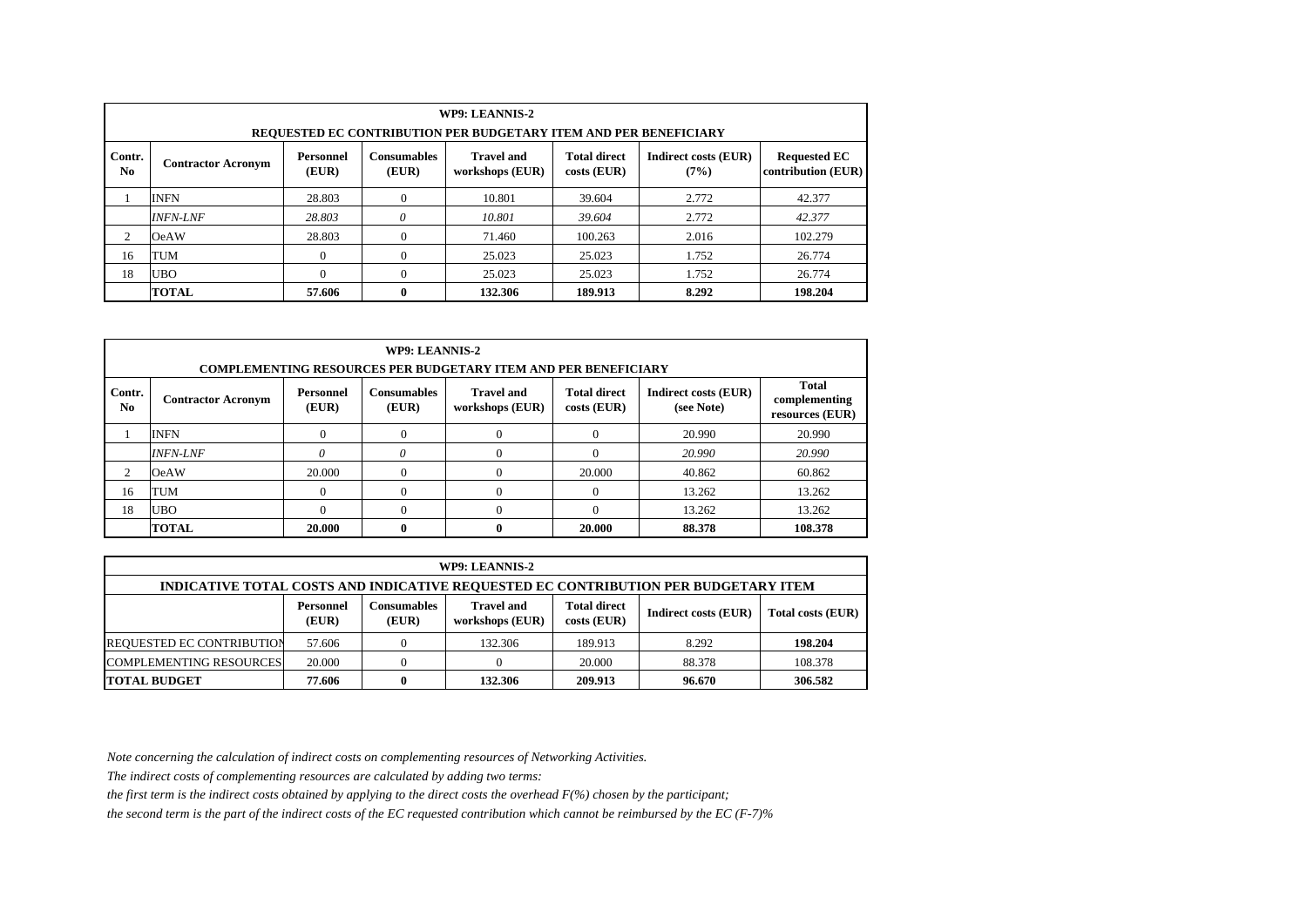|              | <b>WP10: LatticeOCD</b><br>REQUESTED EC CONTRIBUTION PER BUDGETARY ITEM AND PER BENEFICIARY                                                                                                                                                                                 |              |                |          |                |         |        |         |  |  |  |  |  |
|--------------|-----------------------------------------------------------------------------------------------------------------------------------------------------------------------------------------------------------------------------------------------------------------------------|--------------|----------------|----------|----------------|---------|--------|---------|--|--|--|--|--|
| Contr.<br>No | <b>Requested EC</b><br><b>Travel and</b><br><b>Total direct</b><br>Personnel<br><b>Consumables</b><br><b>Indirect costs (EUR)</b><br><b>Durables (EUR)</b><br><b>Contractor Acronym</b><br>(EUR)<br>contribution (EUR)<br>(EUR)<br>workshops (EUR)<br>$costs$ (EUR)<br>(7%) |              |                |          |                |         |        |         |  |  |  |  |  |
|              | <b>INFN</b>                                                                                                                                                                                                                                                                 | 53.826       | $\theta$       | $\Omega$ | $\overline{0}$ | 53.826  | 3.768  | 57.594  |  |  |  |  |  |
|              | <b>INFN-FE</b>                                                                                                                                                                                                                                                              | 25.203       | $\theta$       | 0        | $\theta$       | 25.203  | 1.764  | 26.967  |  |  |  |  |  |
|              | <b>INFN-GE</b>                                                                                                                                                                                                                                                              | 28.623       | $\overline{0}$ | $\Omega$ | $\theta$       | 28.623  | 2.004  | 30.627  |  |  |  |  |  |
| 3            | <b>UNIGRAZ</b>                                                                                                                                                                                                                                                              | 45.795       | $\theta$       | $\Omega$ | $\theta$       | 45.795  | 3.206  | 49.000  |  |  |  |  |  |
| 4            | <b>UCY</b>                                                                                                                                                                                                                                                                  | 20.561       | $\theta$       | $\Omega$ | $\theta$       | 20.561  | 1.439  | 22,000  |  |  |  |  |  |
| 8            | <b>DESY</b>                                                                                                                                                                                                                                                                 | $\mathbf{0}$ | $\overline{0}$ | $\theta$ | 50.467         | 50.467  | 3.533  | 54.000  |  |  |  |  |  |
| 20           | <b>ULEI</b>                                                                                                                                                                                                                                                                 | 45.794       | $\theta$       | $\Omega$ | $\Omega$       | 45.794  | 3.206  | 49.000  |  |  |  |  |  |
| 22           | $\Omega$<br>$\Omega$<br>27.723<br><b>UNIBI</b><br>52.336<br>3.664<br>56.000<br>24.613                                                                                                                                                                                       |              |                |          |                |         |        |         |  |  |  |  |  |
|              | <b>TOTAL</b>                                                                                                                                                                                                                                                                | 190.589      | $\mathbf{0}$   | 0        | 78.191         | 268.779 | 18.814 | 287.594 |  |  |  |  |  |

|              | <b>WP10: LatticeQCD</b><br><b>COMPLEMENTING RESOURCES PER BUDGETARY ITEM AND PER BENEFICIARY</b>                                                                                                                                                                                           |                |                |                |              |              |         |         |  |  |  |  |  |
|--------------|--------------------------------------------------------------------------------------------------------------------------------------------------------------------------------------------------------------------------------------------------------------------------------------------|----------------|----------------|----------------|--------------|--------------|---------|---------|--|--|--|--|--|
| Contr.<br>No | <b>Travel and</b><br><b>Total direct</b><br><b>Total complementing</b><br><b>Personnel</b><br><b>Consumables</b><br><b>Indirect costs (EUR)</b><br><b>Durables (EUR)</b><br><b>Contractor Acronym</b><br>(EUR)<br>(EUR)<br>(see Note)<br>workshops (EUR)<br>costs (EUR)<br>resources (EUR) |                |                |                |              |              |         |         |  |  |  |  |  |
|              | <b>INFN</b><br>$\overline{0}$<br>$\Omega$<br>$\Omega$<br>$\Omega$<br>$\theta$<br>28.528<br>13.358                                                                                                                                                                                          |                |                |                |              |              |         |         |  |  |  |  |  |
|              | 0<br>0<br>$\theta$<br>$\Omega$<br><b>INFN-FE</b><br>$\Omega$<br>13.358<br>13.358                                                                                                                                                                                                           |                |                |                |              |              |         |         |  |  |  |  |  |
|              | <b>INFN-GE</b>                                                                                                                                                                                                                                                                             | $\overline{0}$ | $\mathbf{0}$   | $\overline{0}$ | $\Omega$     | $\theta$     | 15.170  | 15.170  |  |  |  |  |  |
| 3            | <b>UNIGRAZ</b>                                                                                                                                                                                                                                                                             | $\theta$       | $\overline{0}$ | $\theta$       | $\Omega$     | $\Omega$     | 24.272  | 24.272  |  |  |  |  |  |
| 4            | <b>UCY</b>                                                                                                                                                                                                                                                                                 | $\Omega$       | $\overline{0}$ | $\Omega$       | $\Omega$     | $\Omega$     | 10.898  | 10.898  |  |  |  |  |  |
| 6            | <b>DESY</b>                                                                                                                                                                                                                                                                                | $\Omega$       | $\overline{0}$ | $\Omega$       | $\Omega$     | $\theta$     | 26.749  | 26.749  |  |  |  |  |  |
| 20           | <b>ULEI</b><br>$\Omega$<br>$\overline{0}$<br>$\Omega$<br>$\Omega$<br>$\theta$<br>24.272<br>24.272                                                                                                                                                                                          |                |                |                |              |              |         |         |  |  |  |  |  |
| 22           | <b>UNIBI</b><br>$\theta$<br>$\overline{0}$<br>$\Omega$<br>$\Omega$<br>$\Omega$<br>27.739<br>27.739                                                                                                                                                                                         |                |                |                |              |              |         |         |  |  |  |  |  |
|              | <b>TOTAL</b>                                                                                                                                                                                                                                                                               | $\mathbf{0}$   | $\mathbf{0}$   | $\mathbf{0}$   | $\mathbf{0}$ | $\mathbf{0}$ | 142.457 | 142.457 |  |  |  |  |  |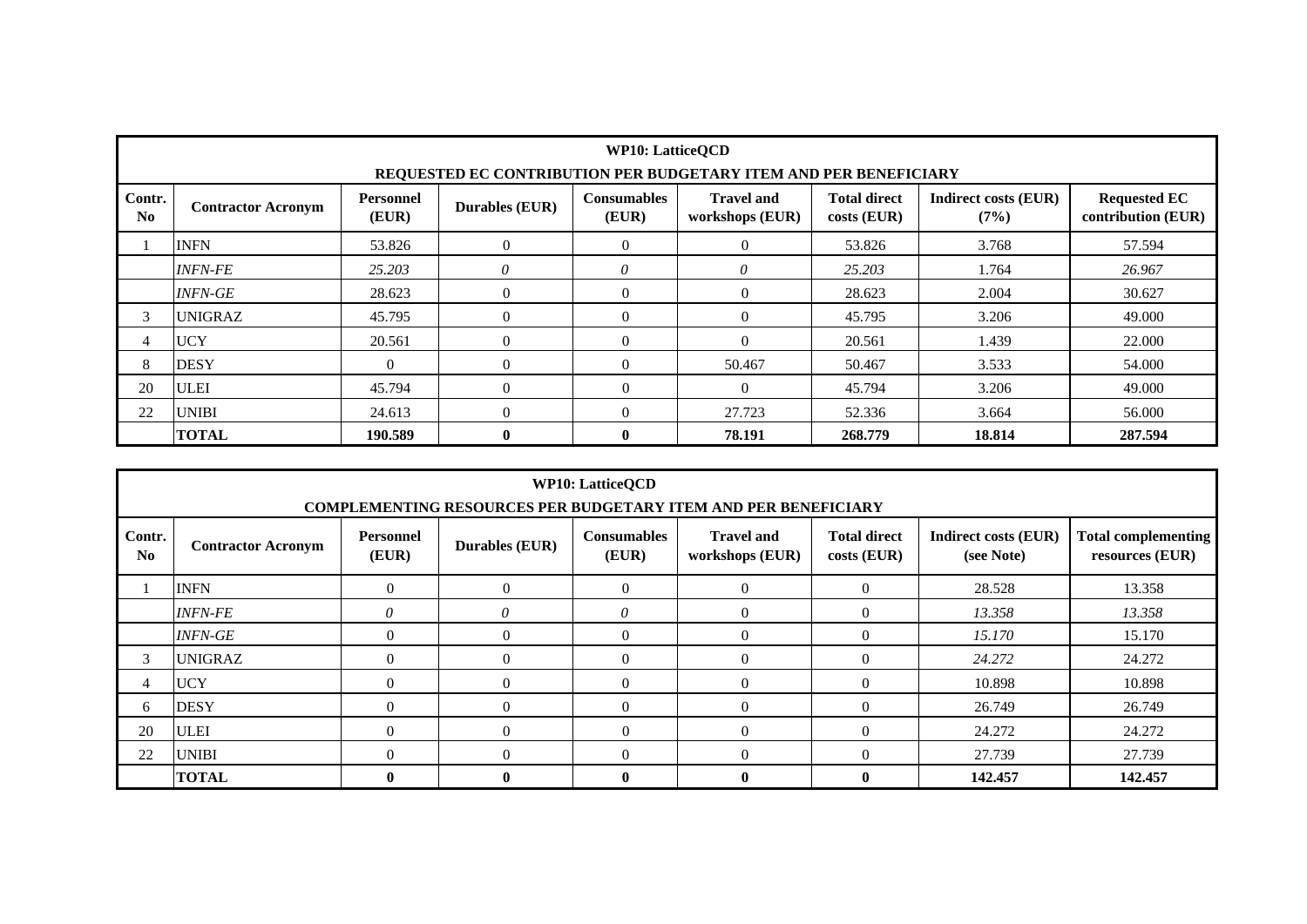|                                                      | <b>WP10: LatticeOCD</b>                                                                                                                                                                                                      |  |  |        |         |        |         |  |  |  |  |
|------------------------------------------------------|------------------------------------------------------------------------------------------------------------------------------------------------------------------------------------------------------------------------------|--|--|--------|---------|--------|---------|--|--|--|--|
|                                                      | INDICATIVE TOTAL COSTS AND INDICATIVE REQUESTED EC CONTRIBUTION PER BUDGETARY ITEM                                                                                                                                           |  |  |        |         |        |         |  |  |  |  |
|                                                      | <b>Travel and</b><br><b>Personnel</b><br><b>Total direct</b><br><b>Consumables</b><br><b>Durables (EUR)</b><br><b>Indirect costs (EUR)</b><br><b>Total costs (EUR)</b><br>(EUR)<br>$costs$ (EUR)<br>(EUR)<br>workshops (EUR) |  |  |        |         |        |         |  |  |  |  |
| <b>REQUESTED EC CONTRIBUTION</b>                     | 190.589                                                                                                                                                                                                                      |  |  | 78.191 | 268.779 | 18.814 | 287.594 |  |  |  |  |
| <b>COMPLEMENTING RESOURCES</b><br>142.457<br>142.457 |                                                                                                                                                                                                                              |  |  |        |         |        |         |  |  |  |  |
| <b>TOTAL BUDGET</b>                                  | 430.051<br>78.191<br>190.589<br>268.779<br>161.272                                                                                                                                                                           |  |  |        |         |        |         |  |  |  |  |

*The indirect costs of complementing resources are calculated by adding two terms:* 

*the first term is the indirect costs obtained by applying to the direct costs the overhead F(%) chosen by the participant;*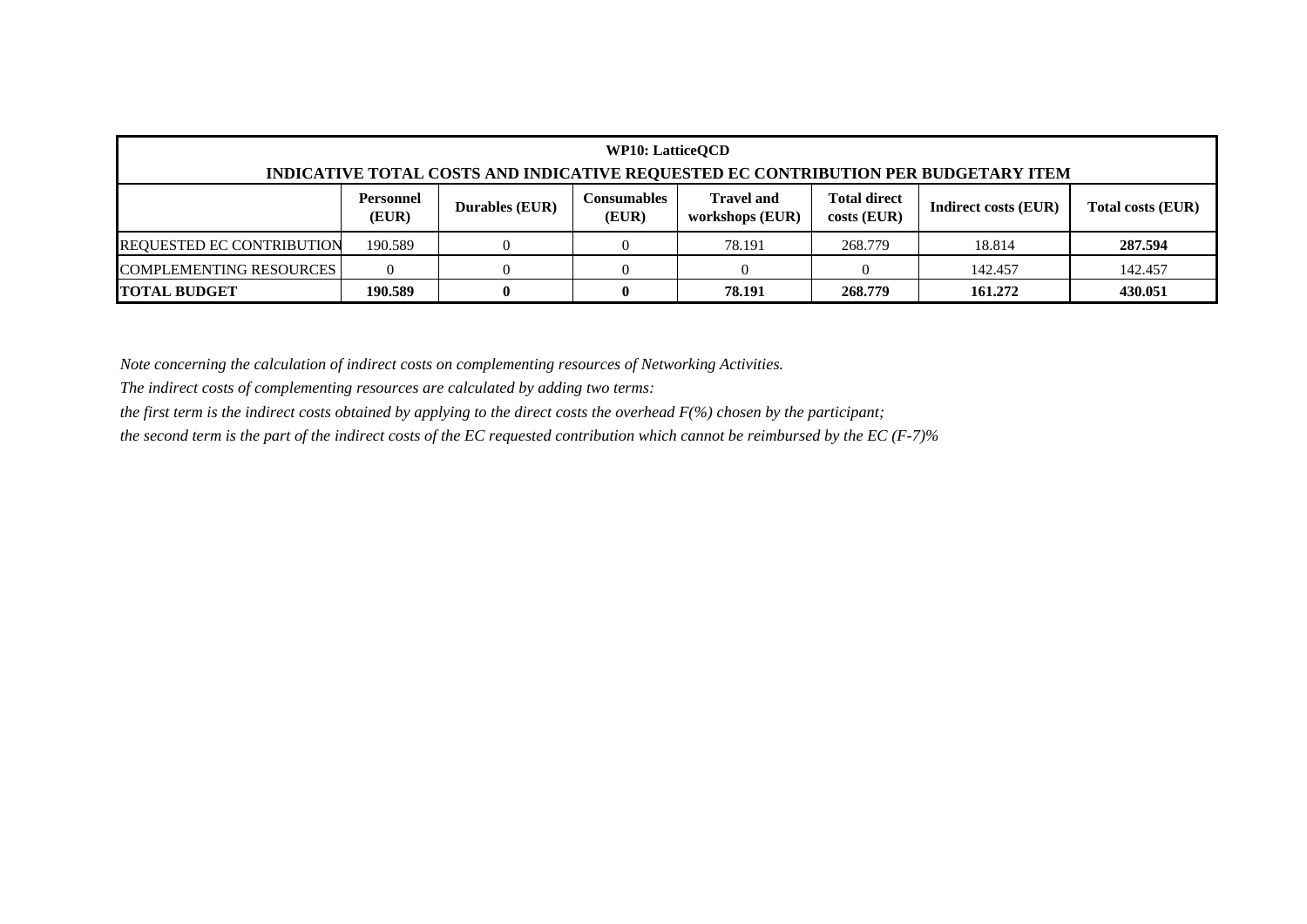|                          |                           |                           |                       | NETWORKING ACTIVITIES       |                                         |                                                                  |                                |                                           |
|--------------------------|---------------------------|---------------------------|-----------------------|-----------------------------|-----------------------------------------|------------------------------------------------------------------|--------------------------------|-------------------------------------------|
|                          |                           |                           |                       |                             |                                         | REQUESTED EC CONTRIBUTION PER BUDGETARY ITEM AND PER BENEFICIARY |                                |                                           |
| Contr.<br>N <sub>0</sub> | <b>Contractor Acronym</b> | <b>Personnel</b><br>(EUR) | <b>Durables</b>       | <b>Consumables</b><br>(EUR) | <b>Travel and</b><br>workshops<br>(EUR) | <b>Total direct costs</b><br>(EUR)                               | <b>Indirect costs</b><br>(EUR) | <b>Requested EC</b><br>contribution (EUR) |
| 1                        | <b>INFN</b>               | 246.260                   | $\overline{0}$        | $\overline{0}$              | 173.207                                 | 419.467                                                          | 29.362                         | 448.830                                   |
|                          | <b>INFN-FE</b>            | 25.203                    | $\theta$              | $\theta$                    | $\theta$                                | 25.203                                                           | 1.764                          | 26.967                                    |
|                          | <b>INFN-FI</b>            | 16.825                    | $\boldsymbol{\theta}$ | $\theta$                    | $\theta$                                | 16.825                                                           | 1.178                          | 18.002                                    |
|                          | <b>INFN-GE</b>            | 28.623                    | $\theta$              | $\theta$                    | $\theta$                                | 28.623                                                           | 2.004                          | 30.627                                    |
|                          | <b>INFN-LNF</b>           | 126.014                   | $\theta$              | $\boldsymbol{\theta}$       | 122.414                                 | 248.428                                                          | 17.390                         | 265.817                                   |
|                          | <b>INFN-PV</b>            | $\boldsymbol{\theta}$     | $\theta$              | $\theta$                    | 8.101                                   | 8.101                                                            | 567                            | 8.668                                     |
|                          | <b>INFN-TO</b>            | 49.595                    | $\theta$              | $\theta$                    | 42.693                                  | 92.288                                                           | 6.460                          | 98.748                                    |
| $\mathfrak{2}$           | <b>OeAW</b>               | 28.803                    | $\overline{0}$        | $\overline{0}$              | 71.460                                  | 100.263                                                          | 2.016                          | 102.279                                   |
| $\mathfrak{Z}$           | <b>UNIGRAZ</b>            | 45.795                    | $\overline{0}$        | $\overline{0}$              | $\mathbf{0}$                            | 45.795                                                           | 3.206                          | 49.000                                    |
| $\overline{4}$           | <b>UCY</b>                | 20.561                    | $\overline{0}$        | $\boldsymbol{0}$            | $\mathbf{0}$                            | 20.561                                                           | 1.439                          | 22.000                                    |
| $\,8\,$                  | <b>DESY</b>               | $\overline{0}$            | $\overline{0}$        | $\overline{0}$              | 50.467                                  | 50.467                                                           | 3.533                          | 54.000                                    |
| 10                       | <b>HZDR</b>               | 16.823                    | $\overline{0}$        | $\boldsymbol{0}$            | $\boldsymbol{0}$                        | 16.823                                                           | 1.178                          | 18.000                                    |
| 11                       | <b>FZJ</b>                | $\overline{0}$            | $\overline{0}$        | $\overline{0}$              | 90.739                                  | 90.739                                                           | $\overline{0}$                 | 90.739                                    |
| 12                       | <b>GSI</b>                | 74.708                    | $\overline{0}$        | $\boldsymbol{0}$            | 107.202                                 | 181.910                                                          | 5.230                          | 187.140                                   |
| 16                       | <b>TUM</b>                | $\overline{0}$            | $\overline{0}$        | $\overline{0}$              | 25.023                                  | 25.023                                                           | 1.752                          | 26.774                                    |
| 18                       | <b>UBO</b>                | 129.254                   | $\overline{0}$        | $\overline{0}$              | 52.026                                  | 181.280                                                          | 12.690                         | 193.970                                   |
| 19                       | <b>UHEI</b>               | $\overline{0}$            | $\overline{0}$        | $\overline{0}$              | 47.215                                  | 47.215                                                           | $\overline{0}$                 | 47.215                                    |
| 20                       | <b>ULEI</b>               | 45.794                    | $\overline{0}$        | $\boldsymbol{0}$            | $\mathbf{0}$                            | 45.794                                                           | 3.206                          | 49.000                                    |
| 21                       | <b>UMainz</b>             | $\overline{0}$            | $\overline{0}$        | $\boldsymbol{0}$            | 103.605                                 | 103.605                                                          | $\boldsymbol{0}$               | 103.605                                   |
| 22                       | <b>UNIBI</b>              | 24.613                    | $\overline{0}$        | $\boldsymbol{0}$            | 27.723                                  | 52.336                                                           | 3.664                          | 56.000                                    |
| 25                       | <b>UB</b>                 | 12.700                    | $\overline{0}$        | $\mathbf{0}$                | 5.057                                   | 17.757                                                           | 1.243                          | 19.000                                    |
| 26                       | <b>UMU</b>                | 40.187                    | $\overline{0}$        | $\overline{0}$              | $\mathbf{0}$                            | 40.187                                                           | 2.813                          | 43.000                                    |
| 28                       | <b>UVEG</b>               | 40.504                    | $\overline{0}$        | $\overline{0}$              | $\overline{0}$                          | 40.504                                                           | 2.835                          | 43.340                                    |
| 30                       | <b>CEA</b>                | 24.843                    | $\overline{0}$        | $\overline{0}$              | 12.016                                  | 36.859                                                           | 1.739                          | 38.598                                    |
|                          | <b>CEA-IRFU</b>           | 24.843                    | $\theta$              | $\theta$                    | 12.016                                  | 36.859                                                           | 1.739                          | 38.598                                    |
| 31                       | <b>CNRS</b>               | 111.306                   | $\overline{0}$        | $\boldsymbol{0}$            | 155.448                                 | 266.754                                                          | 18.672                         | 285.426                                   |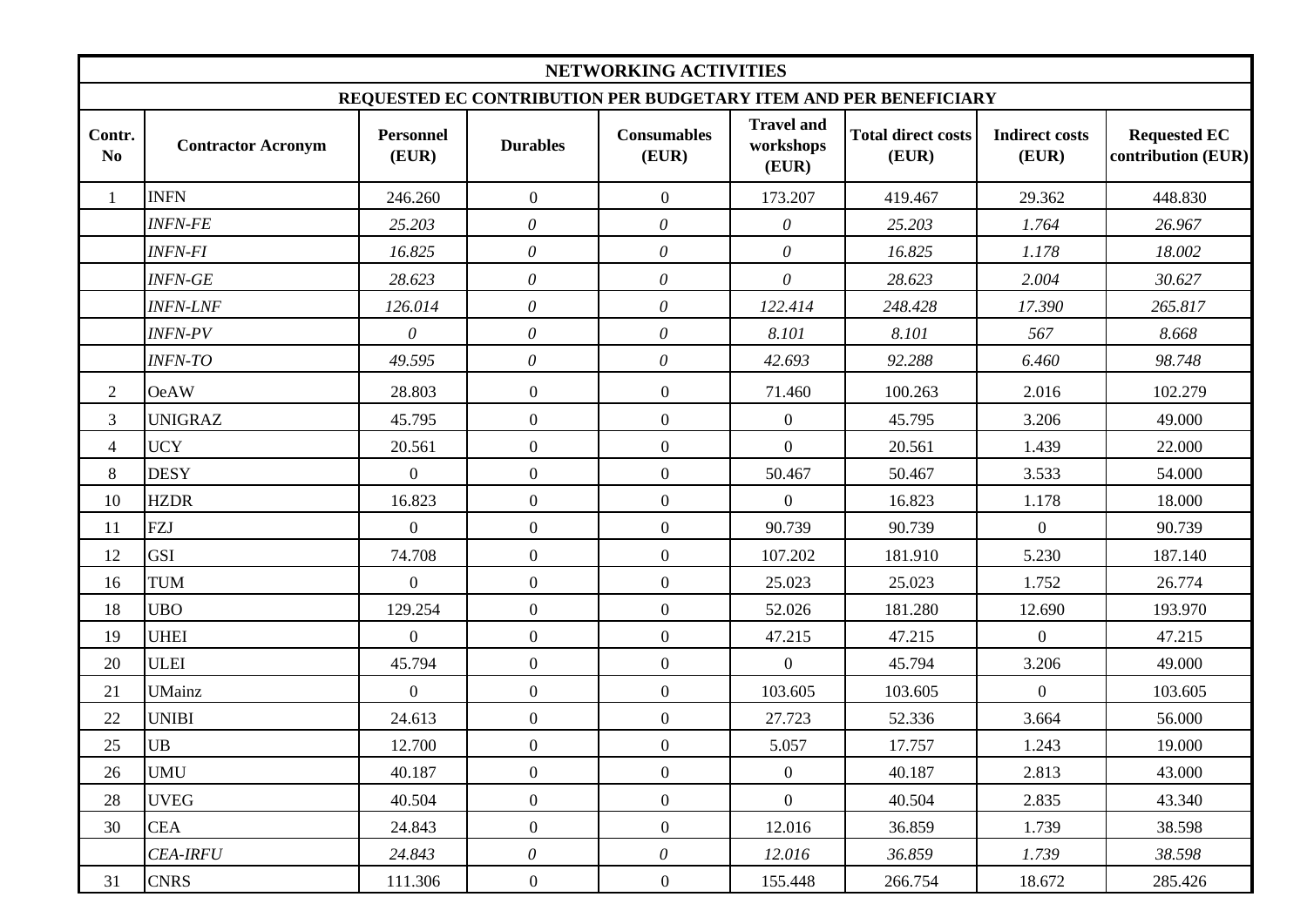|    | CNRS Univ. Paris-Sud    | 47.206   | $\theta$         | $\theta$       | 5.000     | 52.206    | 3.654   | 55.860    |
|----|-------------------------|----------|------------------|----------------|-----------|-----------|---------|-----------|
|    | CNRS/IN2P3/LLR          | 160      | $\theta$         | $\theta$       | 9.000     | 9.160     | 641     | 9.801     |
|    | CNRS/IN2P3/LPC Clermont | 347      | $\theta$         | $\theta$       | 9.000     | 9.347     | 654     | 10.001    |
|    | CNRS/IN2P3/ SUBATECH    | 50.092   | 0                | $\theta$       | 118.946   | 169.038   | 11.832  | 180.870   |
|    | CNRS/IN2P3 IPNO         | 13.501   | $\theta$         | $\theta$       | 0         | 13.501    | 945     | 14.446    |
|    | <b>CNRS/CPHT</b>        | $\theta$ | $\theta$         | $\theta$       | 13.501    | 13.501    | 945     | 14.447    |
| 34 | <b>KFKI RMKI</b>        | 25.234   | 0                | $\Omega$       | $\Omega$  | 25.234    | 1.766   | 27.000    |
| 38 | <b>SINS</b>             | $\Omega$ | $\Omega$         | $\Omega$       | 13.501    | 13.501    | 945     | 14.447    |
| 40 | <b>UW</b> roclaw        | 25.234   | $\Omega$         | $\Omega$       | $\Omega$  | 25.234    | 1.766   | 27.000    |
| 41 | <b>IST</b>              | 9.346    | $\theta$         | $\theta$       | $\Omega$  | 9.346     | 654     | 10.000    |
| 43 | <b>ULUND</b>            | 52.336   | $\Omega$         | $\Omega$       | $\Omega$  | 52.336    | 3.664   | 56.000    |
| 45 | UU                      | 13.501   | $\mathbf{0}$     | $\overline{0}$ | 73.144    | 86.645    | 6.065   | 92.711    |
| 48 | <b>UGlasgow</b>         | $\Omega$ | $\Omega$         | $\Omega$       | 4.500     | 4.500     | 315     | 4.816     |
|    | <b>Total</b>            | 987.803  | $\boldsymbol{0}$ | $\bf{0}$       | 1.012.334 | 2.000.137 | 109.752 | 2.109.888 |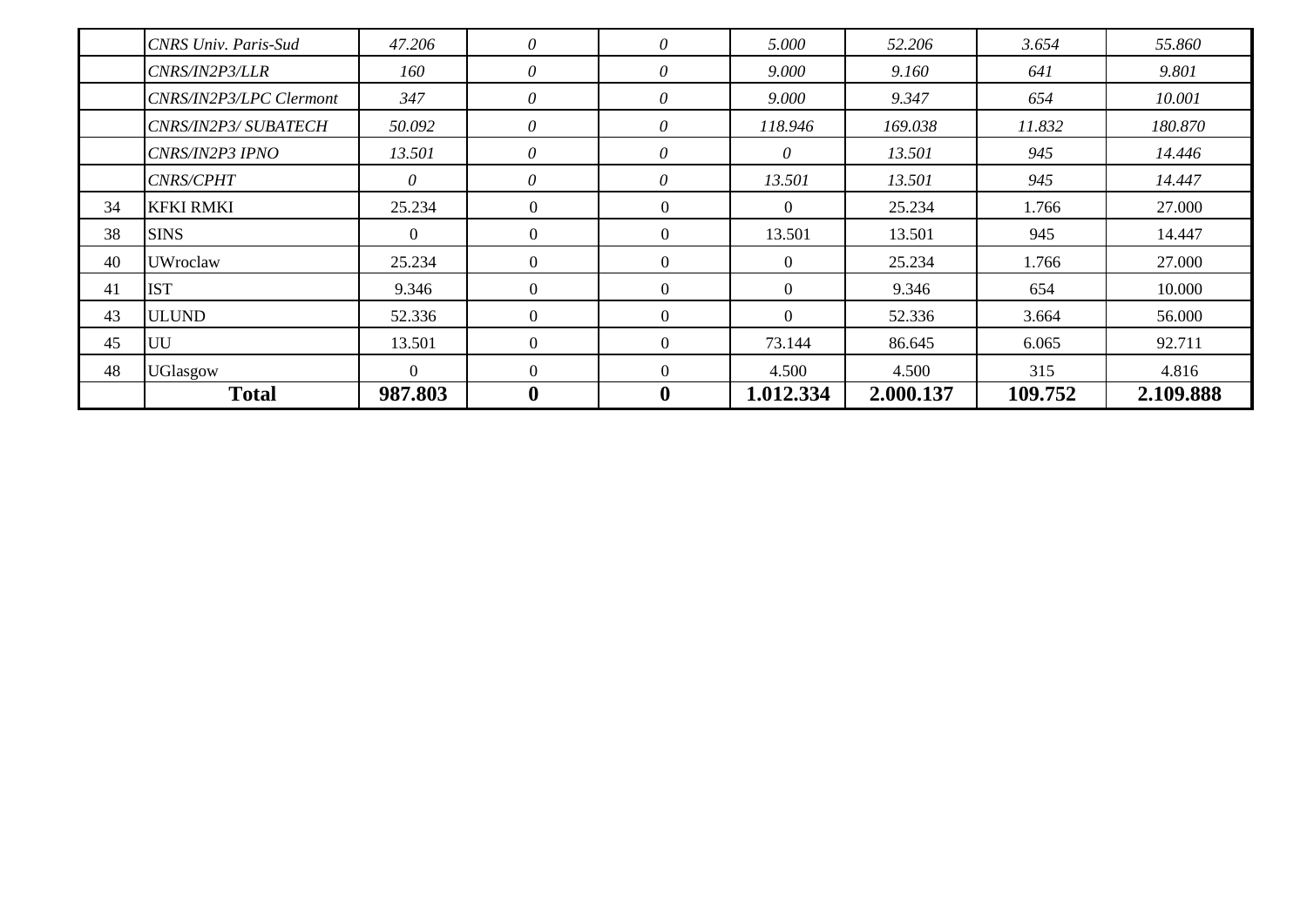|                                                                                                                                                                                                                                                                                                                                                          |                                                                        |               |         | <b>TRANSNATIONAL ACCESS ACTIVITIES</b> |          |           |           |  |  |  |  |  |  |  |
|----------------------------------------------------------------------------------------------------------------------------------------------------------------------------------------------------------------------------------------------------------------------------------------------------------------------------------------------------------|------------------------------------------------------------------------|---------------|---------|----------------------------------------|----------|-----------|-----------|--|--|--|--|--|--|--|
|                                                                                                                                                                                                                                                                                                                                                          | REQUESTED EC CONTRIBUTION PER BUDGETARY ITEM AND PER BENEFICIARY       |               |         |                                        |          |           |           |  |  |  |  |  |  |  |
| <b>Travel and</b><br><b>Travel and</b><br><b>Travel and</b><br>Contr.<br>subsistence<br><b>Contractor</b><br><b>Access costs</b><br>subsistence<br>subsistence<br><b>Requested EC</b><br><b>WP</b><br>(EUR)<br>contribution (EUR)<br>N <sub>0</sub><br><b>Indirect costs</b><br>direct costs<br><b>Total costs</b><br>Acronym<br>(EUR)<br>(EUR)<br>(EUR) |                                                                        |               |         |                                        |          |           |           |  |  |  |  |  |  |  |
| 35                                                                                                                                                                                                                                                                                                                                                       |                                                                        | <b>FBK</b>    | 170.932 | 215.068                                | $\theta$ | 215.068   | 386.000   |  |  |  |  |  |  |  |
|                                                                                                                                                                                                                                                                                                                                                          | 11                                                                     | $ECT^*$       | 170.932 | 215.068                                | $\theta$ | 215.068   | 386.000   |  |  |  |  |  |  |  |
| 21                                                                                                                                                                                                                                                                                                                                                       |                                                                        | <b>UMainz</b> | 169.290 | 249.960                                | $\theta$ | 249.960   | 419.250   |  |  |  |  |  |  |  |
|                                                                                                                                                                                                                                                                                                                                                          | 12                                                                     | <b>MAMI</b>   | 169.290 | 249.960                                | $\theta$ | 249.960   | 419.250   |  |  |  |  |  |  |  |
| 12                                                                                                                                                                                                                                                                                                                                                       | 13                                                                     | <b>GSI</b>    | 135.000 | 147.631                                | $\Omega$ | 147.631   | 282.631   |  |  |  |  |  |  |  |
| 11                                                                                                                                                                                                                                                                                                                                                       |                                                                        | <b>FZJ</b>    | 145.800 | 199.838                                | $\theta$ | 199.838   | 345.638   |  |  |  |  |  |  |  |
|                                                                                                                                                                                                                                                                                                                                                          | 14                                                                     | COSY          | 145.800 | 199.838                                | $\theta$ | 199.838   | 345.638   |  |  |  |  |  |  |  |
|                                                                                                                                                                                                                                                                                                                                                          |                                                                        | <b>INFN</b>   | 166.512 | 260.783                                | 18.254   | 279.037   | 445.549   |  |  |  |  |  |  |  |
|                                                                                                                                                                                                                                                                                                                                                          | <i>LNF</i><br>166.512<br>15<br>260.783<br>18.254<br>279.037<br>445.549 |               |         |                                        |          |           |           |  |  |  |  |  |  |  |
|                                                                                                                                                                                                                                                                                                                                                          |                                                                        | <b>TOTAL</b>  | 787.534 | 1.073.280                              | 18.254   | 1.091.534 | 1.879.068 |  |  |  |  |  |  |  |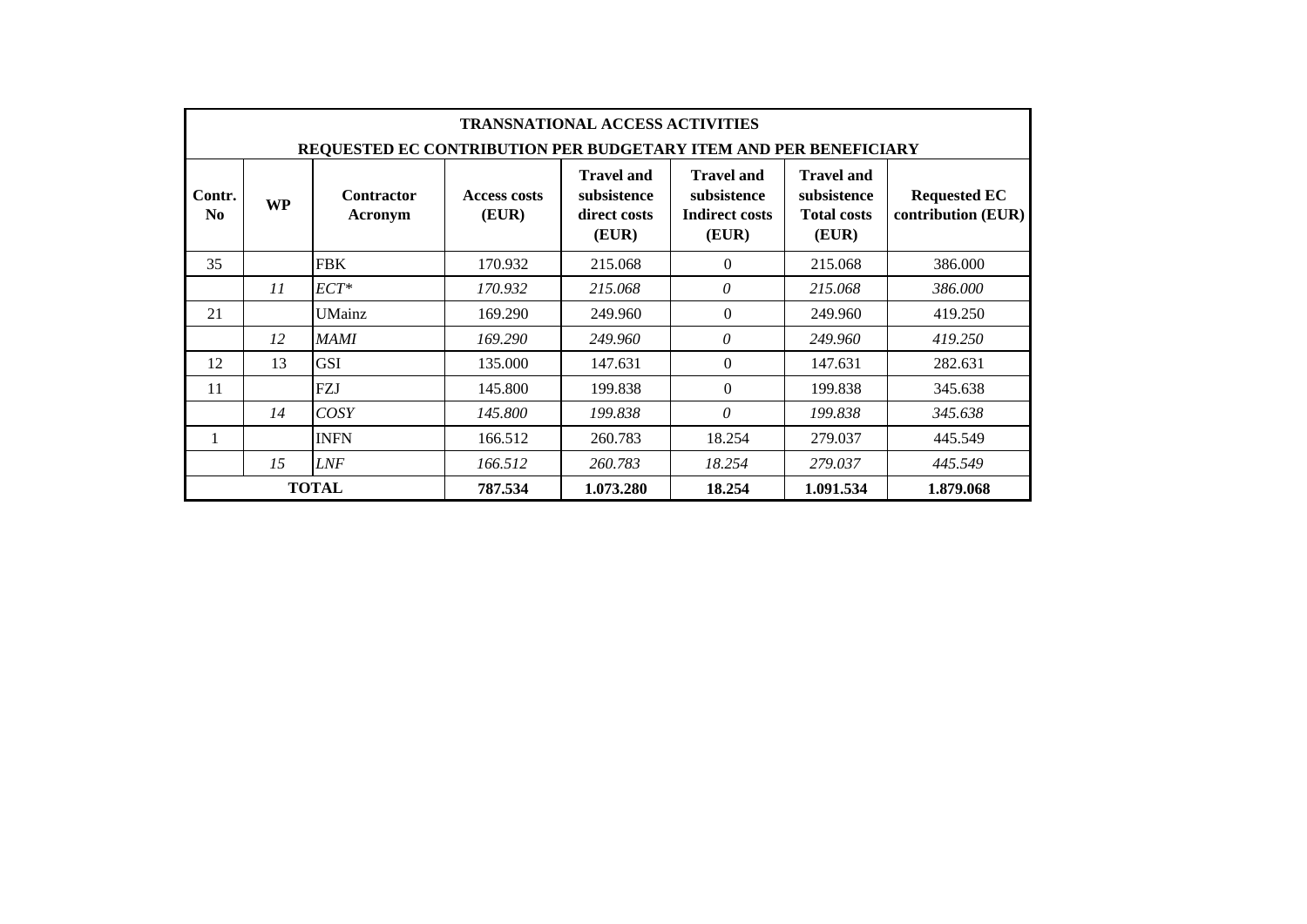|                                                                                                                                                                                                                                                                                                                                                                 |                                                                                            |                                                                       |                  | <b>TRANSNATIONAL ACCESS ACTIVITIES</b> |                  |          |          |  |  |  |  |  |  |  |
|-----------------------------------------------------------------------------------------------------------------------------------------------------------------------------------------------------------------------------------------------------------------------------------------------------------------------------------------------------------------|--------------------------------------------------------------------------------------------|-----------------------------------------------------------------------|------------------|----------------------------------------|------------------|----------|----------|--|--|--|--|--|--|--|
|                                                                                                                                                                                                                                                                                                                                                                 |                                                                                            | <b>COMPLEMENTING RESOURCES PER BUDGETARY ITEM AND PER BENEFICIARY</b> |                  |                                        |                  |          |          |  |  |  |  |  |  |  |
| <b>Travel and</b><br><b>Travel and</b><br><b>Travel and</b><br><b>Total</b><br>Contr.<br>subsistence<br><b>Contractor</b><br>subsistence<br>subsistence<br><b>Access costs</b><br><b>WP</b><br>complementing<br>(EUR)<br>N <sub>0</sub><br><b>Indirect costs</b><br>direct costs<br><b>Total costs</b><br>Acronym<br>resources (EUR)<br>(EUR)<br>(EUR)<br>(EUR) |                                                                                            |                                                                       |                  |                                        |                  |          |          |  |  |  |  |  |  |  |
| 35                                                                                                                                                                                                                                                                                                                                                              | $\boldsymbol{0}$<br>$\boldsymbol{0}$<br><b>FBK</b><br>$\Omega$<br>$\theta$<br>$\mathbf{0}$ |                                                                       |                  |                                        |                  |          |          |  |  |  |  |  |  |  |
|                                                                                                                                                                                                                                                                                                                                                                 | 11                                                                                         | $ECT^*$                                                               | 0                | $\theta$                               | $\theta$         | $\theta$ | $\theta$ |  |  |  |  |  |  |  |
| 21                                                                                                                                                                                                                                                                                                                                                              |                                                                                            | <b>UMainz</b>                                                         | $\boldsymbol{0}$ | $\mathbf{0}$                           | $\mathbf{0}$     | $\Omega$ | $\Omega$ |  |  |  |  |  |  |  |
|                                                                                                                                                                                                                                                                                                                                                                 | 12                                                                                         | MAMI                                                                  | 0                | $\theta$                               | $\theta$         | $\theta$ | 0        |  |  |  |  |  |  |  |
| 12                                                                                                                                                                                                                                                                                                                                                              | 13                                                                                         | <b>GSI</b>                                                            | $\Omega$         | $\Omega$                               | $\Omega$         | $\theta$ | $\Omega$ |  |  |  |  |  |  |  |
|                                                                                                                                                                                                                                                                                                                                                                 |                                                                                            | FZJ                                                                   | $\boldsymbol{0}$ | $\boldsymbol{0}$                       | $\boldsymbol{0}$ | $\Omega$ | $\theta$ |  |  |  |  |  |  |  |
|                                                                                                                                                                                                                                                                                                                                                                 | 14                                                                                         | COSY                                                                  | 0                | $\theta$                               | $\theta$         | $\theta$ | $\theta$ |  |  |  |  |  |  |  |
| <b>INFN</b><br>$\Omega$<br>$\Omega$<br>138.215<br>138.215<br>138.215                                                                                                                                                                                                                                                                                            |                                                                                            |                                                                       |                  |                                        |                  |          |          |  |  |  |  |  |  |  |
|                                                                                                                                                                                                                                                                                                                                                                 | 0<br>$\theta$<br><b>LNF</b><br>15<br>138.215<br>138.215<br>138.215                         |                                                                       |                  |                                        |                  |          |          |  |  |  |  |  |  |  |
|                                                                                                                                                                                                                                                                                                                                                                 |                                                                                            | <b>TOTAL</b>                                                          | $\bf{0}$         | $\mathbf{0}$                           | 138.215          | 138.215  | 138.215  |  |  |  |  |  |  |  |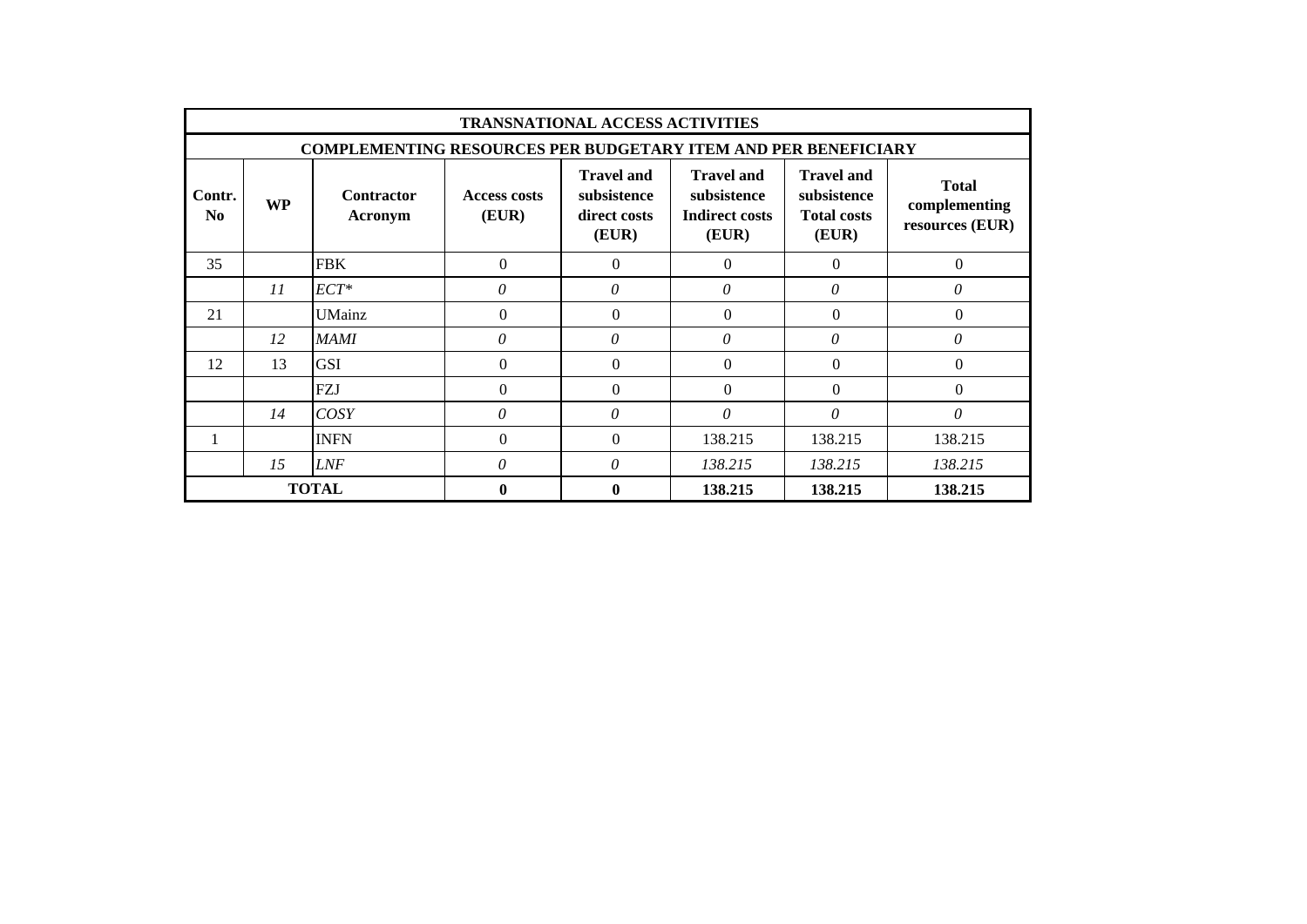|                          |                                                                                    |                              |                              |                                                           | <b>TRANSNATIONAL ACCESS ACTIVITIES</b>                             |                                                                 |                          |                                              |  |  |  |  |
|--------------------------|------------------------------------------------------------------------------------|------------------------------|------------------------------|-----------------------------------------------------------|--------------------------------------------------------------------|-----------------------------------------------------------------|--------------------------|----------------------------------------------|--|--|--|--|
|                          | INDICATIVE TOTAL COSTS AND INDICATIVE REQUESTED EC CONTRIBUTION PER BUDGETARY ITEM |                              |                              |                                                           |                                                                    |                                                                 |                          |                                              |  |  |  |  |
| Contr.<br>N <sub>0</sub> | <b>WP</b>                                                                          | <b>Contractor</b><br>Acronym | <b>Access costs</b><br>(EUR) | <b>Travel and</b><br>subsistence<br>direct costs<br>(EUR) | <b>Travel and</b><br>subsistence<br><b>Indirect costs</b><br>(EUR) | <b>Travel and</b><br>subsistence<br><b>Total costs</b><br>(EUR) | <b>Total costs (EUR)</b> | <b>Requested EC</b><br>contribution<br>(EUR) |  |  |  |  |
| 35                       |                                                                                    | <b>FBK</b>                   | 170.932                      | 215.068                                                   | $\Omega$                                                           | 215.068                                                         | 386.000                  | 386.000                                      |  |  |  |  |
|                          | 11                                                                                 | $ECT^*$                      | 170.932                      | 215.068                                                   | 0                                                                  | 215.068                                                         | 386.000                  | 386.000                                      |  |  |  |  |
| 21                       |                                                                                    | UMainz                       | 169.290                      | 249.960                                                   | $\Omega$                                                           | 249.960                                                         | 419.250                  | 419.250                                      |  |  |  |  |
|                          | 12                                                                                 | MAMI                         | 169.290                      | 249.960                                                   | 0                                                                  | 249.960                                                         | 419.250                  | 419.250                                      |  |  |  |  |
| 12                       | 13                                                                                 | <b>GSI</b>                   | 135.000                      | 147.631                                                   | $\Omega$                                                           | 147.631                                                         | 282.631                  | 282.631                                      |  |  |  |  |
| 11                       |                                                                                    | <b>FZJ</b>                   | 145.800                      | 199.838                                                   | $\Omega$                                                           | 199.838                                                         | 345.638                  | 345.638                                      |  |  |  |  |
|                          | 14                                                                                 | COSY                         | 145.800                      | 199.838                                                   | 0                                                                  | 199.838                                                         | 345.638                  | 345.638                                      |  |  |  |  |
|                          |                                                                                    | <b>INFN</b>                  | 166.512                      | 260.783                                                   | 156.469                                                            | 417.252                                                         | 583.764                  | 445.549                                      |  |  |  |  |
|                          | 15                                                                                 | <b>LNF</b>                   | 166.512                      | 260.783                                                   | 156.469                                                            | 417.252                                                         | 583.764                  | 445.549                                      |  |  |  |  |
|                          |                                                                                    | <b>TOTAL</b>                 | 787.534                      | 1.073.280                                                 | 156.469                                                            | 1.229.749                                                       | 2.017.283                | 1.879.068                                    |  |  |  |  |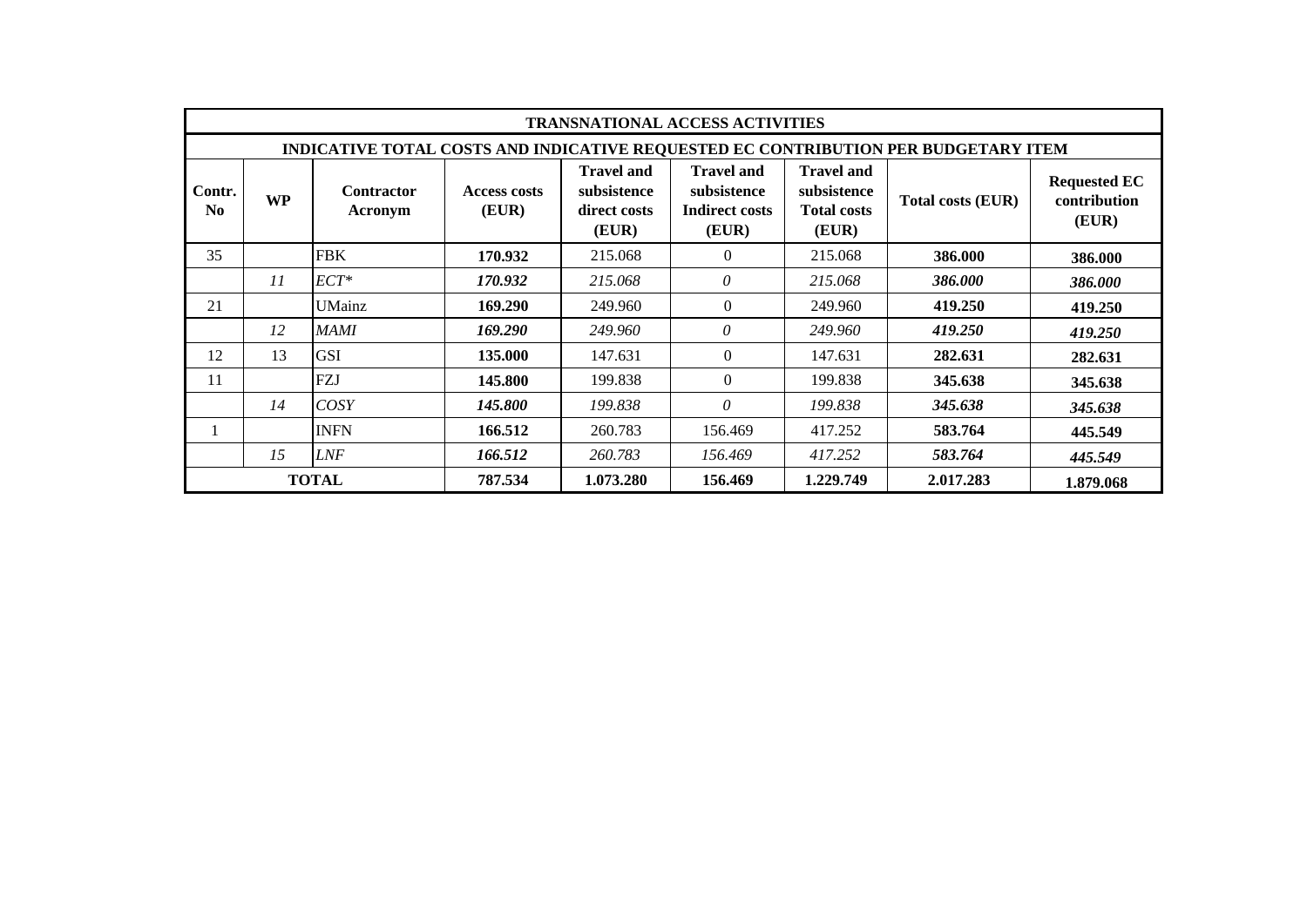|                                  |                                                                                                                                                                                                                                                                                                                                             |        |   | WP16: ADAMAS |       |        |        |         |  |  |
|----------------------------------|---------------------------------------------------------------------------------------------------------------------------------------------------------------------------------------------------------------------------------------------------------------------------------------------------------------------------------------------|--------|---|--------------|-------|--------|--------|---------|--|--|
|                                  |                                                                                                                                                                                                                                                                                                                                             |        |   |              |       |        |        |         |  |  |
| Contr.<br>$\mathbf{N}\mathbf{0}$ | REQUESTED EC CONTRIBUTION PER BUDGETARY ITEM AND PER BENEFICIARY<br><b>Travel and</b><br><b>Total direct costs</b><br><b>Indirect costs</b><br><b>Requested EC</b><br>Consumables<br><b>Personnel</b><br><b>Durables (EUR)</b><br>workshops<br><b>Contractor Acronym</b><br>(EUR)<br>contribution (EUR)<br>(EUR)<br>(EUR)<br>(EUR)<br>(EUR) |        |   |              |       |        |        |         |  |  |
| 12                               | <b>GSI</b>                                                                                                                                                                                                                                                                                                                                  | 33.304 |   |              | 5.401 | 38.704 | 6.661  | 45.365  |  |  |
|                                  | <b>UA</b>                                                                                                                                                                                                                                                                                                                                   | 39.375 |   |              |       | 39.375 | 23.625 | 63.000  |  |  |
|                                  | <b>TOTAL</b>                                                                                                                                                                                                                                                                                                                                | 72.679 | 0 |              | 5.401 | 78.079 | 30.286 | 108.365 |  |  |

|                          |                                                                                                                                                                                                                                                                   |        |  | WP16: ADAMAS |  |        |        |        |  |  |  |
|--------------------------|-------------------------------------------------------------------------------------------------------------------------------------------------------------------------------------------------------------------------------------------------------------------|--------|--|--------------|--|--------|--------|--------|--|--|--|
|                          | <b>COMPLEMENTING RESOURCES PER BUDGETARY ITEM AND PER BENEFICIARY</b>                                                                                                                                                                                             |        |  |              |  |        |        |        |  |  |  |
| Contr.<br>N <sub>0</sub> | <b>Travel and</b><br>Total direct costs<br><b>Indirect costs</b><br>  Total complementing  <br>Consumables<br><b>Personnel</b><br><b>Durables (EUR)</b><br>workshops<br><b>Contractor Acronym</b><br>(EUR)<br>(EUR)<br>(EUR)<br>(EUR)<br>resources (EUR)<br>(EUR) |        |  |              |  |        |        |        |  |  |  |
|                          | IGSI                                                                                                                                                                                                                                                              | 12.901 |  |              |  | 12.901 | 2.581  | 15.482 |  |  |  |
|                          | 21.000<br>13.125<br>13.125<br>7.875<br><b>UA</b>                                                                                                                                                                                                                  |        |  |              |  |        |        |        |  |  |  |
|                          | <b>TOTAL</b>                                                                                                                                                                                                                                                      | 26.026 |  | 0            |  | 26.026 | 10.456 | 36.483 |  |  |  |

|                                                                                                                                                                                                             | WP16: ADAMAS                         |  |  |       |         |        |         |  |  |  |
|-------------------------------------------------------------------------------------------------------------------------------------------------------------------------------------------------------------|--------------------------------------|--|--|-------|---------|--------|---------|--|--|--|
| INDICATIVE TOTAL COSTS AND INDICATIVE REQUESTED EC CONTRIBUTION PER BUDGETARY ITEM                                                                                                                          |                                      |  |  |       |         |        |         |  |  |  |
| <b>Travel and</b><br><b>Total direct costs</b><br><b>Indirect costs</b><br>Consumables<br><b>Personnel</b><br>Durables (EUR)<br>workshops<br>Total costs (EUR)<br>(EUR)<br>(EUR)<br>(EUR)<br>(EUR)<br>(EUR) |                                      |  |  |       |         |        |         |  |  |  |
| <b>REQUESTED EC CONTRIBUTION</b>                                                                                                                                                                            | 72.679                               |  |  | 5.401 | 78.079  | 30.286 | 108.365 |  |  |  |
| <b>COMPLEMENTING RESOURCES</b>                                                                                                                                                                              | 36.483<br>26.026<br>10.456<br>26.026 |  |  |       |         |        |         |  |  |  |
| <b>TOTAL BUDGET</b>                                                                                                                                                                                         | 98.705                               |  |  | 5.401 | 104.106 | 40.742 | 144.848 |  |  |  |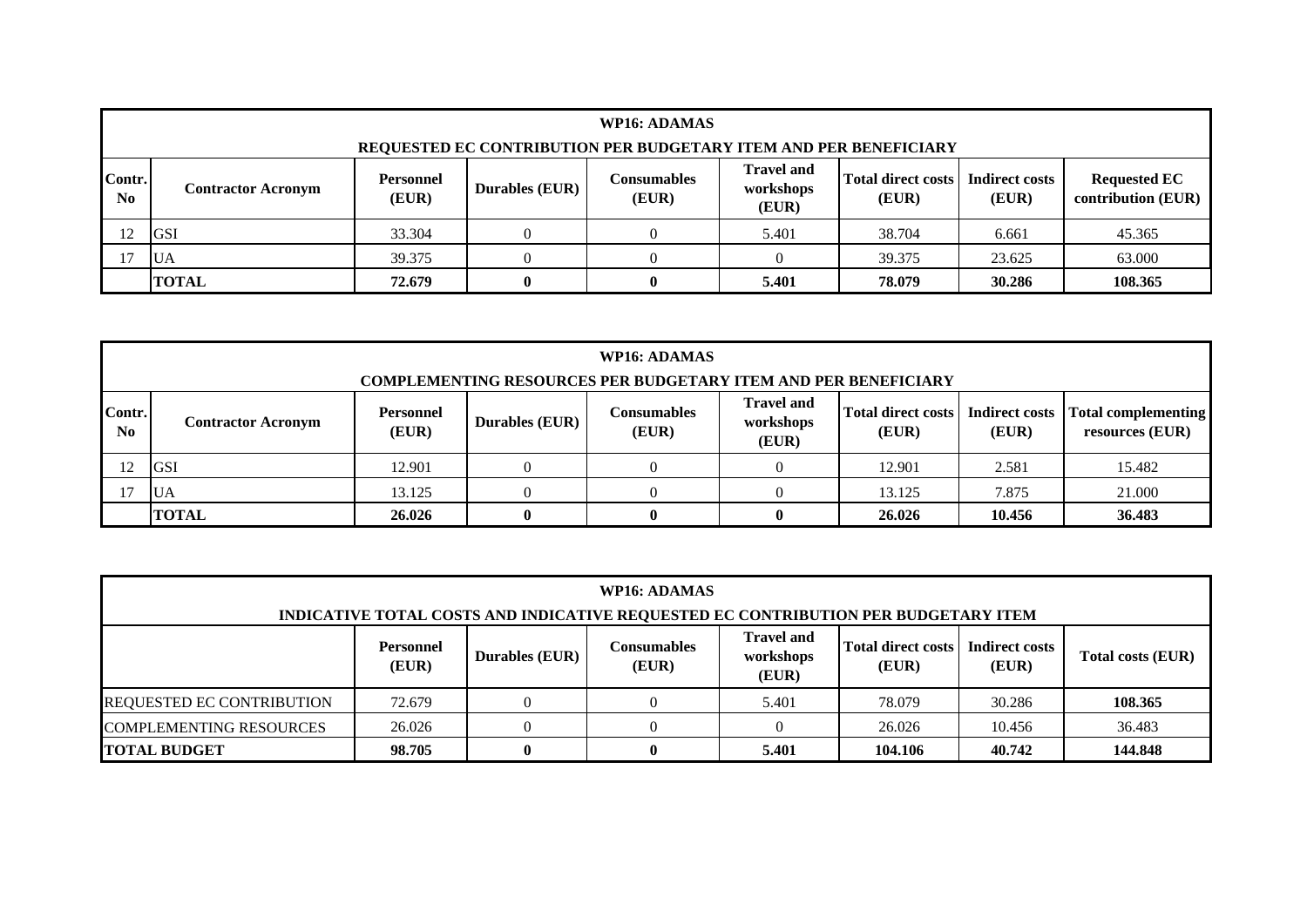|                          |                           |                        | REQUESTED EC CONTRIBUTION PER BUDGETARY ITEM AND PER BENEFICIARY | WP17:DNPMag                 |                                      |                                    |                                |                                           |
|--------------------------|---------------------------|------------------------|------------------------------------------------------------------|-----------------------------|--------------------------------------|------------------------------------|--------------------------------|-------------------------------------------|
| Contr.<br>N <sub>0</sub> | <b>Contractor Acronym</b> | <b>Personnel (EUR)</b> | Durables (EUR)                                                   | <b>Consumables</b><br>(EUR) | <b>Travel and</b><br>workshops (EUR) | <b>Total direct costs</b><br>(EUR) | <b>Indirect costs</b><br>(EUR) | <b>Requested EC</b><br>contribution (EUR) |
|                          | <b>CUNI</b>               | 7.198                  | $\theta$                                                         | $\theta$                    | $\Omega$                             | 7.198                              | 4.319                          | 11.516                                    |
| 15                       | <b>RUB</b>                | 40.467                 | $\Omega$                                                         | $\Omega$                    | 16.202                               | 56.668                             | 34.001                         | 90.670                                    |
| 18                       | <b>UBO</b>                | 27.003                 | $\Omega$                                                         | 16.503                      | $\Omega$                             | 43.506                             | 26.104                         | 69.610                                    |
| 21                       | <b>UMainz</b>             | 28.931                 | $\Omega$                                                         | $\theta$                    | $\Omega$                             | 28.931                             | 40.686                         | 69.617                                    |
| 30                       | <b>CEA</b>                | 10.801                 | $\Omega$                                                         | $\Omega$                    | $\Omega$                             | 10.801                             | 6.805                          | 17.606                                    |
|                          | CEA-Saclay                | 10.801                 | 0                                                                | $\theta$                    | 0                                    | 10.801                             | 6.805                          | 17.606                                    |
| 32                       | <b>RBI</b>                |                        | $\Omega$                                                         | $\Omega$                    | 6.875                                | 6.875                              | 4.125                          | 11.000                                    |
|                          | <b>TOTAL</b>              | 114.400                | $\bf{0}$                                                         | 16.503                      | 23,077                               | 153.980                            | 116.039                        | 270.019                                   |

|              |                           |                        | <b>COMPLEMENTING RESOURCES PER BUDGETARY ITEM AND PER BENEFICIARY</b> | <b>WP17: DNPMag</b>         |                                      |                                    |                                |                                               |
|--------------|---------------------------|------------------------|-----------------------------------------------------------------------|-----------------------------|--------------------------------------|------------------------------------|--------------------------------|-----------------------------------------------|
| Contr.<br>No | <b>Contractor Acronym</b> | <b>Personnel (EUR)</b> | Durables (EUR)                                                        | <b>Consumables</b><br>(EUR) | <b>Travel and</b><br>workshops (EUR) | <b>Total direct costs</b><br>(EUR) | <b>Indirect costs</b><br>(EUR) | <b>Total complementing</b><br>resources (EUR) |
| 5            | <b>CUNI</b>               | 2.399                  | 0                                                                     | $\overline{0}$              | $\mathbf{0}$                         | 2.399                              | 1.440                          | 3.839                                         |
| 15           | <b>RUB</b>                | 18.889                 | $\overline{0}$                                                        | $\overline{0}$              | $\mathbf{0}$                         | 18.889                             | 11.334                         | 30.223                                        |
| 18           | <b>UBO</b>                | 14.502                 | $\Omega$                                                              | $\theta$                    | $\mathbf{0}$                         | 14.502                             | 8.701                          | 23.203                                        |
| 21           | <b>UMainz</b>             | 9.644                  | $\Omega$                                                              | $\overline{0}$              | $\Omega$                             | 9.644                              | 13.562                         | 23.206                                        |
| 30           | <b>CEA</b>                | 3.600                  | 0                                                                     | $\Omega$                    | $\Omega$                             | 3.600                              | 2.268                          | 5.869                                         |
|              | CEA-Saclay                | 3.600                  | $\Omega$                                                              | $\mathbf{0}$                |                                      | 3.600                              | 2.268                          | 5.869                                         |
| 32           | RBI                       | 2.292                  | $\Omega$                                                              | $\Omega$                    | $\Omega$                             | 2.292                              | 1.375                          | 3.667                                         |
|              | <b>TOTAL</b>              | 51.327                 | 0                                                                     | $\bf{0}$                    | $\mathbf{0}$                         | 51.327                             | 38.680                         | 90.007                                        |

|                                  |                                                              | INDICATIVE TOTAL COSTS AND INDICATIVE REQUESTED EC CONTRIBUTION PER BUDGETARY ITEM | WP17:DNPMag          |                                      |                                    |                                |                   |  |  |
|----------------------------------|--------------------------------------------------------------|------------------------------------------------------------------------------------|----------------------|--------------------------------------|------------------------------------|--------------------------------|-------------------|--|--|
|                                  | Personnel (EUR)                                              | <b>Durables</b> (EUR)                                                              | Consumables<br>(EUR) | <b>Travel and</b><br>workshops (EUR) | <b>Total direct costs</b><br>(EUR) | <b>Indirect costs</b><br>(EUR) | Total costs (EUR) |  |  |
| <b>REQUESTED EC CONTRIBUTION</b> | 114.400                                                      |                                                                                    | 16.503               | 23.077                               | 153.980                            | 116.039                        | 270.019           |  |  |
| <b>COMPLEMENTING RESOURCES</b>   | 38.680<br>51.327<br>51.327<br>90.007<br>$\Omega$<br>$\Omega$ |                                                                                    |                      |                                      |                                    |                                |                   |  |  |
| <b>TOTAL BUDGET</b>              | 165.727                                                      | 0                                                                                  | 16.503               | 23,077                               | 205.307                            | 154.719                        | 360.026           |  |  |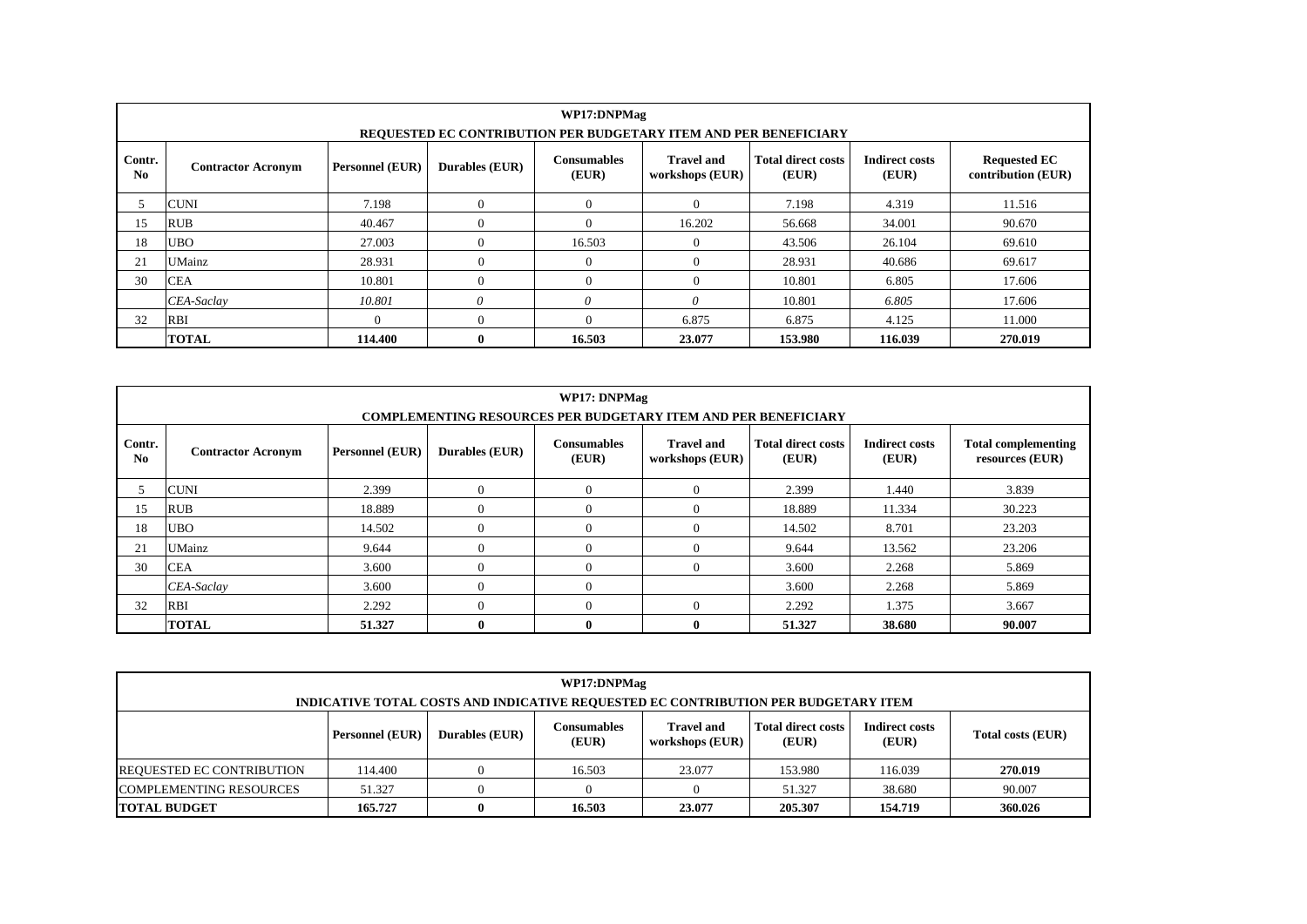|                          |                                                                                                                                                                                                                                                                      |        | <b>REQUESTED EC CONTRIBUTION PER BUDGETARY ITEM AND PER BENEFICIARY</b> | <b>WP18: FPD</b> |       |        |        |         |  |  |  |
|--------------------------|----------------------------------------------------------------------------------------------------------------------------------------------------------------------------------------------------------------------------------------------------------------------|--------|-------------------------------------------------------------------------|------------------|-------|--------|--------|---------|--|--|--|
| Contr.<br>N <sub>0</sub> | <b>Indirect costs</b><br><b>Requested EC</b><br><b>Consumables</b><br><b>Travel and</b><br><b>Total direct costs</b><br>Personnel<br><b>Durables (EUR)</b><br><b>Contractor Acronym</b><br>contribution (EUR)<br>(EUR)<br>(EUR)<br>workshops (EUR)<br>(EUR)<br>(EUR) |        |                                                                         |                  |       |        |        |         |  |  |  |
|                          | <b>INFN</b>                                                                                                                                                                                                                                                          | 42.305 | $\Omega$                                                                | 3.150            | 5.513 | 50.968 | 30.581 | 81.549  |  |  |  |
|                          | <b>INFN-BA</b>                                                                                                                                                                                                                                                       | 14.402 | $\theta$                                                                | 2.700            | 3.038 | 20.140 | 12.084 | 32.224  |  |  |  |
|                          | <i><b>INFN-TO</b></i>                                                                                                                                                                                                                                                | 7.201  | $\theta$                                                                | 450              | 900   | 8.551  | 5.131  | 13.682  |  |  |  |
|                          | <b>INFN-TS</b>                                                                                                                                                                                                                                                       | 20.702 | $\theta$                                                                | $\theta$         | 1.575 | 22.277 | 13.366 | 35.644  |  |  |  |
| 6                        | TUL                                                                                                                                                                                                                                                                  | 7.400  | $\Omega$                                                                | 675              | 675   | 8.750  | 5.250  | 14.000  |  |  |  |
|                          | <b>ALU-FR</b>                                                                                                                                                                                                                                                        | 9.001  | $\Omega$                                                                | 900              | 900   | 10.801 | 6.481  | 17.282  |  |  |  |
|                          | <b>TOTAL</b>                                                                                                                                                                                                                                                         | 58.705 | $\bf{0}$                                                                | 4.726            | 7.088 | 70.519 | 42.312 | 112.831 |  |  |  |

|                                  |                                                                                                                                                                                                                                                                          |        |                | WP18: FPD      |              |        |        |        |  |  |  |  |
|----------------------------------|--------------------------------------------------------------------------------------------------------------------------------------------------------------------------------------------------------------------------------------------------------------------------|--------|----------------|----------------|--------------|--------|--------|--------|--|--|--|--|
|                                  | <b>COMPLEMENTING RESOURCES PER BUDGETARY ITEM AND PER BENEFICIARY</b>                                                                                                                                                                                                    |        |                |                |              |        |        |        |  |  |  |  |
| Contr.<br>$\mathbf{N}\mathbf{0}$ | <b>Total direct costs</b><br><b>Indirect costs</b><br><b>Total complementing</b><br>Personnel<br><b>Consumables</b><br><b>Travel and</b><br><b>Durables (EUR)</b><br><b>Contractor Acronym</b><br>(EUR)<br>(EUR)<br>workshops (EUR)<br>(EUR)<br>resources (EUR)<br>(EUR) |        |                |                |              |        |        |        |  |  |  |  |
|                                  | <b>INFN</b>                                                                                                                                                                                                                                                              | 16.989 | $\overline{0}$ | $\overline{0}$ | $\Omega$     | 16.989 | 10.194 | 27.183 |  |  |  |  |
|                                  | <b>INFN-BA</b>                                                                                                                                                                                                                                                           | 6.713  | 0              | $\theta$       | $\theta$     | 6.713  | 4.028  | 10.741 |  |  |  |  |
|                                  | <i>INFN-TO</i>                                                                                                                                                                                                                                                           | 2.850  | 0              | 0              | $\theta$     | 2.850  | 1.710  | 4.561  |  |  |  |  |
|                                  | <b>INFN-TS</b>                                                                                                                                                                                                                                                           | 7.426  | 0              | $\theta$       | $\theta$     | 7.426  | 4.455  | 11.881 |  |  |  |  |
| 6                                | TUL                                                                                                                                                                                                                                                                      | 2.917  | $\Omega$       | $\Omega$       | $\Omega$     | 2.917  | 1.750  | 4.667  |  |  |  |  |
|                                  | ALU-FR                                                                                                                                                                                                                                                                   | 3.600  | $\Omega$       | $\Omega$       | $\Omega$     | 3.600  | 2.160  | 5.761  |  |  |  |  |
|                                  | <b>TOTAL</b>                                                                                                                                                                                                                                                             | 23.507 | $\mathbf{0}$   | $\mathbf{0}$   | $\mathbf{0}$ | 23.507 | 14.104 | 37.611 |  |  |  |  |

|                                  |                           |                       | <b>WP18: FPD</b>     |                                                                                    |                             |                                |                   |
|----------------------------------|---------------------------|-----------------------|----------------------|------------------------------------------------------------------------------------|-----------------------------|--------------------------------|-------------------|
|                                  |                           |                       |                      | INDICATIVE TOTAL COSTS AND INDICATIVE REQUESTED EC CONTRIBUTION PER BUDGETARY ITEM |                             |                                |                   |
|                                  | <b>Personnel</b><br>(EUR) | <b>Durables (EUR)</b> | Consumables<br>(EUR) | <b>Travel and</b><br>workshops (EUR)                                               | Total direct costs<br>(EUR) | <b>Indirect costs</b><br>(EUR) | Total costs (EUR) |
| <b>REQUESTED EC CONTRIBUTION</b> | 58.705                    |                       | 4.726                | 7.088                                                                              | 70.519                      | 42.312                         | 112.831           |
| <b>COMPLEMENTING RESOURCES</b>   | 23.507                    |                       |                      |                                                                                    | 23.507                      | 14.104                         | 37.611            |
| <b>TOTAL BUDGET</b>              | 82.212                    | 0                     | 4.726                | 7.088                                                                              | 94.026                      | 56.416                         | 150.442           |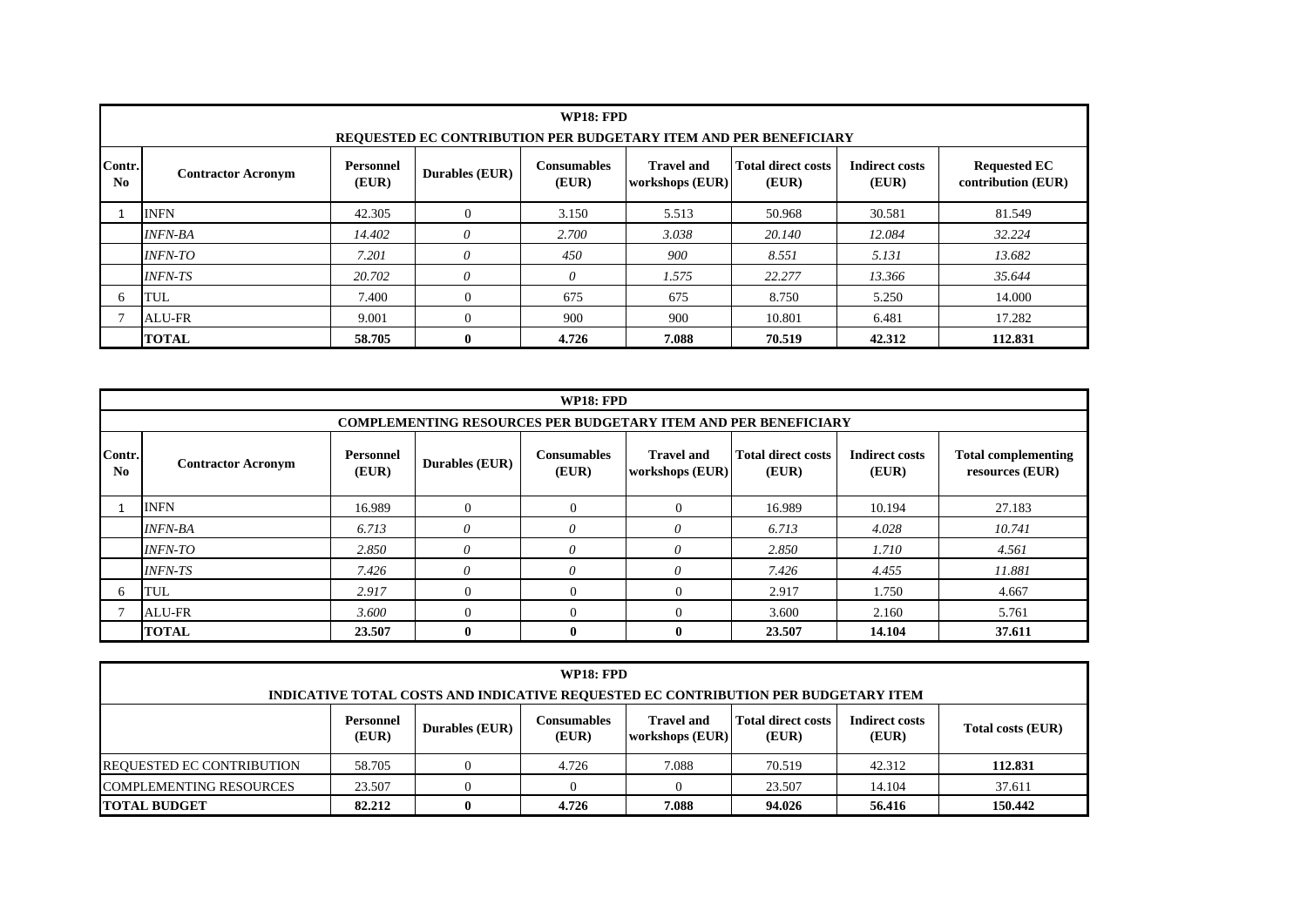|                          | <b>WP19: FuturePID</b><br><b>REQUESTED EC CONTRIBUTION PER BUDGETARY ITEM AND PER BENEFICIARY</b>                                                                                                                                                                 |        |          |        |        |         |        |         |  |  |  |
|--------------------------|-------------------------------------------------------------------------------------------------------------------------------------------------------------------------------------------------------------------------------------------------------------------|--------|----------|--------|--------|---------|--------|---------|--|--|--|
| Contr.<br>N <sub>0</sub> | <b>Travel and</b><br><b>Total direct costs</b><br><b>Consumables</b><br><b>Indirect costs</b><br><b>Requested EC</b><br><b>Personnel (EUR)</b> Durables (EUR)<br><b>Contractor Acronym</b><br>workshops<br>contribution (EUR)<br>(EUR)<br>(EUR)<br>(EUR)<br>(EUR) |        |          |        |        |         |        |         |  |  |  |
| 10                       | <b>HZDR</b>                                                                                                                                                                                                                                                       | 11.342 | $\theta$ | 5.130  | 1.350  | 17.822  | 14.178 | 32.000  |  |  |  |
| 12                       | <b>GSI</b>                                                                                                                                                                                                                                                        | 7.308  |          | 1.800  | 6.121  | 15.229  | 1.462  | 16.690  |  |  |  |
| 19                       | <b>UHEI</b>                                                                                                                                                                                                                                                       | 19.082 |          | 5.401  | 1.404  | 25.887  | 22.899 | 48.785  |  |  |  |
| 24                       | <b>WWU</b>                                                                                                                                                                                                                                                        | 19.802 |          | 6.301  | 1.350  | 27.453  | 16.472 | 43.925  |  |  |  |
| 42                       | <b>IFIN-HH</b>                                                                                                                                                                                                                                                    | 20.702 | $\theta$ | 9.001  | 2.250  | 31.954  | 6.391  | 38.344  |  |  |  |
|                          | <b>TOTAL</b>                                                                                                                                                                                                                                                      | 78.236 | 0        | 27.632 | 12.475 | 118.344 | 61.400 | 179.744 |  |  |  |

|              | WP19: FuturePID<br><b>COMPLEMENTING RESOURCES PER BUDGETARY ITEM AND PER BENEFICIARY</b>                                                                                                                                                                              |         |              |                |  |         |        |         |  |  |  |  |
|--------------|-----------------------------------------------------------------------------------------------------------------------------------------------------------------------------------------------------------------------------------------------------------------------|---------|--------------|----------------|--|---------|--------|---------|--|--|--|--|
| Contr.<br>No | <b>Travel and</b><br><b>Total direct costs</b><br><b>Consumables</b><br><b>Indirect costs</b><br><b>Total complementing</b><br><b>Personnel (EUR)</b> Durables (EUR)<br>workshops<br><b>Contractor Acronym</b><br>(EUR)<br>(EUR)<br>(EUR)<br>resources (EUR)<br>(EUR) |         |              |                |  |         |        |         |  |  |  |  |
| 10           | <b>HZDR</b>                                                                                                                                                                                                                                                           | 4.741   | $\Omega$     | $\overline{0}$ |  | 4.741   | 5.926  | 10.667  |  |  |  |  |
| 12           | <b>GSI</b>                                                                                                                                                                                                                                                            | 5.076   | 0            | $\overline{0}$ |  | 5.076   | 1.015  | 6.091   |  |  |  |  |
| 19           | <b>UHEI</b>                                                                                                                                                                                                                                                           | 8.629   | 0            | $\overline{0}$ |  | 8.629   | 10.355 | 18.984  |  |  |  |  |
| 24           | <b>WWU</b>                                                                                                                                                                                                                                                            | 9.151   | $\Omega$     | $\theta$       |  | 9.151   | 5.491  | 14.642  |  |  |  |  |
| 42           | <b>IFIN-HH</b>                                                                                                                                                                                                                                                        | 120.000 | $\Omega$     | 32.000         |  | 152.000 | 30.400 | 182.400 |  |  |  |  |
|              | <b>TOTAL</b>                                                                                                                                                                                                                                                          | 147.598 | $\mathbf{0}$ | 32.000         |  | 179.598 | 53.187 | 232.785 |  |  |  |  |

| <b>WP19: FuturePID</b>                                                                                                                                                                                |                                                              |  |        |        |         |        |         |  |  |  |
|-------------------------------------------------------------------------------------------------------------------------------------------------------------------------------------------------------|--------------------------------------------------------------|--|--------|--------|---------|--------|---------|--|--|--|
| INDICATIVE TOTAL COSTS AND INDICATIVE REQUESTED EC CONTRIBUTION PER BUDGETARY ITEM                                                                                                                    |                                                              |  |        |        |         |        |         |  |  |  |
| <b>Travel and</b><br><b>Total direct costs</b><br><b>Indirect costs</b><br>Consumables<br><b>Personnel (EUR)</b> Durables (EUR)<br>workshops<br>Total costs (EUR)<br>(EUR)<br>(EUR)<br>(EUR)<br>(EUR) |                                                              |  |        |        |         |        |         |  |  |  |
| <b>REQUESTED EC CONTRIBUTION</b>                                                                                                                                                                      | 78.236                                                       |  | 27.632 | 12.475 | 118.344 | 61.400 | 179.744 |  |  |  |
| <b>COMPLEMENTING RESOURCES</b><br>232.785<br>32.000<br>147.598<br>179.598<br>53.187                                                                                                                   |                                                              |  |        |        |         |        |         |  |  |  |
| <b>TOTAL BUDGET</b>                                                                                                                                                                                   | 59.632<br>412.529<br>12.475<br>297.942<br>114.587<br>225.834 |  |        |        |         |        |         |  |  |  |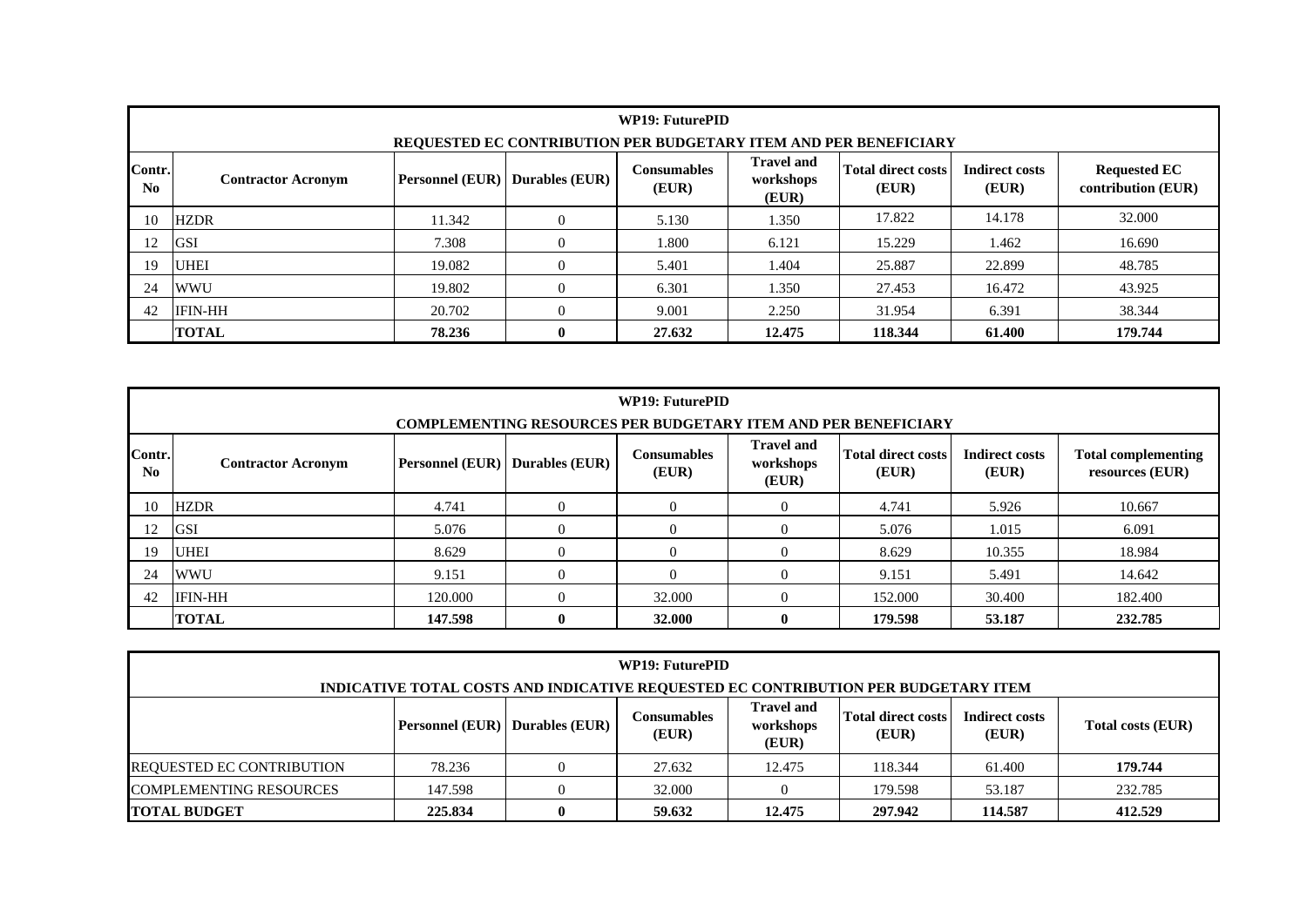|                                  | WP20: Future. Jet<br>REQUESTED EC CONTRIBUTION PER BUDGETARY ITEM AND PER BENEFICIARY                                                                                                                                                                             |                |              |         |        |         |          |         |  |  |  |  |
|----------------------------------|-------------------------------------------------------------------------------------------------------------------------------------------------------------------------------------------------------------------------------------------------------------------|----------------|--------------|---------|--------|---------|----------|---------|--|--|--|--|
| Contr.<br>$\mathbf{N}\mathbf{0}$ | <b>Total direct costs</b><br><b>Travel and</b><br><b>Indirect costs</b><br><b>Requested EC</b><br><b>Consumables</b><br><b>Personnel (EUR)</b><br>Durables (EUR)<br><b>Contractor Acronym</b><br>(EUR)<br>contribution (EUR)<br>workshops (EUR)<br>(EUR)<br>(EUR) |                |              |         |        |         |          |         |  |  |  |  |
|                                  | <b>INFN</b>                                                                                                                                                                                                                                                       | $\mathbf{0}$   | $\mathbf{0}$ | 12.601  | 3.600  | 16.202  | 9.721    | 25.923  |  |  |  |  |
|                                  | <i><b>INFN-GE</b></i>                                                                                                                                                                                                                                             | $\theta$       | 0            | 12.601  | 3.600  | 16.202  | 9.721    | 25.923  |  |  |  |  |
|                                  | <b>OeAW</b>                                                                                                                                                                                                                                                       | $\overline{0}$ | $\Omega$     | 15.302  | 2.700  | 18.002  | $\theta$ | 18.002  |  |  |  |  |
| 11                               | <b>FZJ</b>                                                                                                                                                                                                                                                        | $\Omega$       | $\Omega$     | 31.054  | 2.700  | 33.755  | $\Omega$ | 33.755  |  |  |  |  |
| 12                               | <b>GSI</b>                                                                                                                                                                                                                                                        | 20.702         | $\Omega$     | 15.302  | 2.700  | 38.704  | 4.140    | 42.845  |  |  |  |  |
| 24                               | <b>WWU</b>                                                                                                                                                                                                                                                        | 38.756         | $\Omega$     | 26.440  | 3.600  | 68.797  | 41.278   | 110.075 |  |  |  |  |
| 38                               | <b>SINS</b>                                                                                                                                                                                                                                                       | $\mathbf{0}$   | $\mathbf{0}$ | 6.301   | 5.401  | 11.701  | 7.021    | 18.722  |  |  |  |  |
| 45                               | UU                                                                                                                                                                                                                                                                | 44.200         | $\Omega$     | 24.055  | 3.600  | 71.856  | 43.113   | 114.969 |  |  |  |  |
|                                  | <b>TOTAL</b>                                                                                                                                                                                                                                                      | 103.658        | $\mathbf{0}$ | 131.055 | 24.303 | 259.017 | 105.274  | 364.291 |  |  |  |  |

|                          | WP20: FutureJet                                                                                                                                                                                                                                                |         |              |                |                |         |         |         |  |  |  |
|--------------------------|----------------------------------------------------------------------------------------------------------------------------------------------------------------------------------------------------------------------------------------------------------------|---------|--------------|----------------|----------------|---------|---------|---------|--|--|--|
|                          | <b>COMPLEMENTING RESOURCES PER BUDGETARY ITEM AND PER BENEFICIARY</b>                                                                                                                                                                                          |         |              |                |                |         |         |         |  |  |  |
| Contr.<br>N <sub>0</sub> | <b>Total direct costs</b><br><b>Total complementing</b><br><b>Consumables</b><br><b>Travel and</b><br><b>Indirect costs</b><br>Personnel (EUR)<br>Durables (EUR)<br><b>Contractor Acronym</b><br>(EUR)<br>workshops (EUR)<br>resources (EUR)<br>(EUR)<br>(EUR) |         |              |                |                |         |         |         |  |  |  |
|                          | <b>INFN</b>                                                                                                                                                                                                                                                    | 5.401   | $\Omega$     | $\Omega$       | $\theta$       | 5.401   | 3.241   | 8.641   |  |  |  |
|                          | <b>INFN-GE</b>                                                                                                                                                                                                                                                 | 5.401   | $\theta$     | 0              | 0              | 5.401   | 3.241   | 8.641   |  |  |  |
|                          | <b>OeAW</b>                                                                                                                                                                                                                                                    | 82.500  | $\mathbf{0}$ | 7.000          | 2.000          | 91.500  | 72.485  | 163.985 |  |  |  |
| 11                       | <b>FZJ</b>                                                                                                                                                                                                                                                     | 11.252  | $\mathbf{0}$ | $\overline{0}$ | $\overline{0}$ | 11.252  | 8.439   | 19.690  |  |  |  |
| 12                       | <b>GSI</b>                                                                                                                                                                                                                                                     | 12.901  | $\Omega$     | $\Omega$       | $\Omega$       | 12.901  | 2.580   | 15.482  |  |  |  |
| 24                       | <b>WWU</b>                                                                                                                                                                                                                                                     | 22.932  | $\Omega$     | $\Omega$       | $\Omega$       | 22.932  | 13.759  | 36.692  |  |  |  |
| 38                       | <b>SINS</b>                                                                                                                                                                                                                                                    | 3.900   | $\Omega$     | $\Omega$       | $\Omega$       | 3.900   | 2.340   | 6.241   |  |  |  |
| 45                       | UU                                                                                                                                                                                                                                                             | 23.952  | $\mathbf{0}$ | $\Omega$       | $\theta$       | 23.952  | 14.371  | 38.323  |  |  |  |
|                          | <b>TOTAL</b>                                                                                                                                                                                                                                                   | 162.838 | $\mathbf{0}$ | 7.000          | 2.000          | 171.838 | 117.215 | 289.054 |  |  |  |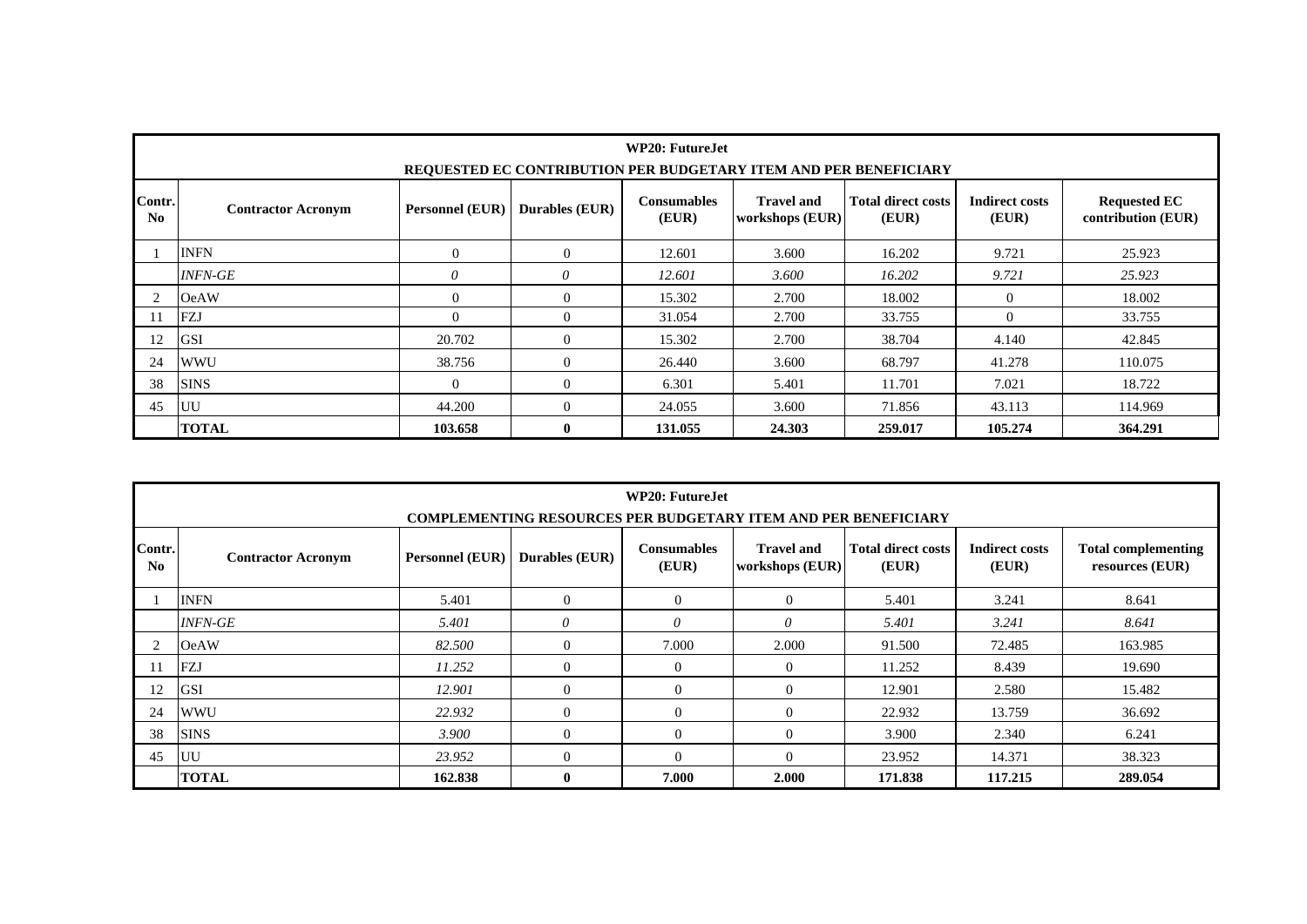| WP20: Future. Iet<br>INDICATIVE TOTAL COSTS AND INDICATIVE REQUESTED EC CONTRIBUTION PER BUDGETARY ITEM                                                                                                      |         |  |         |        |         |         |         |  |  |
|--------------------------------------------------------------------------------------------------------------------------------------------------------------------------------------------------------------|---------|--|---------|--------|---------|---------|---------|--|--|
| <b>Total direct costs</b><br>Indirect costs<br><b>Travel and</b><br><b>Consumables</b><br><b>Durables</b> (EUR)<br><b>Personnel (EUR)</b><br>Total costs (EUR)<br>(EUR)<br>workshops (EUR)<br>(EUR)<br>(EUR) |         |  |         |        |         |         |         |  |  |
| <b>REQUESTED EC CONTRIBUTION</b>                                                                                                                                                                             | 103.658 |  | 131.055 | 24.303 | 259.017 | 105.274 | 364.291 |  |  |
| <b>COMPLEMENTING RESOURCES</b><br>2.000<br>289.054<br>162.838<br>7.000<br>117.215<br>171.838                                                                                                                 |         |  |         |        |         |         |         |  |  |
| <b>TOTAL BUDGET</b>                                                                                                                                                                                          | 266.497 |  | 138.055 | 26.303 | 430.855 | 222.489 | 653.344 |  |  |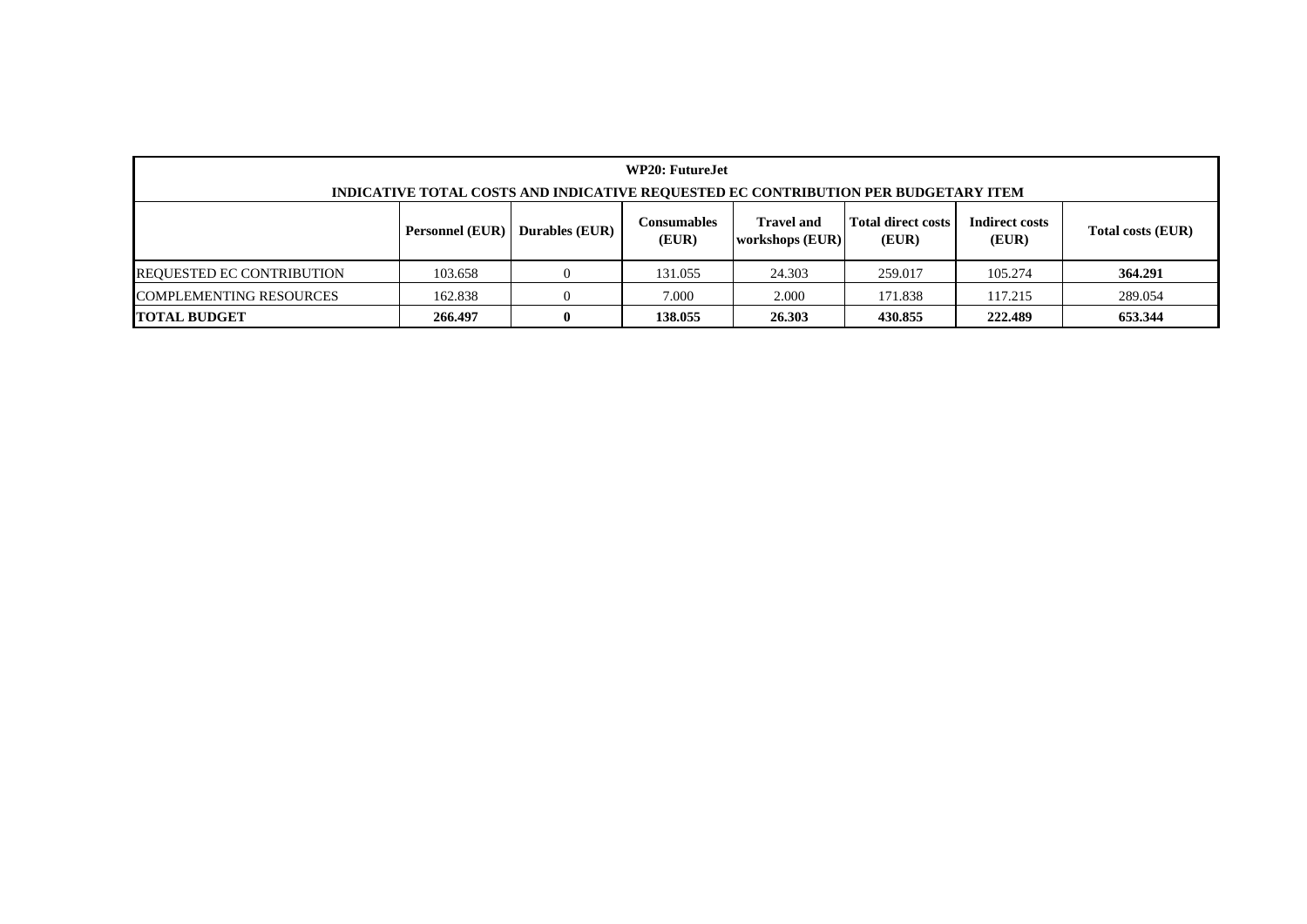|                          | <b>WP21: CherenkovImaging</b><br>REQUESTED EC CONTRIBUTION PER BUDGETARY ITEM AND PER BENEFICIARY                                                                                                                                                         |              |                |        |          |         |          |         |  |  |  |
|--------------------------|-----------------------------------------------------------------------------------------------------------------------------------------------------------------------------------------------------------------------------------------------------------|--------------|----------------|--------|----------|---------|----------|---------|--|--|--|
| Contr.<br>N <sub>0</sub> | <b>Travel and</b><br>Total direct costs<br><b>Indirect costs</b><br><b>Requested EC</b><br><b>Consumables</b><br>Personnel<br>Durables (EUR)<br>workshops<br><b>Contractor Acronym</b><br>contribution (EUR)<br>(EUR)<br>(EUR)<br>(EUR)<br>(EUR)<br>(EUR) |              |                |        |          |         |          |         |  |  |  |
| 9                        | <b>FAU</b>                                                                                                                                                                                                                                                | $\mathbf{0}$ | $\overline{0}$ | 3.334  | 3.600    | 6.935   | 4.161    | 11.095  |  |  |  |
| 11                       | <b>FZJ</b>                                                                                                                                                                                                                                                | $\Omega$     | $\mathbf{0}$   | 2.700  | 5.941    | 8.641   | $\Omega$ | 8.641   |  |  |  |
| 12                       | <b>GSI</b>                                                                                                                                                                                                                                                | $\Omega$     | $\Omega$       | 3.600  | 6.481    | 10.081  | $\Omega$ | 10.081  |  |  |  |
| 14                       | <b>JLU</b>                                                                                                                                                                                                                                                | 23.403       | $\Omega$       | 3.600  | 4.500    | 31.503  | 18.902   | 50.406  |  |  |  |
| 45                       | UU                                                                                                                                                                                                                                                        | $\Omega$     | $\Omega$       | 2.700  | $\Omega$ | 2.700   | 1.620    | 4.320   |  |  |  |
| 46                       | <b>IJS</b>                                                                                                                                                                                                                                                | $\Omega$     | $\overline{0}$ | 8.500  | 4.500    | 13.000  | $\Omega$ | 13.000  |  |  |  |
| 48                       | UGlasgow                                                                                                                                                                                                                                                  | 23.403       | $\Omega$       | 67.507 | 5.401    | 96.311  | 57.786   | 154.097 |  |  |  |
|                          | <b>TOTAL</b>                                                                                                                                                                                                                                              | 46.805       | $\mathbf{0}$   | 91.943 | 30.423   | 169.171 | 82.469   | 251.641 |  |  |  |

|                                                                                                                                                                                                                           |                                |                           |                | <b>WP21: CherenkovImaging</b> |                                         |                                                                                    |                                |                                                  |  |  |  |
|---------------------------------------------------------------------------------------------------------------------------------------------------------------------------------------------------------------------------|--------------------------------|---------------------------|----------------|-------------------------------|-----------------------------------------|------------------------------------------------------------------------------------|--------------------------------|--------------------------------------------------|--|--|--|
|                                                                                                                                                                                                                           |                                |                           |                |                               |                                         | <b>COMPLEMENTING RESOURCES PER BUDGETARY ITEM AND PER BENEFICIARY</b>              |                                |                                                  |  |  |  |
| Contr.<br>No                                                                                                                                                                                                              | <b>Contractor Acronym</b>      | <b>Personnel</b><br>(EUR) | Durables (EUR) | <b>Consumables</b><br>(EUR)   | <b>Travel and</b><br>workshops<br>(EUR) | <b>Total direct costs</b><br>(EUR)                                                 | <b>Indirect costs</b><br>(EUR) | <b>Total</b><br>complementing<br>resources (EUR) |  |  |  |
| 9                                                                                                                                                                                                                         | <b>FAU</b>                     | 2.312                     | $\overline{0}$ | $\overline{0}$                | $\overline{0}$                          | 2.312                                                                              | 1.387                          | 3.699                                            |  |  |  |
| 11                                                                                                                                                                                                                        | FZJ                            | 2.880                     | $\Omega$       | $\Omega$                      | $\overline{0}$                          | 2.880                                                                              | 2.160                          | 5.041                                            |  |  |  |
| 12                                                                                                                                                                                                                        | <b>GSI</b>                     | 3.360                     | $\Omega$       | $\overline{0}$                | $\overline{0}$                          | 3.360                                                                              | 672                            | 4.032                                            |  |  |  |
| 14                                                                                                                                                                                                                        | <b>JLU</b>                     | 10.501                    | $\overline{0}$ | $\overline{0}$                | $\overline{0}$                          | 10.501                                                                             | 6.301                          | 16.802                                           |  |  |  |
| 45                                                                                                                                                                                                                        | UU                             | 900                       | $\overline{0}$ | $\overline{0}$                | $\boldsymbol{0}$                        | 900                                                                                | 540                            | 1.440                                            |  |  |  |
| 46                                                                                                                                                                                                                        | <b>IJS</b>                     | 2.709                     | $\Omega$       | $\Omega$                      | $\overline{0}$                          | 2.709                                                                              | 1.625                          | 4.334                                            |  |  |  |
| 48                                                                                                                                                                                                                        | UGlasgow                       | 32.104                    | $\Omega$       | $\overline{0}$                | $\boldsymbol{0}$                        | 32.104                                                                             | 19.262                         | 51.366                                           |  |  |  |
|                                                                                                                                                                                                                           | <b>TOTAL</b>                   | 54.767                    | $\mathbf{0}$   | $\mathbf{0}$                  | $\bf{0}$                                | 54.767                                                                             | 31.948                         | 86.714                                           |  |  |  |
|                                                                                                                                                                                                                           |                                |                           |                | <b>WP21: CherenkovImaging</b> |                                         | INDICATIVE TOTAL COSTS AND INDICATIVE REQUESTED EC CONTRIBUTION PER BUDGETARY ITEM |                                |                                                  |  |  |  |
| <b>Travel and</b><br><b>Total direct costs</b><br><b>Consumables</b><br><b>Indirect costs</b><br>Personnel<br><b>Durables (EUR)</b><br><b>Total costs (EUR)</b><br>workshops<br>(EUR)<br>(EUR)<br>(EUR)<br>(EUR)<br>(EUR) |                                |                           |                |                               |                                         |                                                                                    |                                |                                                  |  |  |  |
|                                                                                                                                                                                                                           | REQUESTED EC CONTRIBUTION      | 46.805                    | $\theta$       | 91.943                        | 30.423                                  | 169.171                                                                            | 82.469                         | 251.641                                          |  |  |  |
|                                                                                                                                                                                                                           | <b>COMPLEMENTING RESOURCES</b> | 54.767                    | $\overline{0}$ | $\Omega$                      | $\overline{0}$                          | 54.767                                                                             | 31.948                         | 86.714                                           |  |  |  |
|                                                                                                                                                                                                                           | <b>TOTAL BUDGET</b>            | 101.572                   | $\bf{0}$       | 91.943                        | 30.423                                  | 223.938                                                                            | 114.417                        | 338.355                                          |  |  |  |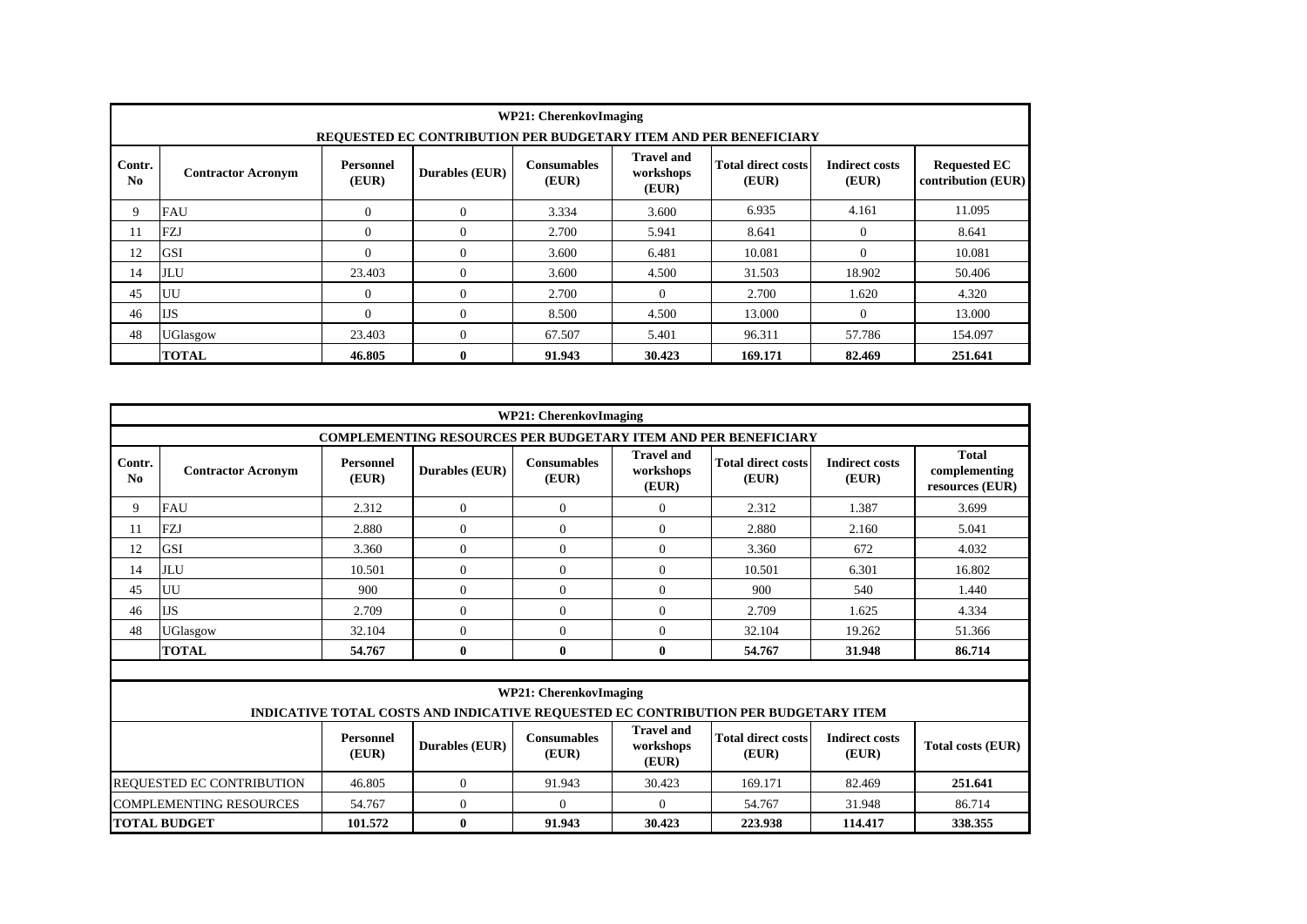|                          | WP22: LYSO Fiber                                                                                                                                                                                                                                                        |          |          |         |        |         |          |         |  |  |  |  |
|--------------------------|-------------------------------------------------------------------------------------------------------------------------------------------------------------------------------------------------------------------------------------------------------------------------|----------|----------|---------|--------|---------|----------|---------|--|--|--|--|
|                          | REQUESTED EC CONTRIBUTION PER BUDGETARY ITEM AND PER BENEFICIARY                                                                                                                                                                                                        |          |          |         |        |         |          |         |  |  |  |  |
| Contr.<br>N <sub>0</sub> | <b>Travel and</b><br><b>Total direct costs</b><br><b>Indirect costs</b><br><b>Requested EC</b><br>Personnel<br><b>Consumables</b><br><b>Durables (EUR)</b><br>workshops<br><b>Contractor Acronym</b><br>(EUR)<br>contribution (EUR)<br>(EUR)<br>(EUR)<br>(EUR)<br>(EUR) |          |          |         |        |         |          |         |  |  |  |  |
| 12                       | <b>GSI</b>                                                                                                                                                                                                                                                              | $\Omega$ | $\Omega$ | 2.700   | 7.381  | 10.081  | $\Omega$ | 10.081  |  |  |  |  |
| 14                       | JLU                                                                                                                                                                                                                                                                     | 6.751    | 13.501   | 63.907  | 2.700  | 86.860  | 52.116   | 138.975 |  |  |  |  |
| 18                       | <b>UBO</b>                                                                                                                                                                                                                                                              | 6.751    |          | 13.501  | 1.125  | 21.377  | 12.826   | 34.204  |  |  |  |  |
| 36                       | 22.502<br>1.350<br>60.000<br><b>RUG</b><br>13.647<br>37.500<br>22.500                                                                                                                                                                                                   |          |          |         |        |         |          |         |  |  |  |  |
|                          | <b>TOTAL</b>                                                                                                                                                                                                                                                            | 27.149   | 13.501   | 102.611 | 12.556 | 155.818 | 87.442   | 243.260 |  |  |  |  |

|               | WP22: LYSO Fiber                                                                                                                                                                                                                                                                                                                                     |        |  |              |              |        |        |        |  |  |  |  |
|---------------|------------------------------------------------------------------------------------------------------------------------------------------------------------------------------------------------------------------------------------------------------------------------------------------------------------------------------------------------------|--------|--|--------------|--------------|--------|--------|--------|--|--|--|--|
| Contr.<br>No. | <b>COMPLEMENTING RESOURCES PER BUDGETARY ITEM AND PER BENEFICIARY</b><br><b>Travel and</b><br><b>Total direct costs</b><br><b>Indirect costs</b><br>Personnel<br><b>Consumables</b><br><b>Total complementing</b><br><b>Durables (EUR)</b><br>workshops<br><b>Contractor Acronym</b><br>(EUR)<br>(EUR)<br>(EUR)<br>(EUR)<br>resources (EUR)<br>(EUR) |        |  |              |              |        |        |        |  |  |  |  |
| 12            | <b>GSI</b>                                                                                                                                                                                                                                                                                                                                           | 3.360  |  | 0            |              | 3.360  | 672    | 4.032  |  |  |  |  |
| 14            | <b>JLU</b>                                                                                                                                                                                                                                                                                                                                           | 28.953 |  | $\theta$     |              | 28.953 | 17.372 | 46.325 |  |  |  |  |
| 18            | <b>UBO</b>                                                                                                                                                                                                                                                                                                                                           | 7.126  |  | $\Omega$     |              | 7.126  | 4.276  | 11.402 |  |  |  |  |
| 36            | <b>RUG</b>                                                                                                                                                                                                                                                                                                                                           | 12.500 |  | $\theta$     |              | 12.500 | 7.500  | 20.000 |  |  |  |  |
|               | <b>TOTAL</b>                                                                                                                                                                                                                                                                                                                                         | 51.940 |  | $\mathbf{0}$ | $\mathbf{0}$ | 51.940 | 29.820 | 81.760 |  |  |  |  |

| WP22: LYSO Fiber                                                                   |                           |                       |                              |                                         |                                    |                         |                          |  |
|------------------------------------------------------------------------------------|---------------------------|-----------------------|------------------------------|-----------------------------------------|------------------------------------|-------------------------|--------------------------|--|
| INDICATIVE TOTAL COSTS AND INDICATIVE REQUESTED EC CONTRIBUTION PER BUDGETARY ITEM |                           |                       |                              |                                         |                                    |                         |                          |  |
|                                                                                    | <b>Personnel</b><br>(EUR) | <b>Durables (EUR)</b> | C <b>onsumables</b><br>(EUR) | <b>Travel and</b><br>workshops<br>(EUR) | <b>Total direct costs</b><br>(EUR) | Indirect costs<br>(EUR) | <b>Total costs (EUR)</b> |  |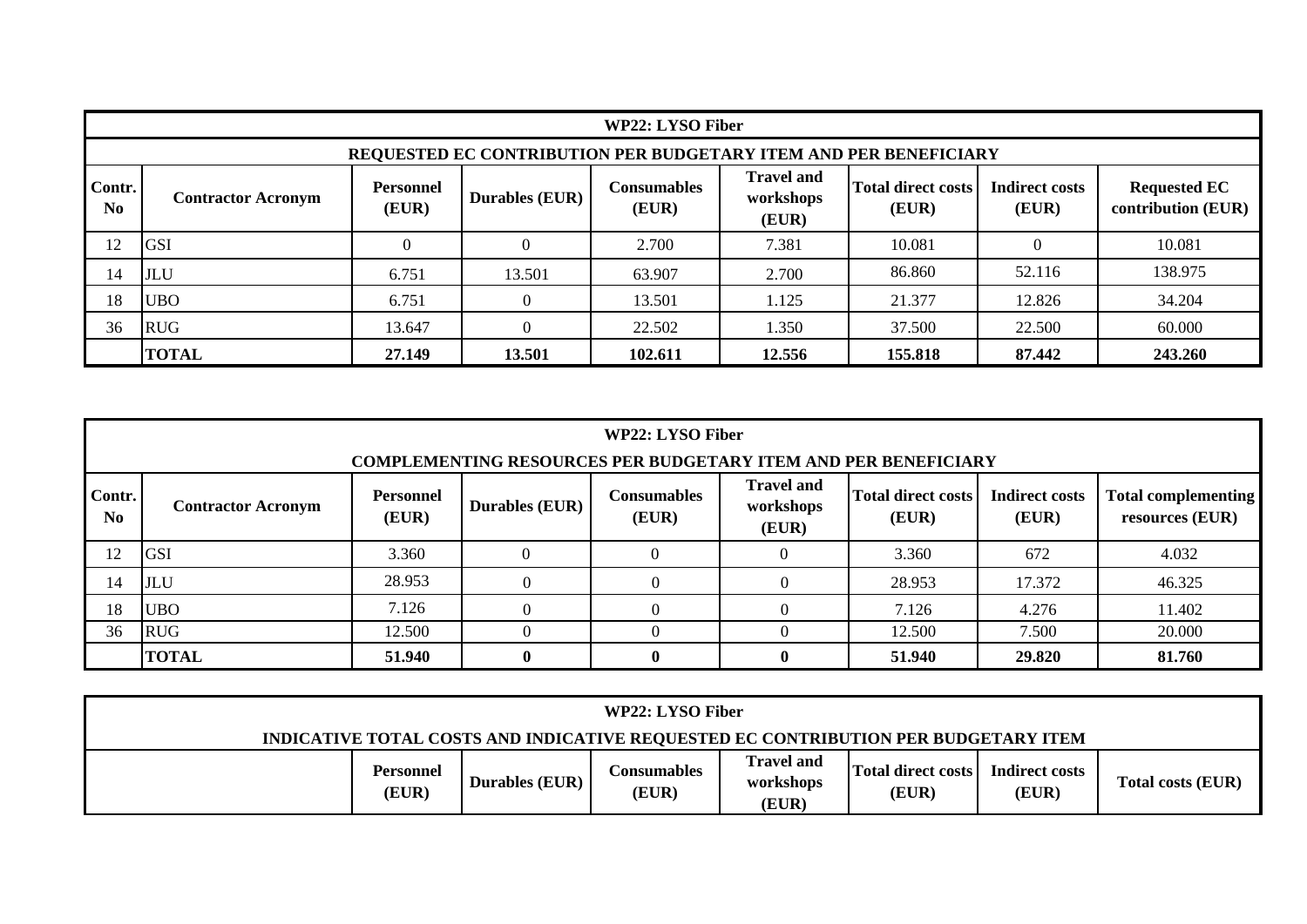| <b>REQUESTED EC CONTRIBUTION</b> | 27.149 | 3.501  | 102.611 | 12.556 | 155.818 | 87.442  | 243.260 |
|----------------------------------|--------|--------|---------|--------|---------|---------|---------|
| <b>COMPLEMENTING RESOURCES</b>   | 51.940 |        |         |        | 51.940  | 29.820  | 81.760  |
| <b>TOTAL BUDGET</b>              | 79.089 | 13.501 | 102.611 | 12.556 | 207.758 | 117.262 | 325.020 |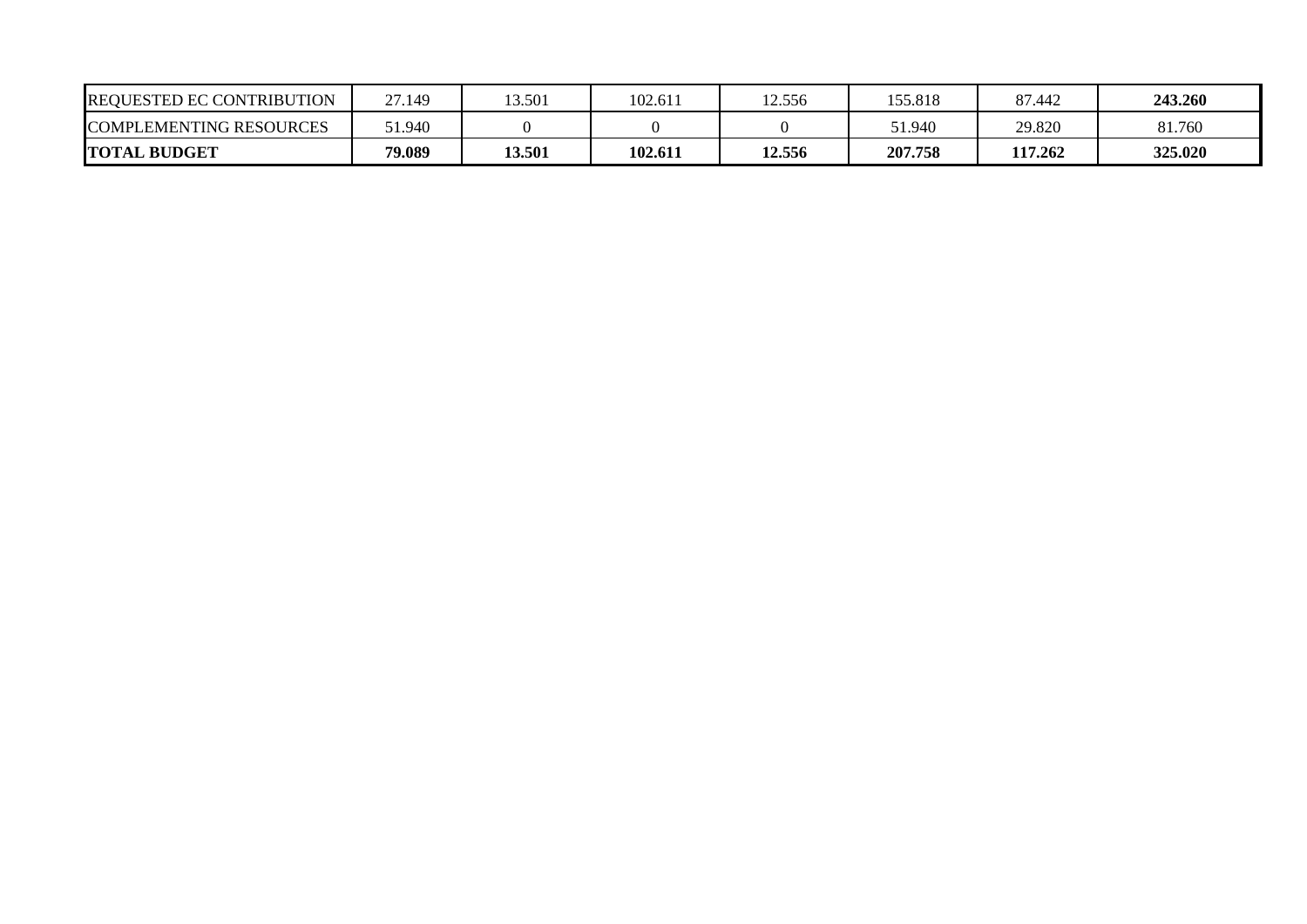|              |                           |                           | REQUESTED EC CONTRIBUTION PER BUDGETARY ITEM AND PER BENEFICIARY | WP23: GPDex                 |                                         |                                    |                                |                                           |
|--------------|---------------------------|---------------------------|------------------------------------------------------------------|-----------------------------|-----------------------------------------|------------------------------------|--------------------------------|-------------------------------------------|
| Contr.<br>No | <b>Contractor Acronym</b> | <b>Personnel</b><br>(EUR) | <b>Durables (EUR)</b>                                            | <b>Consumables</b><br>(EUR) | <b>Travel and</b><br>workshops<br>(EUR) | <b>Total direct</b><br>costs (EUR) | <b>Indirect costs</b><br>(EUR) | <b>Requested EC</b><br>contribution (EUR) |
|              | <b>INFN</b>               | 17.102                    | $\mathbf{0}$                                                     | 4.500                       | 8.101                                   | 29.703                             | 17.822                         | 47.525                                    |
|              | <b>INFN-LNF</b>           | $\theta$                  | $\theta$                                                         | $\theta$                    | 2.700                                   | 2.700                              | 1.620                          | 4.320                                     |
|              | <b>INFN-GE</b>            | 17.102                    | $\theta$                                                         | 4.500                       | 2.700                                   | 24.303                             | 14.582                         | 38.884                                    |
|              | <b>INFN-RM2</b>           | $\theta$                  |                                                                  |                             | 2.700                                   | 2.700                              | 1.620                          | 4.320                                     |
| $\tau$       | <b>ALU-FR</b>             | 16.321                    | $\theta$                                                         | 12.601                      | 900                                     | 29.823                             | 17.894                         | 47.716                                    |
| 14           | <b>JLU</b>                | $\Omega$                  | $\mathbf{0}$                                                     | $\overline{0}$              | 4.951                                   | 4.951                              | 2.970                          | 7.921                                     |
| 15           | <b>RUB</b>                | 58.957                    | $\mathbf{0}$                                                     | $\mathbf{0}$                | $\Omega$                                | 58.957                             | 35.374                         | 94.330                                    |
| 18           | <b>UBO</b>                | 11.735                    | $\boldsymbol{0}$                                                 | $\mathbf{0}$                | 900                                     | 12.635                             | 7.581                          | 20.216                                    |
| 21           | <b>UMainz</b>             | 7.369                     | $\mathbf{0}$                                                     | 4.500                       | 5.851                                   | 17.720                             | 10.363                         | 28.083                                    |
| 23           | <b>UREG</b>               | $\Omega$                  | $\mathbf{0}$                                                     | $\mathbf{0}$                | 8.101                                   | 8.101                              | 4.861                          | 12.961                                    |
| 28           | <b>UVEG</b>               | $\Omega$                  | $\mathbf{0}$                                                     | $\Omega$                    | 4.788                                   | 4.788                              | 2.873                          | 7.660                                     |
| 30           | <b>CEA</b>                | 36.904                    | $\mathbf{0}$                                                     | 40.643                      | 5.554                                   | 83.100                             | 23.250                         | 106.350                                   |
|              | <b>CEA-IRFU</b>           | 36.904                    | $\mathbf{0}$                                                     | 40.643                      | 5.554                                   | 83.100                             | 23.250                         | 106.350                                   |
| 31           | <b>CNRS</b>               | 24.856                    | $\mathbf{0}$                                                     | $\overline{0}$              | 26.000                                  | 50.856                             | 30.514                         | 81.370                                    |
|              | CNRS/IN2P3 IPNO           | 24.856                    | $\theta$                                                         | $\theta$                    | 19.700                                  | 44.556                             | 26.734                         | 71.290                                    |
|              | CNRS/CPHT                 | $\theta$                  | $\theta$                                                         | $\theta$                    | 6.300                                   | 6.300                              | 3.780                          | 10.080                                    |
| 33           | <b>UNIZG</b>              | $\Omega$                  |                                                                  | $\mathbf{0}$                | 5.625                                   | 5.625                              | 3.375                          | 9.000                                     |
| 38           | <b>SINS</b>               | 14.402                    | $\mathbf{0}$                                                     | $\mathbf{0}$                | 5.401                                   | 19.802                             | 11.881                         | 31.684                                    |
| 47           | <b>UEDIN</b>              | $\Omega$                  |                                                                  | $\mathbf{0}$                | 9.000                                   | 9.000                              | $\mathbf{0}$                   | 9.000                                     |
| 48           | <b>UGlasgow</b>           | 24.753                    | $\mathbf{0}$                                                     | $\mathbf{0}$                | 4.951                                   | 29.703                             | 17.822                         | 47.525                                    |
|              | <b>TOTAL</b>              | 212.398                   | $\bf{0}$                                                         | 62.245                      | 90.121                                  | 364.764                            | 186.578                        | 551.342                                   |

| WP23: GPDex  |                                                                       |                           |                       |                              |                                         |                                      |                                |                                               |  |
|--------------|-----------------------------------------------------------------------|---------------------------|-----------------------|------------------------------|-----------------------------------------|--------------------------------------|--------------------------------|-----------------------------------------------|--|
|              | <b>COMPLEMENTING RESOURCES PER BUDGETARY ITEM AND PER BENEFICIARY</b> |                           |                       |                              |                                         |                                      |                                |                                               |  |
| Contr.<br>No | <b>Contractor Acronym</b>                                             | <b>Personnel</b><br>(EUR) | <b>Durables (EUR)</b> | C <b>onsumables</b><br>(EUR) | <b>Travel and</b><br>workshops<br>(EUR) | <b>Total direct</b><br>$costs$ (EUR) | <b>Indirect costs</b><br>(EUR) | <b>Total complementing</b><br>resources (EUR) |  |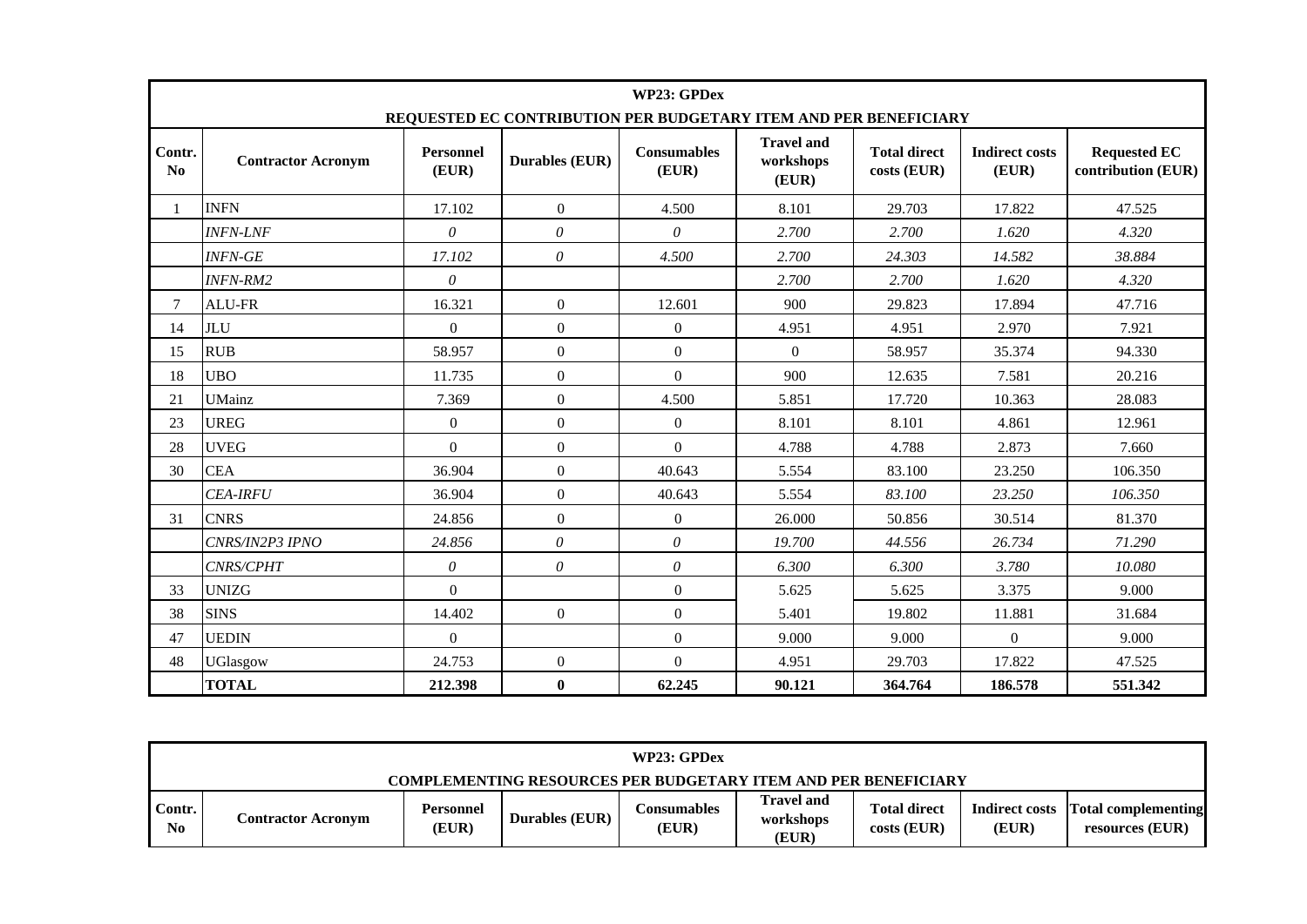|    | <b>INFN</b>     | 9.901   | $\overline{0}$   | $\overline{0}$ | $\Omega$       | 9.901   | 5.941   | 15.842  |
|----|-----------------|---------|------------------|----------------|----------------|---------|---------|---------|
|    | <b>INFN-LNF</b> | 900     | $\theta$         | 0              | $\theta$       | 900     | 540     | 1.440   |
|    | <b>INFN-GE</b>  | 8.101   | $\theta$         | $\theta$       | $\theta$       | 8.101   | 4.861   | 12.961  |
|    | <b>INFN-RM2</b> | 900     | $\theta$         | $\theta$       | $\theta$       | 900     | 540     | 1.440   |
| 7  | <b>ALU-FR</b>   | 9.941   | $\overline{0}$   | $\mathbf{0}$   | $\overline{0}$ | 9.941   | 5.965   | 15.906  |
| 14 | $\rm JLU$       | 1.650   | $\overline{0}$   | $\Omega$       | $\overline{0}$ | 1.650   | 990     | 2.640   |
| 15 | <b>RUB</b>      | 19.652  | $\boldsymbol{0}$ | $\mathbf{0}$   | $\overline{0}$ | 19.652  | 11.791  | 31.444  |
| 18 | <b>UBO</b>      | 4.212   | $\overline{0}$   | $\mathbf{0}$   | $\overline{0}$ | 4.212   | 2.527   | 6.739   |
| 21 | <b>UMainz</b>   | 3.890   | $\boldsymbol{0}$ | $\mathbf{0}$   | $\overline{0}$ | 3.890   | 5.471   | 9.361   |
| 23 | <b>UREG</b>     | 2.700   | $\overline{0}$   | $\mathbf{0}$   | $\overline{0}$ | 2.700   | 1.620   | 4.320   |
| 28 | <b>UVEG</b>     | 1.596   | $\boldsymbol{0}$ | $\mathbf{0}$   | $\overline{0}$ | 1.596   | 958     | 2.554   |
| 30 | <b>CEA</b>      | 27.700  | $\overline{0}$   | $\overline{0}$ | $\overline{0}$ | 27.700  | 17.451  | 45.151  |
|    | <b>CEA-IRFU</b> | 27.700  | $\theta$         | $\theta$       | $\theta$       | 27.700  | 17.451  | 45.151  |
| 31 | <b>CNRS</b>     | 71.185  | $\overline{0}$   | $\mathbf{0}$   | 700            | 71.885  | 43.131  | 115.016 |
|    | CNRS/IN2P3 IPNO | 62.818  | 0                | 0              | $\theta$       | 62.818  | 37.691  | 100.509 |
|    | CNRS/CPHT       | 8.367   | $\theta$         | $\theta$       | 700            | 9.067   | 5.440   | 14.507  |
| 33 | <b>UNIZG</b>    | 1.875   | $\overline{0}$   | $\mathbf{0}$   | $\overline{0}$ | 1.875   | 1.125   | 3.000   |
| 38 | <b>SINS</b>     | 6.601   | $\Omega$         | $\Omega$       | $\Omega$       | 6.601   | 3.961   | 10.562  |
| 47 | <b>UEDIN</b>    | 1.849   | $\overline{0}$   | $\mathbf{0}$   | $\overline{0}$ | 1.849   | 1.152   | 3.000   |
| 48 | <b>UGlasgow</b> | 9.901   | $\overline{0}$   | $\overline{0}$ | $\Omega$       | 9.901   | 5.941   | 15.842  |
|    | <b>TOTAL</b>    | 172.655 | $\bf{0}$         | $\bf{0}$       | 700            | 173.355 | 108.024 | 281.379 |

| WP23: GPDex                                                                                                                                                                                                          |         |   |        |        |         |         |         |  |  |
|----------------------------------------------------------------------------------------------------------------------------------------------------------------------------------------------------------------------|---------|---|--------|--------|---------|---------|---------|--|--|
| INDICATIVE TOTAL COSTS AND INDICATIVE REQUESTED EC CONTRIBUTION PER BUDGETARY ITEM                                                                                                                                   |         |   |        |        |         |         |         |  |  |
| <b>Travel and</b><br><b>Indirect costs</b><br><b>Total direct</b><br><b>Consumables</b><br>Personnel<br><b>Durables (EUR)</b><br>workshops<br>Total costs (EUR)<br>(EUR)<br>(EUR)<br>$costs$ (EUR)<br>(EUR)<br>(EUR) |         |   |        |        |         |         |         |  |  |
| <b>REQUESTED EC CONTRIBUTION</b>                                                                                                                                                                                     | 212.398 |   | 62.245 | 90.121 | 364.764 | 186.578 | 551.342 |  |  |
| <b>COMPLEMENTING RESOURCES</b>                                                                                                                                                                                       | 172.655 |   |        | 700    | 173.355 | 108.024 | 281.379 |  |  |
| <b>TOTAL BUDGET</b>                                                                                                                                                                                                  | 385.053 | 0 | 62.245 | 90.821 | 538.119 | 294.602 | 832.721 |  |  |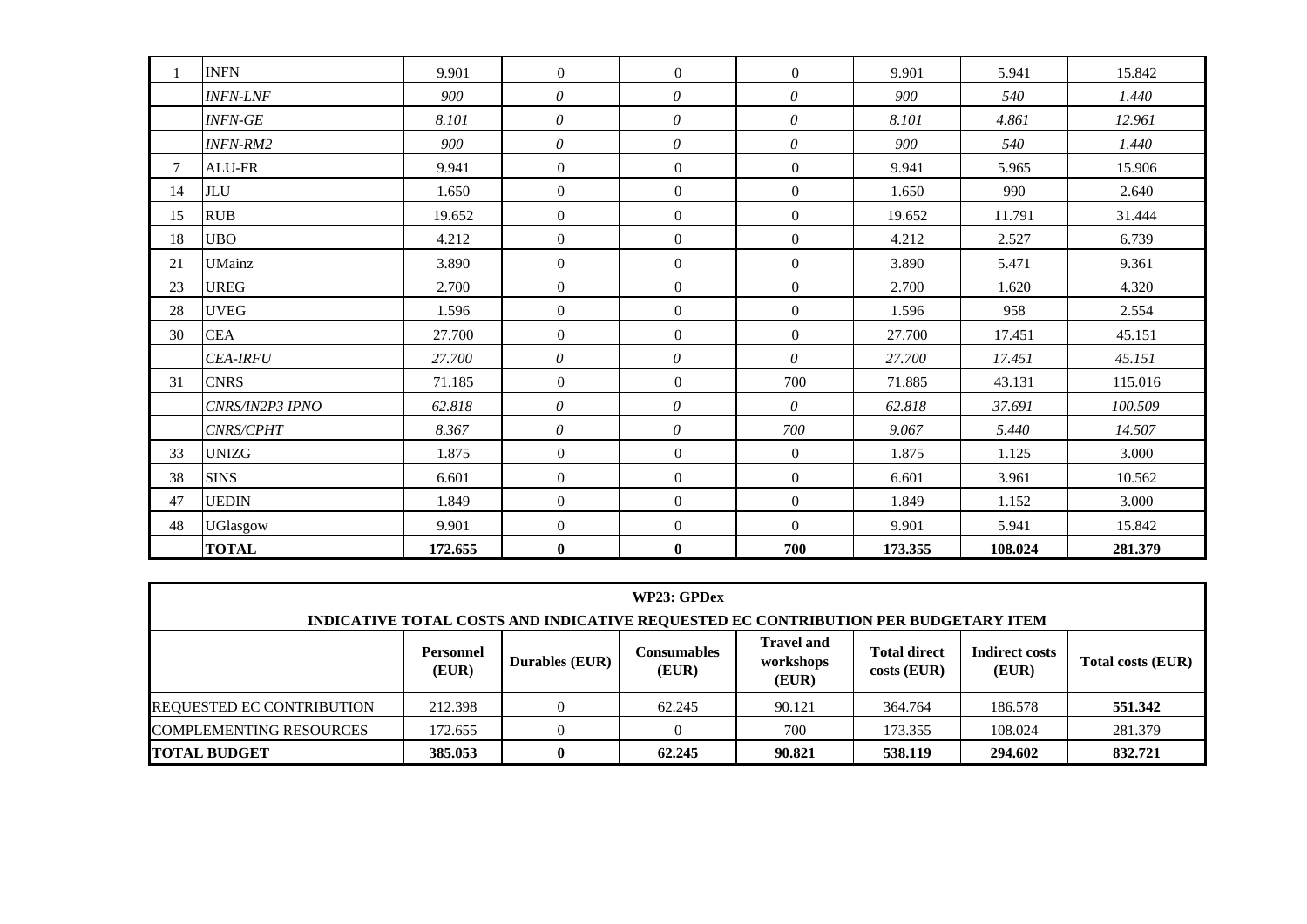|               | WP24: JointGEM<br>REQUESTED EC CONTRIBUTION PER BUDGETARY ITEM AND PER BENEFICIARY                                                                                                                                                                                      |              |              |         |              |         |         |         |  |  |  |  |  |
|---------------|-------------------------------------------------------------------------------------------------------------------------------------------------------------------------------------------------------------------------------------------------------------------------|--------------|--------------|---------|--------------|---------|---------|---------|--|--|--|--|--|
| Contr<br>. No | <b>Travel and</b><br><b>Consumables</b><br><b>Total direct costs</b><br><b>Indirect costs</b><br><b>Requested EC</b><br><b>Personnel</b><br>Durables (EUR)<br><b>Contractor Acronym</b><br>workshops<br>(EUR)<br>(EUR)<br>(EUR)<br>contribution (EUR)<br>(EUR)<br>(EUR) |              |              |         |              |         |         |         |  |  |  |  |  |
|               | <b>INFN</b><br>45.005<br>$\Omega$<br>27.003<br>78.759<br>47.255<br>6.751<br>126.014                                                                                                                                                                                     |              |              |         |              |         |         |         |  |  |  |  |  |
|               | 45.005<br>$\mathbf{0}$<br>27.003<br>6.751<br>78.759<br>47.255<br>126.014<br><b>INFN-LNF</b>                                                                                                                                                                             |              |              |         |              |         |         |         |  |  |  |  |  |
| 2             | <b>OeAW</b>                                                                                                                                                                                                                                                             | 36.004       | $\Omega$     | 13.501  | 10.309       | 59.814  | 31.636  | 91.450  |  |  |  |  |  |
| 12            | GSI                                                                                                                                                                                                                                                                     | 45.005       | $\Omega$     | 45.005  | 9.001        | 99.011  | 9.001   | 108.012 |  |  |  |  |  |
| 16            | TUM                                                                                                                                                                                                                                                                     | 27.137       | $\Omega$     | 36.004  | 4.500        | 67.641  | 40.585  | 108.226 |  |  |  |  |  |
| 29            | UH                                                                                                                                                                                                                                                                      | $\mathbf{0}$ | $\Omega$     | 18.125  | $\mathbf{0}$ | 18.125  | 10.875  | 29,000  |  |  |  |  |  |
| 30            | <b>CEA</b>                                                                                                                                                                                                                                                              | 13.501       | $\Omega$     | 5.401   | $\mathbf{0}$ | 18.902  | 9.181   | 28.083  |  |  |  |  |  |
|               | CEA-Saclay                                                                                                                                                                                                                                                              | 13.501       | $\theta$     | 5.401   | $\theta$     | 18.902  | 9.181   | 28.083  |  |  |  |  |  |
| 42            | <b>IFIN-HH</b>                                                                                                                                                                                                                                                          | 18.276       | $\Omega$     | 5.401   | $\Omega$     | 23.677  | 4.735   | 28.412  |  |  |  |  |  |
| 48            | <b>UGlasgow</b>                                                                                                                                                                                                                                                         | $\theta$     | $\mathbf{0}$ | 14.402  | 3.600        | 18.002  | 10.801  | 28.803  |  |  |  |  |  |
|               | <b>TOTAL</b>                                                                                                                                                                                                                                                            | 184.929      | $\mathbf{0}$ | 164.841 | 34.161       | 383.931 | 164.069 | 548.000 |  |  |  |  |  |

|                                                                                                                                                                                                                                                                                          |                                                                                             |         |              | WP24: JointGEM |              |         |         |         |  |  |  |  |  |
|------------------------------------------------------------------------------------------------------------------------------------------------------------------------------------------------------------------------------------------------------------------------------------------|---------------------------------------------------------------------------------------------|---------|--------------|----------------|--------------|---------|---------|---------|--|--|--|--|--|
|                                                                                                                                                                                                                                                                                          | <b>COMPLEMENTING RESOURCES PER BUDGETARY ITEM AND PER BENEFICIARY</b>                       |         |              |                |              |         |         |         |  |  |  |  |  |
| Total<br><b>Travel and</b><br>Contr<br><b>Total direct costs</b><br><b>Indirect costs</b><br><b>Personnel</b><br><b>Consumables</b><br>Durables (EUR)<br>complementing<br><b>Contractor Acronym</b><br>workshops<br>. No<br>(EUR)<br>(EUR)<br>(EUR)<br>(EUR)<br>(EUR)<br>resources (EUR) |                                                                                             |         |              |                |              |         |         |         |  |  |  |  |  |
|                                                                                                                                                                                                                                                                                          | <b>INFN</b>                                                                                 | 26.253  | $\mathbf{0}$ | $\mathbf{0}$   | $\mathbf{0}$ | 26.253  | 15.752  | 42.005  |  |  |  |  |  |
|                                                                                                                                                                                                                                                                                          | $\theta$<br>$\theta$<br>$\theta$<br>26.253<br>26.253<br>15.752<br>42,005<br><b>INFN-LNF</b> |         |              |                |              |         |         |         |  |  |  |  |  |
| 2                                                                                                                                                                                                                                                                                        | <b>OeAW</b>                                                                                 | 100,000 | 20,000       | 15,000         | 5.000        | 140,000 | 87.860  | 227.860 |  |  |  |  |  |
| 12                                                                                                                                                                                                                                                                                       | <b>GSI</b>                                                                                  | 33.004  | $\mathbf{0}$ | $\theta$       | $\mathbf{0}$ | 33,004  | 6.601   | 39.604  |  |  |  |  |  |
| 16                                                                                                                                                                                                                                                                                       | TUM                                                                                         | 22.548  | $\Omega$     | $\Omega$       | $\Omega$     | 22.548  | 13.529  | 36.077  |  |  |  |  |  |
| 29                                                                                                                                                                                                                                                                                       | UH                                                                                          | 6.042   | $\Omega$     | $\theta$       | $\Omega$     | 6.042   | 3.625   | 9.667   |  |  |  |  |  |
| 30                                                                                                                                                                                                                                                                                       | <b>CEA</b>                                                                                  | 6.301   | $\mathbf{0}$ | $\theta$       | $\mathbf{0}$ | 6.301   | 4.284   | 10.585  |  |  |  |  |  |
|                                                                                                                                                                                                                                                                                          | CEA-Saclay                                                                                  | 6.301   | $\Omega$     | $\Omega$       | $\Omega$     | 6.301   | 4.284   | 10.585  |  |  |  |  |  |
| 42                                                                                                                                                                                                                                                                                       | <b>IFIN-HH</b>                                                                              | 20,000  | $\Omega$     | 5.000          | $\Omega$     | 25,000  | 5.000   | 30,000  |  |  |  |  |  |
| 48                                                                                                                                                                                                                                                                                       | UGlasgow                                                                                    | 6.001   | $\Omega$     | $\Omega$       | $\Omega$     | 6.001   | 3.600   | 9.601   |  |  |  |  |  |
|                                                                                                                                                                                                                                                                                          | <b>TOTAL</b>                                                                                | 220.148 | 20.000       | 20.000         | 5.000        | 265.148 | 140.251 | 405.399 |  |  |  |  |  |

| WP24: JointGEM2<br>INDICATIVE TOTAL COSTS AND INDICATIVE REQUESTED EC CONTRIBUTION PER BUDGETARY ITEM   |                    |                       |                      |                                         |                                    |                                |                   |  |  |  |
|---------------------------------------------------------------------------------------------------------|--------------------|-----------------------|----------------------|-----------------------------------------|------------------------------------|--------------------------------|-------------------|--|--|--|
|                                                                                                         | Personnel<br>(EUR) | <b>Durables (EUR)</b> | Consumables<br>(EUR) | <b>Travel and</b><br>workshops<br>(EUR) | <b>Total direct costs</b><br>(EUR) | <b>Indirect costs</b><br>(EUR) | Total costs (EUR) |  |  |  |
| REQUESTED EC CONTRIBUTION                                                                               | 184.929            |                       | 164.841              | 34.161                                  | 383.931                            | 164.069                        | 548.000           |  |  |  |
| <b>COMPLEMENTING RESOURCES</b><br>405.399<br>220.148<br>20,000<br>20.000<br>5.000<br>265.148<br>140.251 |                    |                       |                      |                                         |                                    |                                |                   |  |  |  |
| <b>TOTAL BUDGET</b>                                                                                     | 405.076            | 20.000                | 184.841              | 39.161                                  | 649.079                            | 304.320                        | 953.399           |  |  |  |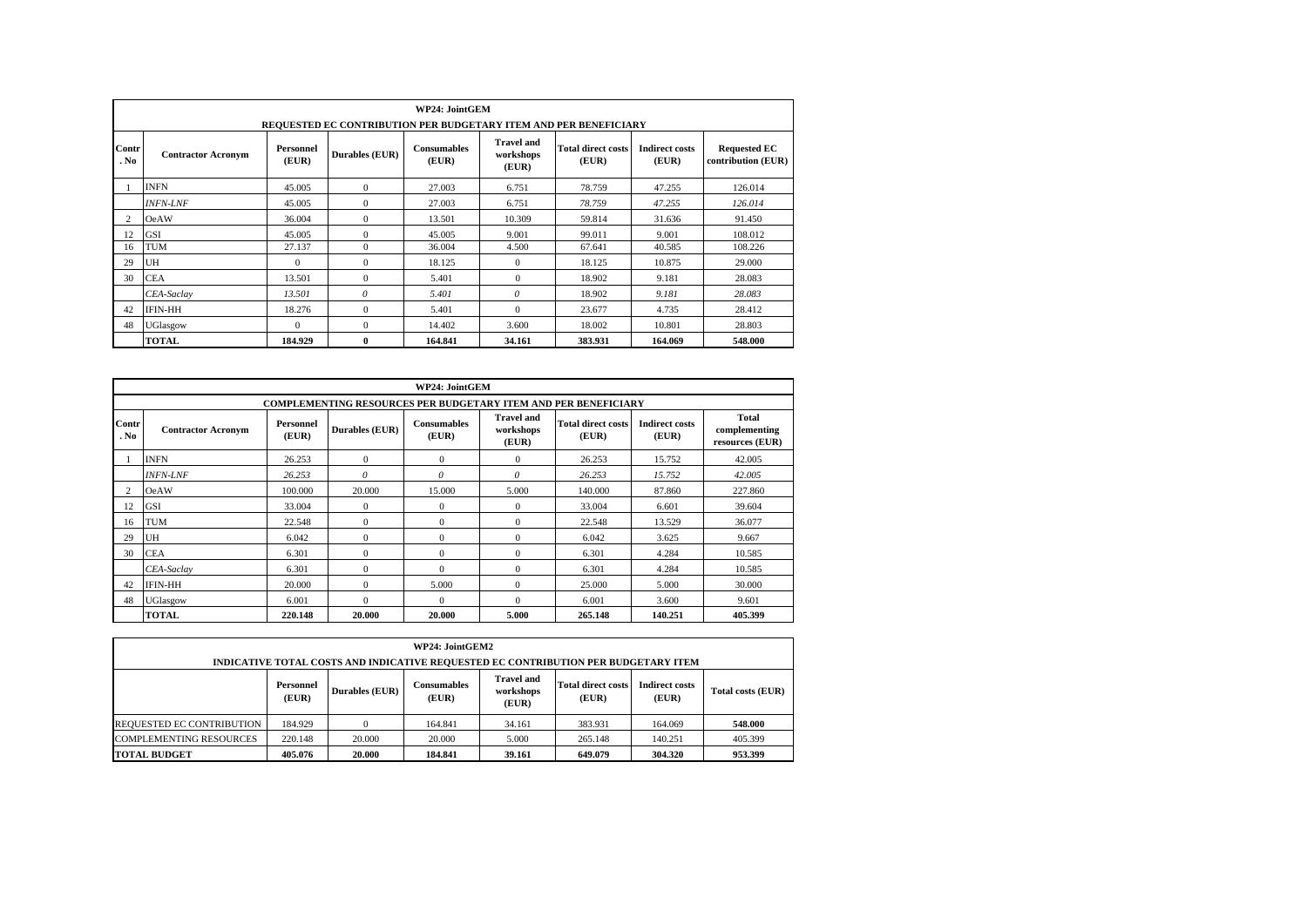|                          | <b>WP25</b> : PolAntiP<br>REQUESTED EC CONTRIBUTION PER BUDGETARY ITEM AND PER BENEFICIARY                                                                                                                                                                                       |          |              |          |        |         |          |         |  |  |  |  |
|--------------------------|----------------------------------------------------------------------------------------------------------------------------------------------------------------------------------------------------------------------------------------------------------------------------------|----------|--------------|----------|--------|---------|----------|---------|--|--|--|--|
| Contr.<br>N <sub>0</sub> | <b>Travel and</b><br><b>Total direct</b><br><b>Consumables</b><br><b>Indirect costs</b><br><b>Requested EC</b><br><b>Personnel</b><br><b>Durables (EUR)</b><br>workshops<br><b>Contractor Acronym</b><br>(EUR)<br>(EUR)<br>$costs$ (EUR)<br>(EUR)<br>contribution (EUR)<br>(EUR) |          |              |          |        |         |          |         |  |  |  |  |
|                          | <b>INFN</b>                                                                                                                                                                                                                                                                      | 41.405   | $\Omega$     | $\Omega$ | 12.781 | 54.186  | 32.512   | 86.698  |  |  |  |  |
|                          | <b>INFN-FE</b>                                                                                                                                                                                                                                                                   | 41.405   | 0            | 0        | 12.781 | 54.186  | 32.512   | 86.698  |  |  |  |  |
| 9                        | <b>FAU</b>                                                                                                                                                                                                                                                                       | $\Omega$ | $\mathbf{0}$ | $\Omega$ | 3.690  | 3.690   | 2.214    | 5.905   |  |  |  |  |
| 11                       | <b>FZJ</b>                                                                                                                                                                                                                                                                       | 37.264   | $\Omega$     | $\Omega$ | 34.015 | 71.279  | 27.948   | 99.227  |  |  |  |  |
| 12                       | GSI                                                                                                                                                                                                                                                                              | $\Omega$ | $\Omega$     | 0        | 12.097 | 12.097  | $\Omega$ | 12.097  |  |  |  |  |
| 21                       | UMainz                                                                                                                                                                                                                                                                           | $\Omega$ | $\Omega$     | $\Omega$ | 7.444  | 7.444   | $\Omega$ | 7.444   |  |  |  |  |
| 38                       | <b>SINS</b>                                                                                                                                                                                                                                                                      | $\Omega$ | $\mathbf{0}$ | $\Omega$ | 3.217  | 3.217   | 1.930    | 5.148   |  |  |  |  |
| 44                       | <b>KTH</b>                                                                                                                                                                                                                                                                       | 41.405   | $\Omega$     | 0        | 1.095  | 42.500  | 25.500   | 68,000  |  |  |  |  |
|                          | <b>TOTAL</b>                                                                                                                                                                                                                                                                     | 120.073  | $\bf{0}$     | 0        | 74.341 | 194.414 | 90.104   | 284.518 |  |  |  |  |

|                          | <b>WP25</b> : PolAntiP                                                                                                                                                                                                                                                        |        |          |              |              |        |        |         |  |  |  |  |
|--------------------------|-------------------------------------------------------------------------------------------------------------------------------------------------------------------------------------------------------------------------------------------------------------------------------|--------|----------|--------------|--------------|--------|--------|---------|--|--|--|--|
|                          | <b>COMPLEMENTING RESOURCES PER BUDGETARY ITEM AND PER BENEFICIARY</b>                                                                                                                                                                                                         |        |          |              |              |        |        |         |  |  |  |  |
| Contr.<br>N <sub>0</sub> | <b>Travel and</b><br><b>Consumables</b><br><b>Total direct</b><br><b>Indirect costs</b><br><b>Total complementing</b><br><b>Personnel</b><br>Durables (EUR)<br><b>Contractor Acronym</b><br>workshops<br>(EUR)<br>(EUR)<br>(EUR)<br>resources (EUR)<br>$costs$ (EUR)<br>(EUR) |        |          |              |              |        |        |         |  |  |  |  |
|                          | <b>INFN</b>                                                                                                                                                                                                                                                                   | 18.062 | $\theta$ | $\mathbf{0}$ | $\Omega$     | 18.062 | 10.837 | 28.899  |  |  |  |  |
|                          | <b>INFN-FE</b>                                                                                                                                                                                                                                                                | 18.062 | 0        | 0            | 0            | 18.062 | 10.837 | 28.899  |  |  |  |  |
| 9                        | <b>FAU</b>                                                                                                                                                                                                                                                                    | 1.230  | $\theta$ |              | $\Omega$     | 1.230  | 738    | 1.968   |  |  |  |  |
| 11                       | <b>FZJ</b>                                                                                                                                                                                                                                                                    | 23.760 | $\Omega$ | $\Omega$     | $\Omega$     | 23.760 | 17.820 | 41.579  |  |  |  |  |
| 12                       | <b>GSI</b>                                                                                                                                                                                                                                                                    | 4.032  | $\Omega$ | $\Omega$     | $\Omega$     | 4.032  | 806    | 4.839   |  |  |  |  |
| 21                       | <b>UMainz</b>                                                                                                                                                                                                                                                                 | 1.032  | $\Omega$ | $\Omega$     | $\Omega$     | 1.032  | 1.452  | 2.484   |  |  |  |  |
| 38                       | <b>SINS</b>                                                                                                                                                                                                                                                                   | 1.072  | $\theta$ | $\Omega$     | $\Omega$     | 1.072  | 643    | 1.716   |  |  |  |  |
| 44                       | <b>KTH</b>                                                                                                                                                                                                                                                                    | 14.167 | $\Omega$ | $\Omega$     | $\Omega$     | 14.167 | 8.500  | 22.667  |  |  |  |  |
|                          | <b>TOTAL</b>                                                                                                                                                                                                                                                                  | 63.356 | $\bf{0}$ | 0            | $\mathbf{0}$ | 63.356 | 40.797 | 104.153 |  |  |  |  |

| WP25: PolAntiP                                                                     |                    |                       |                      |                                         |                                      |                         |                   |  |  |  |  |
|------------------------------------------------------------------------------------|--------------------|-----------------------|----------------------|-----------------------------------------|--------------------------------------|-------------------------|-------------------|--|--|--|--|
| INDICATIVE TOTAL COSTS AND INDICATIVE REQUESTED EC CONTRIBUTION PER BUDGETARY ITEM |                    |                       |                      |                                         |                                      |                         |                   |  |  |  |  |
|                                                                                    | Personnel<br>(EUR) | <b>Durables (EUR)</b> | Consumables<br>(EUR) | <b>Travel and</b><br>workshops<br>(EUR) | <b>Total direct</b><br>$costs$ (EUR) | Indirect costs<br>(EUR) | Total costs (EUR) |  |  |  |  |
| <b>REQUESTED EC CONTRIBUTION</b>                                                   | 120.073            |                       | $\Omega$             | 74.341                                  | 194.414                              | 90.104                  | 284.518           |  |  |  |  |
| 104.153<br><b>COMPLEMENTING RESOURCES</b><br>63.356<br>40.797<br>63.356            |                    |                       |                      |                                         |                                      |                         |                   |  |  |  |  |
| <b>TOTAL BUDGET</b>                                                                | 183.429            |                       | 0                    | 74.341                                  | 257,770                              | 130.901                 | 388.671           |  |  |  |  |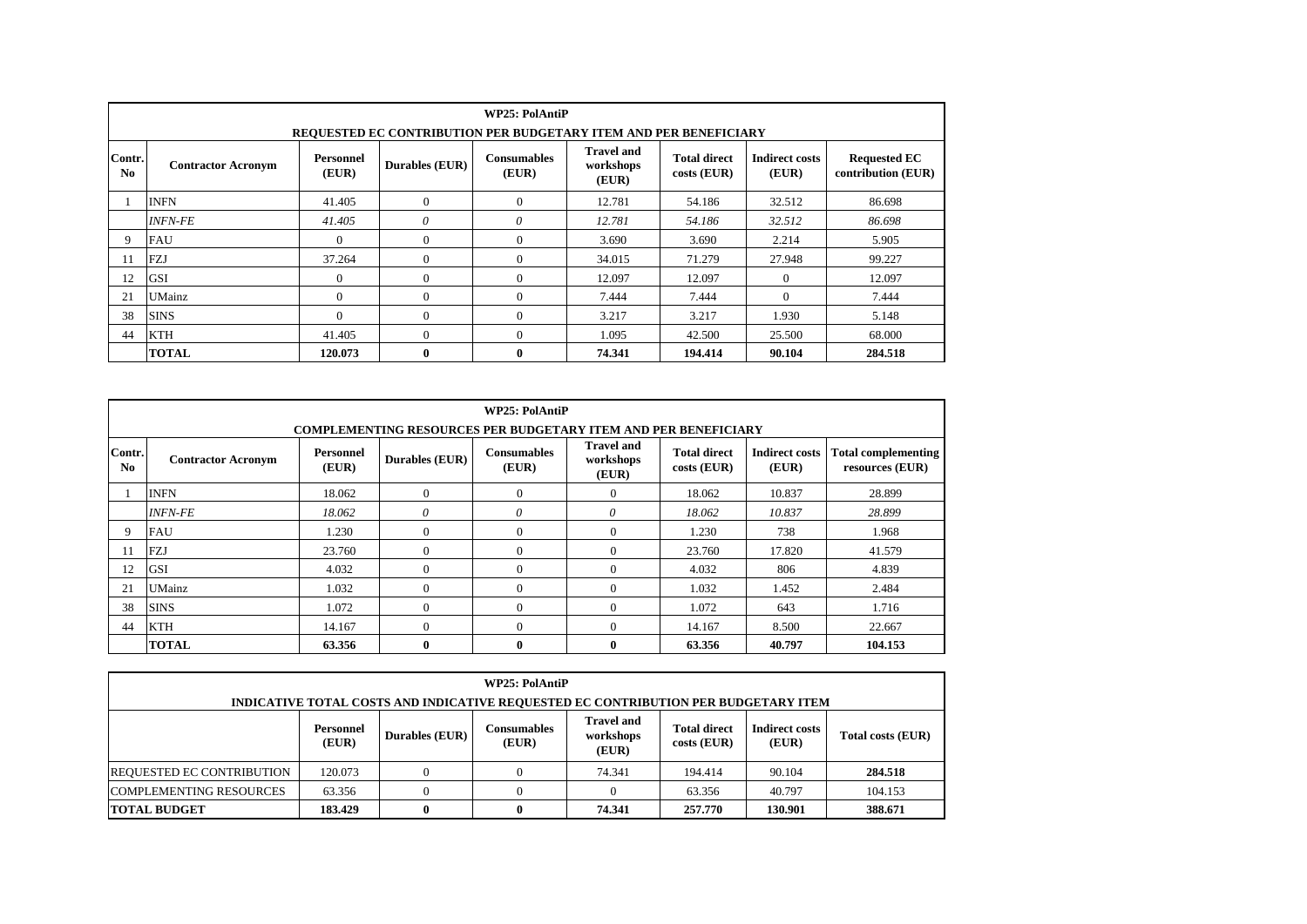|                                                                             | WP26: ULISINT<br>REQUESTED EC CONTRIBUTION PER BUDGETARY ITEM AND PER BENEFICIARY                                                                                                                                                                                              |        |   |       |       |        |        |        |  |  |  |  |
|-----------------------------------------------------------------------------|--------------------------------------------------------------------------------------------------------------------------------------------------------------------------------------------------------------------------------------------------------------------------------|--------|---|-------|-------|--------|--------|--------|--|--|--|--|
| Contr.<br>No.                                                               | <b>Travel and</b><br><b>Total direct costs</b><br><b>Indirect costs</b><br><b>Requested EC</b><br><b>Personnel</b><br><b>Consumables</b><br><b>Durables (EUR)</b><br>workshops<br><b>Contractor Acronym</b><br>(EUR)<br>contribution (EUR)<br>(EUR)<br>(EUR)<br>(EUR)<br>(EUR) |        |   |       |       |        |        |        |  |  |  |  |
| <b>INFN</b><br>37.804<br>2.700<br>4.500<br>27.003<br>45.005                 |                                                                                                                                                                                                                                                                                |        |   |       |       |        |        |        |  |  |  |  |
|                                                                             | <i><b>INFN-TO</b></i>                                                                                                                                                                                                                                                          | 37.804 | 0 | 2.700 | 4.500 | 45.005 | 27.003 | 72.008 |  |  |  |  |
| 12<br><b>GSI</b><br>67.507<br>$\Omega$<br>6.301<br>73.808<br>$\overline{0}$ |                                                                                                                                                                                                                                                                                |        |   |       |       |        |        | 73.808 |  |  |  |  |
| 13                                                                          | <b>GUF</b><br>$\theta$<br>$\Omega$<br>44.875<br>79.000<br>4.500<br>49.375<br>29.625                                                                                                                                                                                            |        |   |       |       |        |        |        |  |  |  |  |
|                                                                             | <b>TOTAL</b><br>15.302<br>224.816<br>37.804<br>115.082<br>168.188<br>56.628<br>$\bf{0}$                                                                                                                                                                                        |        |   |       |       |        |        |        |  |  |  |  |

|                                                                     | WP26: ULISINT<br><b>COMPLEMENTING RESOURCES PER BUDGETARY ITEM AND PER BENEFICIARY</b>                                                                                                                                                                                                       |        |   |                |   |        |        |        |  |  |  |  |
|---------------------------------------------------------------------|----------------------------------------------------------------------------------------------------------------------------------------------------------------------------------------------------------------------------------------------------------------------------------------------|--------|---|----------------|---|--------|--------|--------|--|--|--|--|
| N <sub>0</sub>                                                      | <b>Travel and</b><br>Contr.<br><b>Total direct costs</b><br><b>Indirect costs</b><br><b>Total complementing</b><br><b>Consumables</b><br><b>Personnel</b><br><b>Durables (EUR)</b><br>workshops<br><b>Contractor Acronym</b><br>(EUR)<br>(EUR)<br>resources (EUR)<br>(EUR)<br>(EUR)<br>(EUR) |        |   |                |   |        |        |        |  |  |  |  |
|                                                                     | <b>INFN</b>                                                                                                                                                                                                                                                                                  | 15.002 | 0 | $\overline{0}$ |   | 15.002 | 9.001  | 24.003 |  |  |  |  |
|                                                                     | <i><b>INFN-TO</b></i>                                                                                                                                                                                                                                                                        | 15.002 |   | 0              | 0 | 15.002 | 9.001  | 24.003 |  |  |  |  |
| 12                                                                  | <b>GSI</b>                                                                                                                                                                                                                                                                                   | 24.603 |   | $\Omega$       |   | 24.603 | 4.921  | 29.523 |  |  |  |  |
| 13<br>26.334<br><b>GUF</b><br>16.459<br>16.459<br>9.875<br>$\Omega$ |                                                                                                                                                                                                                                                                                              |        |   |                |   |        |        |        |  |  |  |  |
|                                                                     | <b>TOTAL</b>                                                                                                                                                                                                                                                                                 | 56.063 | 0 | $\mathbf{0}$   |   | 56.063 | 23.797 | 79.860 |  |  |  |  |

| WP26: ULISINT                                                                      |                                                                                                                                                                                                                    |  |         |        |         |        |         |  |  |  |  |
|------------------------------------------------------------------------------------|--------------------------------------------------------------------------------------------------------------------------------------------------------------------------------------------------------------------|--|---------|--------|---------|--------|---------|--|--|--|--|
| INDICATIVE TOTAL COSTS AND INDICATIVE REQUESTED EC CONTRIBUTION PER BUDGETARY ITEM |                                                                                                                                                                                                                    |  |         |        |         |        |         |  |  |  |  |
|                                                                                    | <b>Travel and</b><br><b>Total direct costs</b><br><b>Indirect costs</b><br>Consumables<br><b>Personnel</b><br><b>Durables (EUR)</b><br>workshops<br>Total costs (EUR)<br>(EUR)<br>(EUR)<br>(EUR)<br>(EUR)<br>(EUR) |  |         |        |         |        |         |  |  |  |  |
| <b>REQUESTED EC CONTRIBUTION</b>                                                   | 37.804                                                                                                                                                                                                             |  | 115.082 | 15.302 | 168.188 | 56.628 | 224.816 |  |  |  |  |
| <b>COMPLEMENTING RESOURCES</b><br>79.860<br>56.063<br>23.797<br>56.063             |                                                                                                                                                                                                                    |  |         |        |         |        |         |  |  |  |  |
| 304.676<br>15.302<br><b>TOTAL BUDGET</b><br>115.082<br>224.251<br>93.867<br>80.425 |                                                                                                                                                                                                                    |  |         |        |         |        |         |  |  |  |  |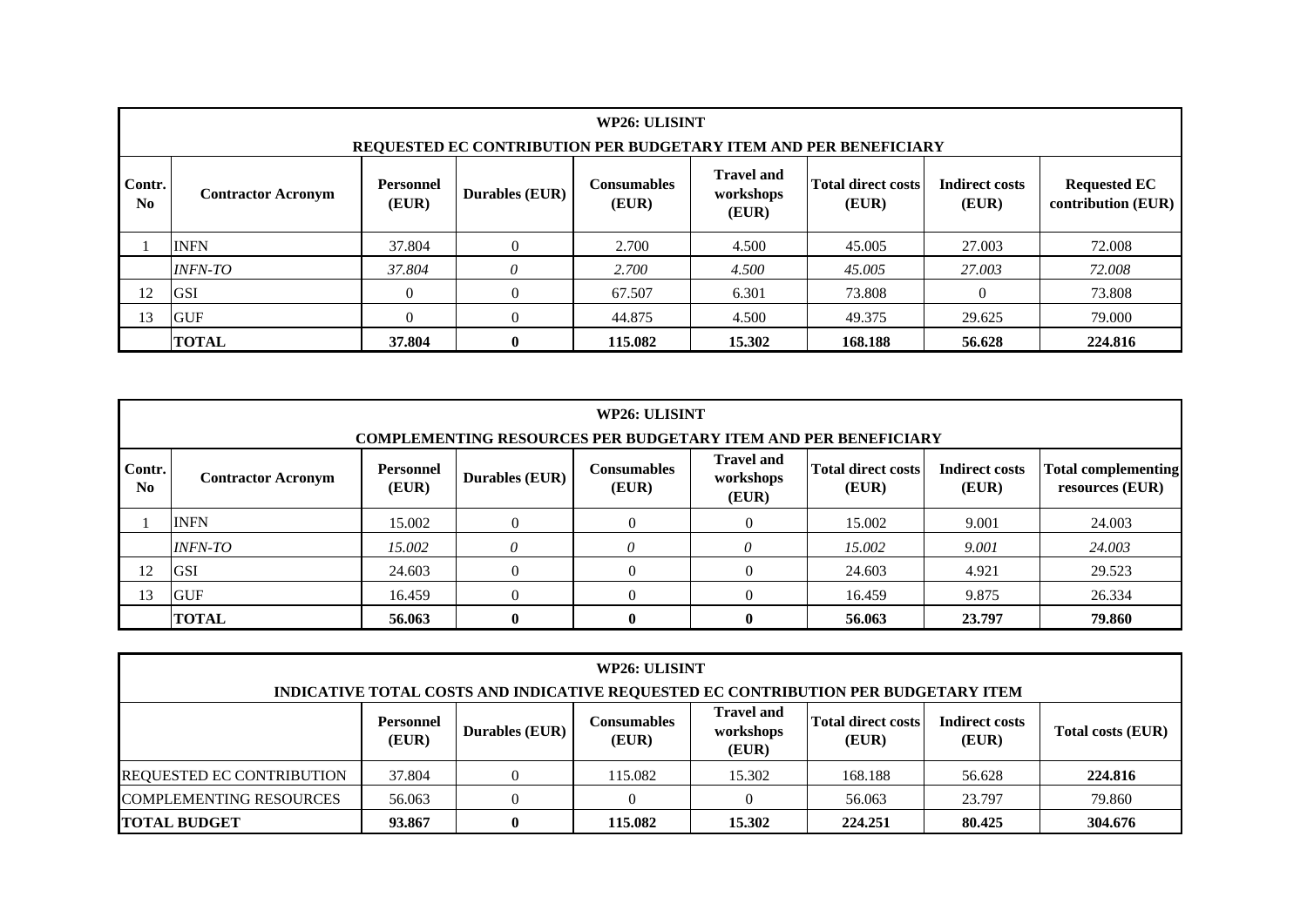|              | WP27: Di-JETCAL<br>REQUESTED EC CONTRIBUTION PER BUDGETARY ITEM AND PER BENEFICIARY    |                           |                |                             |                                      |                                      |                                |                                           |  |  |  |  |  |
|--------------|----------------------------------------------------------------------------------------|---------------------------|----------------|-----------------------------|--------------------------------------|--------------------------------------|--------------------------------|-------------------------------------------|--|--|--|--|--|
| Contr.<br>No | <b>Contractor Acronym</b>                                                              | <b>Personnel</b><br>(EUR) | Durables (EUR) | <b>Consumables</b><br>(EUR) | <b>Travel and</b><br>workshops (EUR) | <b>Total direct</b><br>$costs$ (EUR) | <b>Indirect costs</b><br>(EUR) | <b>Requested EC</b><br>contribution (EUR) |  |  |  |  |  |
|              | <b>INFN</b>                                                                            | 77.634                    | $\Omega$       | $\Omega$                    | $\Omega$                             | 77.634                               | 46.580                         | 124.214                                   |  |  |  |  |  |
|              | <b>INFN-CT</b>                                                                         | 12.601                    | 0              | $\theta$                    | 0                                    | 12.601                               | 7.561                          | 20.162                                    |  |  |  |  |  |
|              | <b>INFN-LNF</b>                                                                        | 65.032                    | 0              | $\theta$                    | 0                                    | 65.032                               | 39.019                         | 104.052                                   |  |  |  |  |  |
| 27           | <b>USC</b>                                                                             | 18.125                    | $\theta$       | $\overline{0}$              | $\Omega$                             | 18.125                               | 10.875                         | 29.000                                    |  |  |  |  |  |
| 31           | <b>CNRS</b>                                                                            | 29.978                    | $\Omega$       | $\Omega$                    | 15.150                               | 45.128                               | 27.077                         | 72.205                                    |  |  |  |  |  |
|              | CNRS/IN2P3/IPHC                                                                        | $\theta$                  | $\theta$       | $\theta$                    | 3.750                                | 3.750                                | 2.250                          | 6.000                                     |  |  |  |  |  |
|              | $\theta$<br>0<br>41.378<br>66.205<br>29.978<br>11.400<br>CNRS/IN2P3/SUBATECH<br>24.827 |                           |                |                             |                                      |                                      |                                |                                           |  |  |  |  |  |
|              | <b>TOTAL</b>                                                                           | 125.737                   | $\mathbf{0}$   | $\bf{0}$                    | 15.150                               | 140.887                              | 84.532                         | 225.419                                   |  |  |  |  |  |

|                                  | WP27: Di-JETCAL<br><b>COMPLEMENTING RESOURCES PER BUDGETARY ITEM AND PER BENEFICIARY</b>                                                                                                                                                                              |        |          |          |          |        |        |         |  |  |  |  |  |
|----------------------------------|-----------------------------------------------------------------------------------------------------------------------------------------------------------------------------------------------------------------------------------------------------------------------|--------|----------|----------|----------|--------|--------|---------|--|--|--|--|--|
| Contr.<br>$\mathbf{N}\mathbf{0}$ | <b>Total direct</b><br><b>Personnel</b><br><b>Consumables</b><br><b>Travel and</b><br><b>Indirect costs</b><br><b>Total complementing</b><br>Durables (EUR)<br><b>Contractor Acronym</b><br>(EUR)<br>workshops (EUR) costs (EUR)<br>resources (EUR)<br>(EUR)<br>(EUR) |        |          |          |          |        |        |         |  |  |  |  |  |
|                                  | <b>INFN</b><br>25.878<br>$\overline{0}$<br>$\mathbf{0}$<br>25.878<br>15.527<br>41.405                                                                                                                                                                                 |        |          |          |          |        |        |         |  |  |  |  |  |
|                                  | <b>INFN-CT</b>                                                                                                                                                                                                                                                        | 4.201  | 0        | 0        | $\theta$ | 4.201  | 2.521  | 6.721   |  |  |  |  |  |
|                                  | <b>INFN-LNF</b>                                                                                                                                                                                                                                                       | 21.677 | $\theta$ | $\theta$ | $\theta$ | 21.677 | 13.006 | 34.684  |  |  |  |  |  |
| 27                               | <b>USC</b>                                                                                                                                                                                                                                                            | 6.042  | $\Omega$ | $\Omega$ | $\Omega$ | 6.042  | 3.625  | 9.667   |  |  |  |  |  |
| 31                               | <b>CNRS</b>                                                                                                                                                                                                                                                           | 54.865 | $\Omega$ | $\Omega$ | 1.530    | 56.395 | 33.837 | 90.232  |  |  |  |  |  |
|                                  | CNRS/IN2P3 Strasbourg                                                                                                                                                                                                                                                 | 14.138 | 0        | 0        | 1.530    | 15.668 | 9.401  | 25.069  |  |  |  |  |  |
|                                  | $\theta$<br>CNRS/IN2P3/SUBATECH<br>0<br>$\theta$<br>40.727<br>24.436<br>65.163<br>40.727                                                                                                                                                                              |        |          |          |          |        |        |         |  |  |  |  |  |
|                                  | <b>TOTAL</b>                                                                                                                                                                                                                                                          | 86.785 | $\bf{0}$ | 0        | 1.530    | 88.315 | 52.989 | 141.305 |  |  |  |  |  |

| WP27: Di-JETCAL                                                                                                                                                                                       |         |   |   |        |         |         |         |  |  |
|-------------------------------------------------------------------------------------------------------------------------------------------------------------------------------------------------------|---------|---|---|--------|---------|---------|---------|--|--|
| INDICATIVE TOTAL COSTS AND INDICATIVE REQUESTED EC CONTRIBUTION PER BUDGETARY ITEM                                                                                                                    |         |   |   |        |         |         |         |  |  |
| <b>Total direct</b><br><b>Indirect costs</b><br><b>Travel and</b><br><b>Personnel</b><br>Consumables<br>Durables (EUR)<br>Total costs (EUR)<br>(EUR)<br>(EUR)<br>(EUR)<br>workshops (EUR) costs (EUR) |         |   |   |        |         |         |         |  |  |
| <b>REQUESTED EC CONTRIBUTION</b>                                                                                                                                                                      | 125.737 |   |   | 15.150 | 140.887 | 84.532  | 225.419 |  |  |
| 141.305<br><b>COMPLEMENTING RESOURCES</b><br>86.785<br>88.315<br>1.530<br>52.989<br>$\theta$<br>0                                                                                                     |         |   |   |        |         |         |         |  |  |
| <b>TOTAL BUDGET</b>                                                                                                                                                                                   | 212.522 | 0 | 0 | 16.680 | 229,202 | 137.521 | 366.723 |  |  |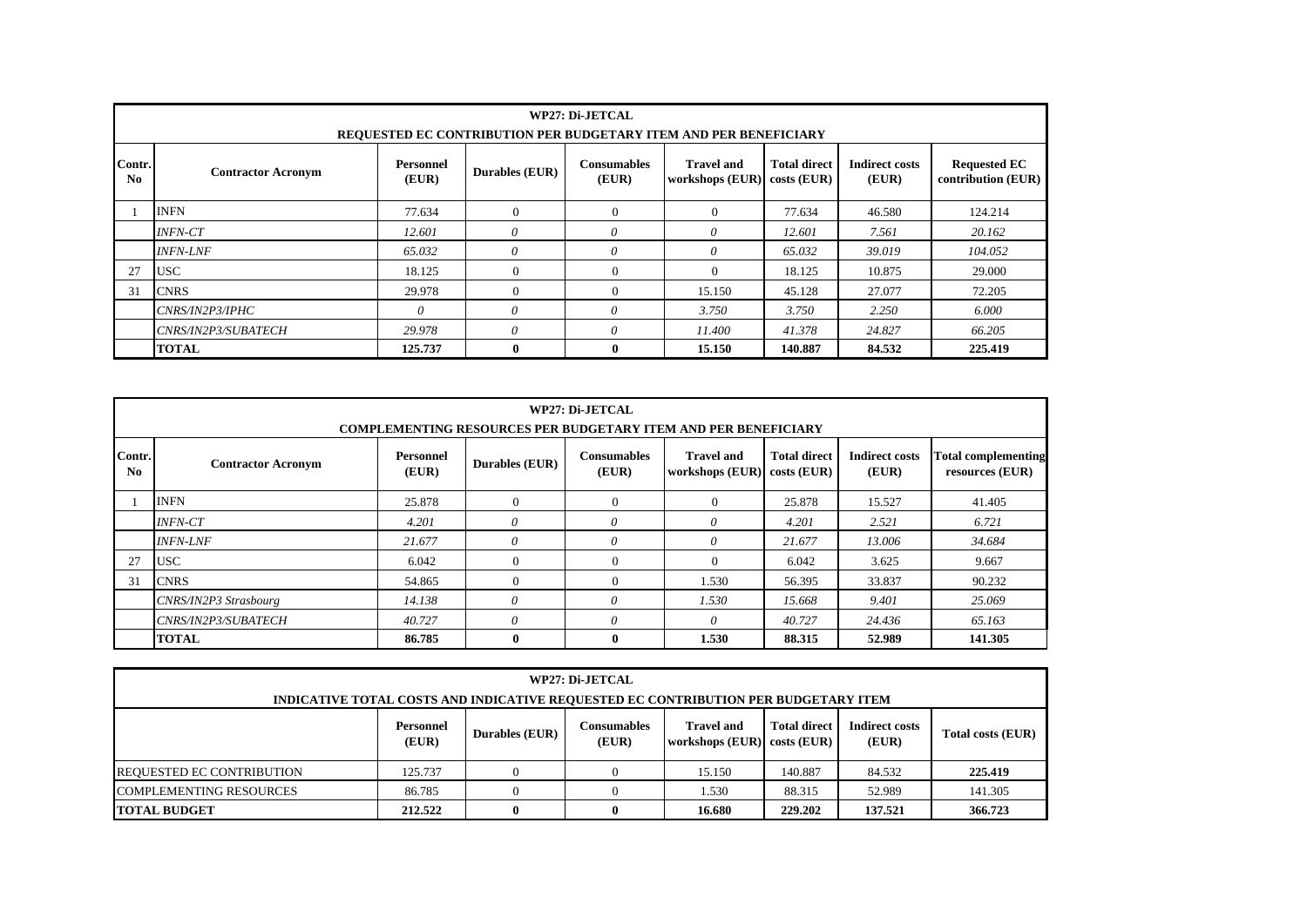|                                                                                                                                                                                                                                                                                                 | <b>WP28: Silicon Multiplier</b>                                                       |              |                  |         |        |         |          |         |  |  |  |  |  |
|-------------------------------------------------------------------------------------------------------------------------------------------------------------------------------------------------------------------------------------------------------------------------------------------------|---------------------------------------------------------------------------------------|--------------|------------------|---------|--------|---------|----------|---------|--|--|--|--|--|
|                                                                                                                                                                                                                                                                                                 | REQUESTED EC CONTRIBUTION PER BUDGETARY ITEM AND PER BENEFICIARY                      |              |                  |         |        |         |          |         |  |  |  |  |  |
| <b>Travel and</b><br>Contr<br><b>Consumables</b><br><b>Total direct costs</b><br><b>Indirect costs</b><br><b>Requested EC</b><br><b>Personnel</b><br><b>Durables (EUR)</b><br>workshops<br><b>Contractor Acronym</b><br>. No<br>(EUR)<br>(EUR)<br>(EUR)<br>(EUR)<br>contribution (EUR)<br>(EUR) |                                                                                       |              |                  |         |        |         |          |         |  |  |  |  |  |
|                                                                                                                                                                                                                                                                                                 | <b>INFN</b>                                                                           | 59.406       | $\overline{0}$   | 16.202  | 10.801 | 86.409  | 51.846   | 138.255 |  |  |  |  |  |
|                                                                                                                                                                                                                                                                                                 | $\theta$<br><b>INFN-LNF</b><br>7.201<br>7.201<br>44.105<br>26.463<br>70.568<br>29.703 |              |                  |         |        |         |          |         |  |  |  |  |  |
| <b>INFN-PI</b><br>$\theta$<br>3.600<br>25.383<br>29.703<br>9.001<br>42.305                                                                                                                                                                                                                      |                                                                                       |              |                  |         |        |         |          |         |  |  |  |  |  |
| $\overline{2}$                                                                                                                                                                                                                                                                                  | <b>OeAW</b>                                                                           | $\theta$     | $\boldsymbol{0}$ | 43.669  | 3.600  | 47.269  | $\Omega$ | 47.269  |  |  |  |  |  |
| 5.                                                                                                                                                                                                                                                                                              | <b>CUNI</b>                                                                           | 9.901        | $\boldsymbol{0}$ | 9.001   | 2.025  | 20.927  | 12.556   | 33.484  |  |  |  |  |  |
| 12                                                                                                                                                                                                                                                                                              | <b>GSI</b>                                                                            | 20.702       | $\boldsymbol{0}$ | 45.905  | 13.501 | 80.109  | 4.140    | 84.249  |  |  |  |  |  |
| 14                                                                                                                                                                                                                                                                                              | <b>JLU</b>                                                                            | $\mathbf{0}$ | $\boldsymbol{0}$ | 4.611   | 2.700  | 7.311   | 4.387    | 11.698  |  |  |  |  |  |
| 39                                                                                                                                                                                                                                                                                              | UJ                                                                                    | $\Omega$     | $\Omega$         | 7.975   | 2.025  | 10.000  | 6.000    | 16.000  |  |  |  |  |  |
| <b>IFIN-HH</b><br>$\mathbf{0}$<br>2.700<br>25.203<br>42<br>20.702<br>1.800<br>5.041<br>30.243                                                                                                                                                                                                   |                                                                                       |              |                  |         |        |         |          |         |  |  |  |  |  |
| 48                                                                                                                                                                                                                                                                                              | UGlasgow                                                                              | $\mathbf{0}$ | $\boldsymbol{0}$ | 7.201   | 3.600  | 10.801  | 6.481    | 17.282  |  |  |  |  |  |
|                                                                                                                                                                                                                                                                                                 | <b>TOTAL</b>                                                                          | 110.712      | $\bf{0}$         | 136.363 | 40.955 | 288.030 | 90.451   | 378.481 |  |  |  |  |  |

|                                                                          | <b>WP28: Silicon Multiplier</b><br><b>COMPLEMENTING RESOURCES PER BUDGETARY ITEM AND PER BENEFICIARY</b>                                                                                                                                                                           |        |          |          |          |        |       |        |  |  |  |  |  |
|--------------------------------------------------------------------------|------------------------------------------------------------------------------------------------------------------------------------------------------------------------------------------------------------------------------------------------------------------------------------|--------|----------|----------|----------|--------|-------|--------|--|--|--|--|--|
| Contr<br>. No                                                            | <b>Travel and</b><br><b>Total direct costs</b><br><b>Consumables</b><br><b>Indirect costs</b><br><b>Total complementing</b><br><b>Personnel</b><br><b>Durables (EUR)</b><br>workshops<br><b>Contractor Acronym</b><br>(EUR)<br>(EUR)<br>(EUR)<br>resources (EUR)<br>(EUR)<br>(EUR) |        |          |          |          |        |       |        |  |  |  |  |  |
| <b>INFN</b><br>28.803<br>46.085<br>28.803<br>$\Omega$<br>17.282          |                                                                                                                                                                                                                                                                                    |        |          |          |          |        |       |        |  |  |  |  |  |
|                                                                          | <b>INFN-LNF</b>                                                                                                                                                                                                                                                                    | 14.702 | $\theta$ | 0        | $\theta$ | 14.702 | 8.821 | 23.523 |  |  |  |  |  |
|                                                                          | <i><b>INFN-PI</b></i>                                                                                                                                                                                                                                                              | 14.102 | $\theta$ | 0        | $\theta$ | 14.102 | 8.461 | 22.562 |  |  |  |  |  |
|                                                                          | 98.930<br>50.000<br>$\theta$<br>3.000<br>2.000<br>55.000<br><b>OeAW</b><br>43.930                                                                                                                                                                                                  |        |          |          |          |        |       |        |  |  |  |  |  |
| <b>CUNI</b><br>$\theta$<br>6.976<br>11.161<br>6.976<br>$\theta$<br>4.185 |                                                                                                                                                                                                                                                                                    |        |          |          |          |        |       |        |  |  |  |  |  |
| 12                                                                       | <b>GSI</b>                                                                                                                                                                                                                                                                         | 26.703 |          | $\theta$ |          | 26.703 | 5.341 | 32.044 |  |  |  |  |  |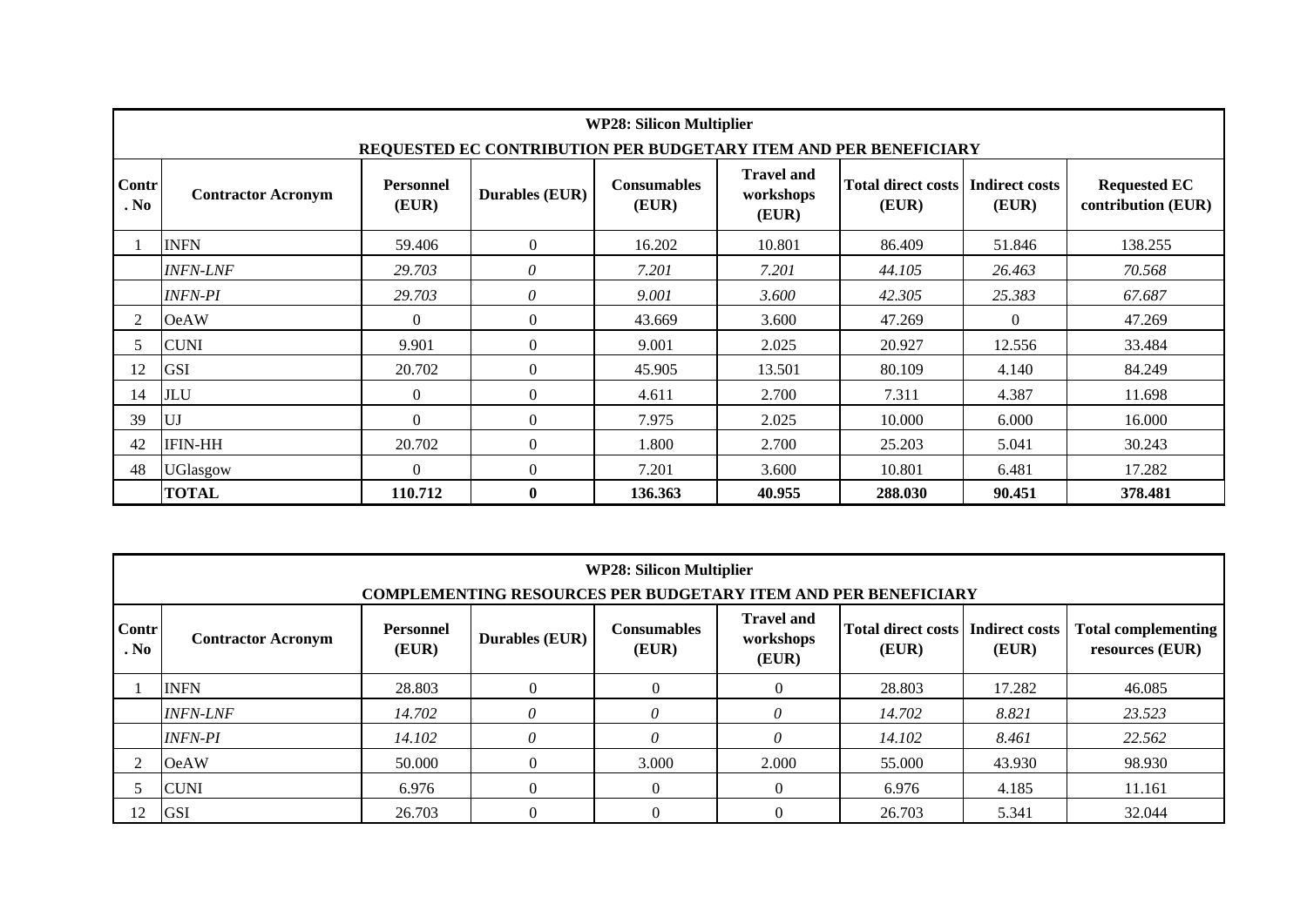|    | JLU             | 2.437   |       |       |       | 2.437   | 1.462  | 3.899   |
|----|-----------------|---------|-------|-------|-------|---------|--------|---------|
| 39 | UJ              | 3.334   |       |       |       | 3.334   | 2.000  | 5.334   |
| 42 | <b>IFIN-HH</b>  | 40.000  | 5.000 | 3.000 | 2.000 | 50.000  | 10.000 | 60.000  |
| 48 | <b>UGlasgow</b> | 3.600   |       |       |       | 3.600   | 2.160  | 5.761   |
|    | <b>TOTAL</b>    | 161.853 | 5.000 | 6.000 | 4.000 | 176.853 | 86.361 | 263.214 |

| <b>WP28: Silicon Multiplier</b>                                                                                                                                                                             |                                                                        |                                                                                    |         |        |         |        |         |  |  |  |
|-------------------------------------------------------------------------------------------------------------------------------------------------------------------------------------------------------------|------------------------------------------------------------------------|------------------------------------------------------------------------------------|---------|--------|---------|--------|---------|--|--|--|
|                                                                                                                                                                                                             |                                                                        | INDICATIVE TOTAL COSTS AND INDICATIVE REQUESTED EC CONTRIBUTION PER BUDGETARY ITEM |         |        |         |        |         |  |  |  |
| Travel and<br>Total direct costs<br>Indirect costs<br><b>Consumables</b><br><b>Personnel</b><br><b>Durables (EUR)</b><br>workshops<br><b>Total costs (EUR)</b><br>(EUR)<br>(EUR)<br>(EUR)<br>(EUR)<br>(EUR) |                                                                        |                                                                                    |         |        |         |        |         |  |  |  |
| <b>REQUESTED EC CONTRIBUTION</b>                                                                                                                                                                            | 110.712                                                                |                                                                                    | 136.363 | 40.955 | 288.030 | 90.451 | 378.481 |  |  |  |
| COMPLEMENTING RESOURCES<br>5.000<br>161.853<br>6.000<br>4.000<br>86.361<br>263.214<br>176.853                                                                                                               |                                                                        |                                                                                    |         |        |         |        |         |  |  |  |
| <b>TOTAL BUDGET</b>                                                                                                                                                                                         | 5.000<br>44.955<br>641.695<br>142.363<br>464.883<br>272.566<br>176.811 |                                                                                    |         |        |         |        |         |  |  |  |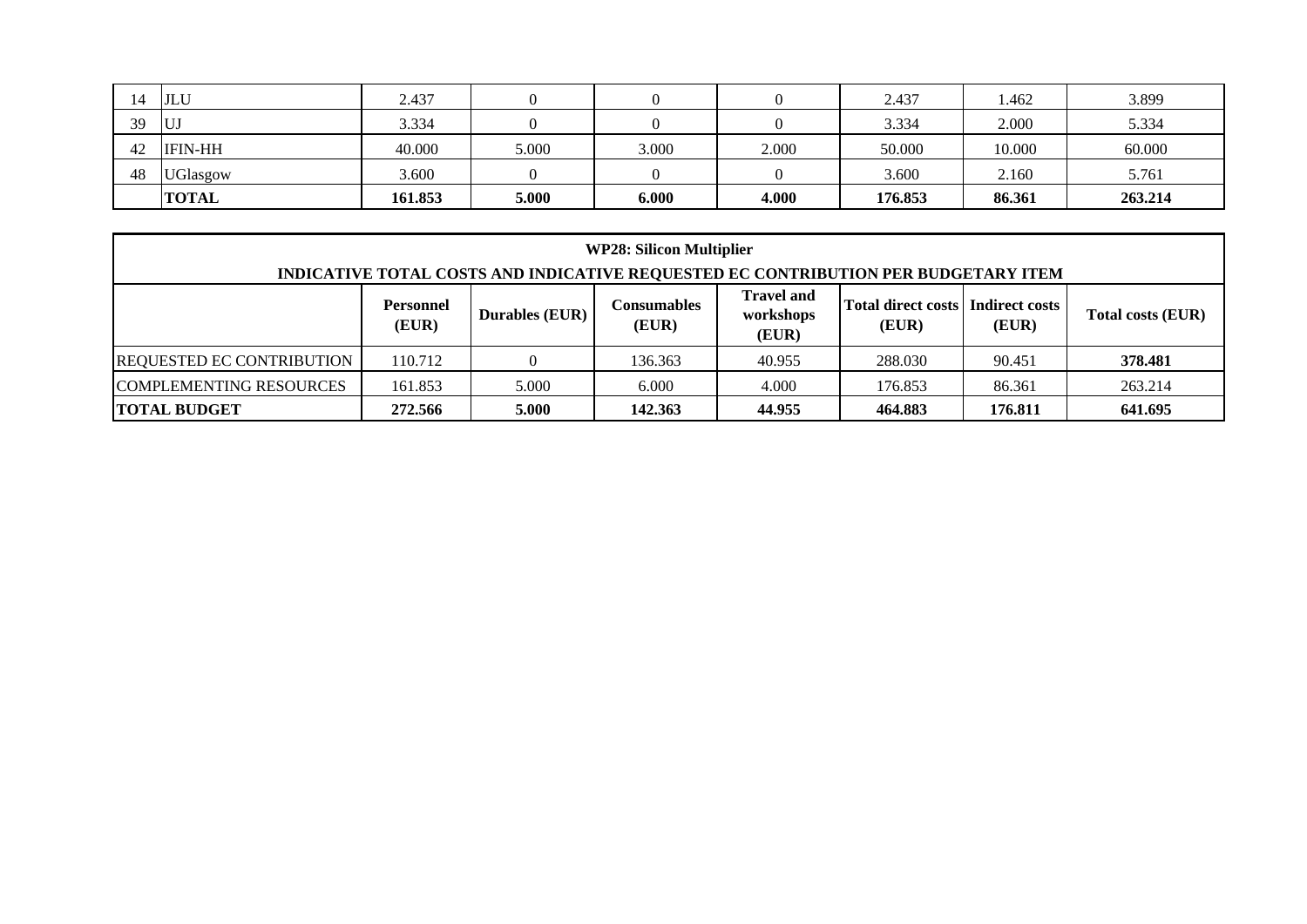|                                                                                                                                                                                                                                                                                            |                 |          |              | WP29:3D-Mom |                                                                  |         |         |         |  |  |
|--------------------------------------------------------------------------------------------------------------------------------------------------------------------------------------------------------------------------------------------------------------------------------------------|-----------------|----------|--------------|-------------|------------------------------------------------------------------|---------|---------|---------|--|--|
|                                                                                                                                                                                                                                                                                            |                 |          |              |             | REQUESTED EC CONTRIBUTION PER BUDGETARY ITEM AND PER BENEFICIARY |         |         |         |  |  |
| Contr.<br><b>Travel and</b><br><b>Total direct costs</b><br><b>Requested EC</b><br>Personnel<br><b>Consumables</b><br><b>Indirect costs</b><br><b>Durables</b><br><b>Contractor Acronym</b><br>N <sub>0</sub><br>(EUR)<br>workshops (EUR)<br>contribution (EUR)<br>(EUR)<br>(EUR)<br>(EUR) |                 |          |              |             |                                                                  |         |         |         |  |  |
|                                                                                                                                                                                                                                                                                            | <b>INFN</b>     | 90.010   | $\Omega$     | 29.703      | 40.955                                                           | 160.667 | 96.400  | 257.068 |  |  |
|                                                                                                                                                                                                                                                                                            | <b>INFN-BA</b>  | 0        | $\theta$     | 7.201       | 2.700                                                            | 9.901   | 5.941   | 15.842  |  |  |
|                                                                                                                                                                                                                                                                                            | <b>INFN-LNF</b> | 26.103   | $\theta$     | 11.701      | 19.352                                                           | 57.156  | 34.294  | 91.450  |  |  |
|                                                                                                                                                                                                                                                                                            | <b>INFN-FE</b>  | 15.301   | $\theta$     | $\theta$    | 3.600                                                            | 18.902  | 11.341  | 30.243  |  |  |
|                                                                                                                                                                                                                                                                                            | <b>INFN-PV</b>  | $\theta$ | $\theta$     | $\theta$    | 4.500                                                            | 4.500   | 2.700   | 7.201   |  |  |
|                                                                                                                                                                                                                                                                                            | <b>INFN-RM1</b> | 26.103   | $\theta$     | 10.801      | 6.301                                                            | 43.205  | 25.923  | 69.128  |  |  |
|                                                                                                                                                                                                                                                                                            | <i>INFN-TO</i>  | 22.502   | $\theta$     | 0           | 4.500                                                            | 27.003  | 16.202  | 43.205  |  |  |
| $\tau$                                                                                                                                                                                                                                                                                     | <b>ALU-FR</b>   | 11.251   | $\Omega$     | $\Omega$    | $\Omega$                                                         | 11.251  | 6.751   | 18.002  |  |  |
| 23                                                                                                                                                                                                                                                                                         | <b>UREG</b>     | $\Omega$ | $\Omega$     | $\Omega$    | 4.399                                                            | 4.399   | 2.639   | 7.039   |  |  |
| 30                                                                                                                                                                                                                                                                                         | <b>CEA</b>      | 11.266   | $\Omega$     | $\Omega$    | $\Omega$                                                         | 11.266  | 7.097   | 18.363  |  |  |
|                                                                                                                                                                                                                                                                                            | CEA-Scalay      | 11.266   | $\theta$     | $\theta$    | $\theta$                                                         | 11.266  | 7.097   | 18.363  |  |  |
| 37                                                                                                                                                                                                                                                                                         | VU              | 18.137   | $\Omega$     | $\Omega$    |                                                                  | 18.137  | 18.863  | 37.000  |  |  |
| 48                                                                                                                                                                                                                                                                                         | UGlasgow        | 15.173   | $\Omega$     | 1.800       | 2.700                                                            | 19.673  | 11.804  | 31.477  |  |  |
|                                                                                                                                                                                                                                                                                            | <b>TOTAL</b>    | 145.836  | $\mathbf{0}$ | 31.503      | 48.054                                                           | 225.394 | 143.555 | 368.949 |  |  |

|                          |                                                                                                                                                                                                                                                                       |        |              | <b>WP29:3D-Mom</b> |                |        |        |         |  |  |  |  |  |
|--------------------------|-----------------------------------------------------------------------------------------------------------------------------------------------------------------------------------------------------------------------------------------------------------------------|--------|--------------|--------------------|----------------|--------|--------|---------|--|--|--|--|--|
|                          | <b>COMPLEMENTING RESOURCES PER BUDGETARY ITEM AND PER BENEFICIARY</b>                                                                                                                                                                                                 |        |              |                    |                |        |        |         |  |  |  |  |  |
| Contr.<br>N <sub>0</sub> | <b>Total</b><br><b>Total direct costs</b><br>Personnel<br><b>Consumables</b><br><b>Travel and</b><br><b>Indirect costs</b><br><b>Durables</b><br>complementing<br><b>Contractor Acronym</b><br>(EUR)<br>workshops (EUR)<br>(EUR)<br>(EUR)<br>(EUR)<br>resources (EUR) |        |              |                    |                |        |        |         |  |  |  |  |  |
|                          | <b>INFN</b>                                                                                                                                                                                                                                                           | 53.556 | $\mathbf{0}$ | $\overline{0}$     | $\mathbf{0}$   | 53.556 | 32.133 | 85.689  |  |  |  |  |  |
|                          | <b>INFN-BA</b>                                                                                                                                                                                                                                                        | 3.300  | $\theta$     | $\theta$           | $\theta$       | 3.300  | 1.980  | 5.281   |  |  |  |  |  |
|                          | 19.052<br>$\theta$<br>$\theta$<br>$\theta$<br><b>INFN-LNF</b><br>19.052<br>11.431<br>30.483                                                                                                                                                                           |        |              |                    |                |        |        |         |  |  |  |  |  |
|                          | 6.301<br>$\theta$<br>$\theta$<br>$\theta$<br><b>INFN-FE</b><br>6.301<br>3.780<br>10.081                                                                                                                                                                               |        |              |                    |                |        |        |         |  |  |  |  |  |
|                          | <b>INFN-PV</b>                                                                                                                                                                                                                                                        | 1.500  | $\Omega$     | $\mathbf{0}$       | $\theta$       | 1.500  | 900    | 2.400   |  |  |  |  |  |
|                          | <b>INFN-RM1</b>                                                                                                                                                                                                                                                       | 14.402 | $\Omega$     | $\Omega$           | $\theta$       | 14.402 | 8.641  | 23.043  |  |  |  |  |  |
|                          | <b>INFN-TO</b>                                                                                                                                                                                                                                                        | 9.001  | $\mathbf{0}$ | $\Omega$           | 0              | 9.001  | 5.401  | 14.402  |  |  |  |  |  |
| 7                        | <b>ALU-FR</b>                                                                                                                                                                                                                                                         | 3.750  | $\Omega$     | $\Omega$           | $\Omega$       | 3.750  | 2.250  | 6.001   |  |  |  |  |  |
| 23                       | <b>UREG</b>                                                                                                                                                                                                                                                           | 1.467  | $\Omega$     | $\Omega$           | $\overline{0}$ | 1.467  | 880    | 2.347   |  |  |  |  |  |
| 30                       | <b>CEA</b>                                                                                                                                                                                                                                                            | 3.755  | $\Omega$     | $\Omega$           | $\Omega$       | 3.755  | 2.366  | 6.121   |  |  |  |  |  |
|                          | CEA-Scalay                                                                                                                                                                                                                                                            | 3.755  | $\theta$     | $\theta$           | 0              | 3.755  | 2.366  | 6.121   |  |  |  |  |  |
| 37                       | VU                                                                                                                                                                                                                                                                    | 6.046  | $\mathbf{0}$ | $\Omega$           | $\mathbf{0}$   | 6.046  | 6.288  | 12.334  |  |  |  |  |  |
| 48                       | UGlasgow                                                                                                                                                                                                                                                              | 6.558  | $\Omega$     | $\Omega$           | $\overline{0}$ | 6.558  | 3.935  | 10.493  |  |  |  |  |  |
|                          | <b>TOTAL</b>                                                                                                                                                                                                                                                          | 75.132 | $\mathbf{0}$ | $\mathbf{0}$       | $\bf{0}$       | 75.132 | 47.852 | 122.985 |  |  |  |  |  |

| <b>WP29:3D-Mom</b>                                                                 |                                                              |                 |                             |                                      |                                    |                                |                          |  |  |  |  |
|------------------------------------------------------------------------------------|--------------------------------------------------------------|-----------------|-----------------------------|--------------------------------------|------------------------------------|--------------------------------|--------------------------|--|--|--|--|
| INDICATIVE TOTAL COSTS AND INDICATIVE REQUESTED EC CONTRIBUTION PER BUDGETARY ITEM |                                                              |                 |                             |                                      |                                    |                                |                          |  |  |  |  |
|                                                                                    | Personnel<br>(EUR)                                           | <b>Durables</b> | <b>Consumables</b><br>(EUR) | <b>Travel and</b><br>workshops (EUR) | <b>Total direct costs</b><br>(EUR) | <b>Indirect costs</b><br>(EUR) | <b>Total costs (EUR)</b> |  |  |  |  |
| <b>REQUESTED EC CONTRIBUTION</b>                                                   | 145.836                                                      |                 | 31.503                      | 48.054                               | 225.394                            | 143.555                        | 368.949                  |  |  |  |  |
| COMPLEMENTING RESOURCES<br>75.132<br>122.985<br>75.132<br>47.852                   |                                                              |                 |                             |                                      |                                    |                                |                          |  |  |  |  |
| <b>TOTAL BUDGET</b>                                                                | 491.933<br>48.054<br>300.526<br>220.969<br>191.407<br>31.503 |                 |                             |                                      |                                    |                                |                          |  |  |  |  |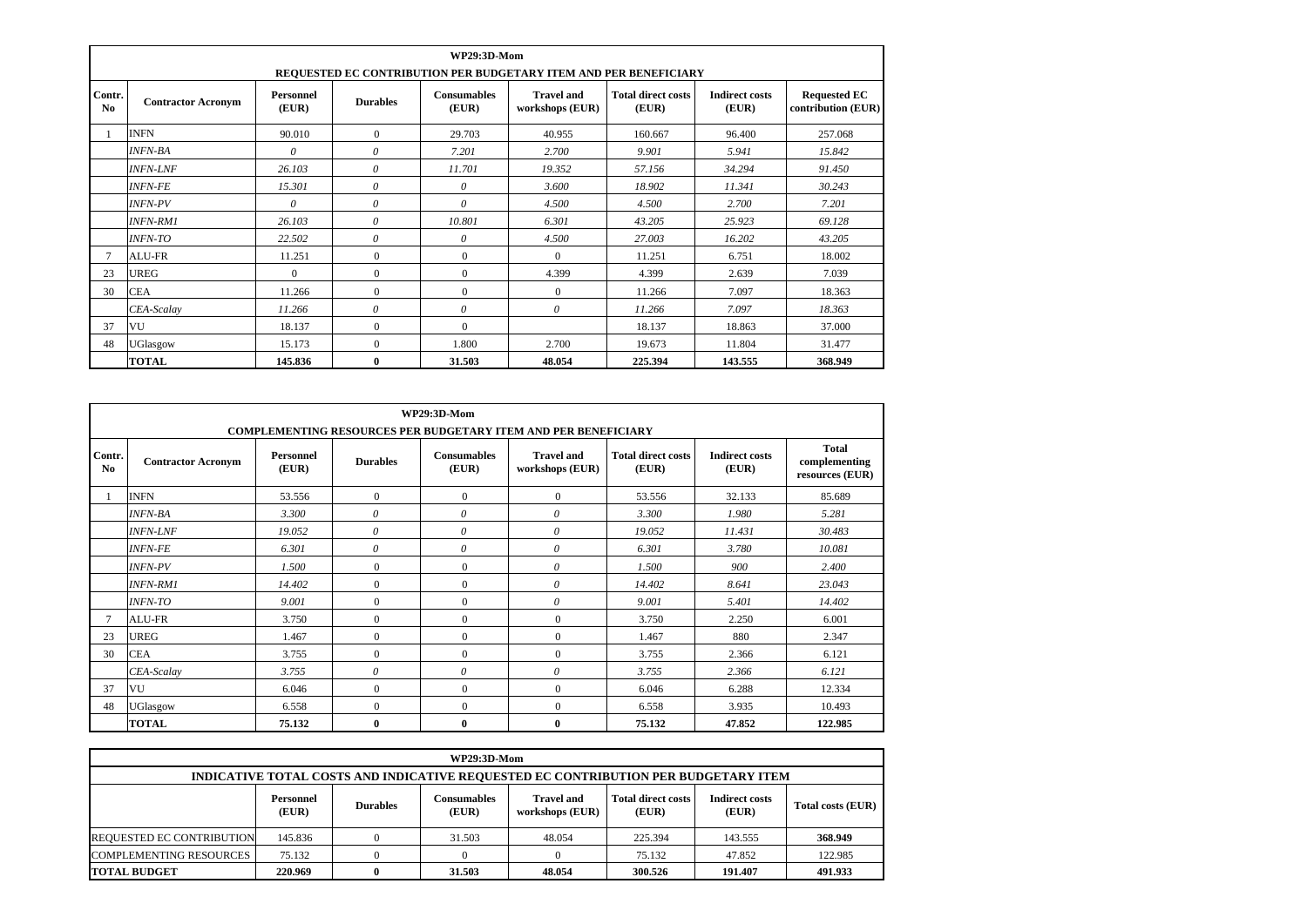| Contr.<br>$\mathbf{N}\mathbf{0}$ | <b>Contractor Acronym</b> | <b>Personnel</b><br>(EUR) | <b>Durables (EUR)</b> | <b>Consumables</b><br>(EUR)                                                                                                                                                                                                                                                                                                                                                                                                                                                                                                                                                                                                                                                                                                                                                                                                                                                                                                           | <b>Travel and</b><br>workshops (EUR) | <b>Total direct costs</b><br>(EUR) | <b>Indirect costs</b><br>(EUR) | <b>Requested EC</b><br>contribution (EUR) |
|----------------------------------|---------------------------|---------------------------|-----------------------|---------------------------------------------------------------------------------------------------------------------------------------------------------------------------------------------------------------------------------------------------------------------------------------------------------------------------------------------------------------------------------------------------------------------------------------------------------------------------------------------------------------------------------------------------------------------------------------------------------------------------------------------------------------------------------------------------------------------------------------------------------------------------------------------------------------------------------------------------------------------------------------------------------------------------------------|--------------------------------------|------------------------------------|--------------------------------|-------------------------------------------|
| 1                                | <b>INFN</b>               | 410.670                   | $\theta$              | <b>JOINT RESEARCH ACTIVITIES</b><br>REQUESTED EC CONTRIBUTION PER BUDGETARY ITEM AND PER BENEFICIARY<br>95.861<br>93.003<br>599.534<br>359.720<br>9.901<br>5.738<br>30.041<br>18.024<br>$\theta$<br>$\theta$<br>12.601<br>7.561<br>$\theta$<br>16.382<br>43.853<br>73.088<br>17.102<br>6.301<br>40.504<br>24.303<br>45.905<br>36.004<br>148.651<br>247.752<br>9.001<br>3.600<br>42.305<br>25.383<br>$\theta$<br>4.500<br>2.700<br>4.500<br>10.801<br>6.301<br>43.205<br>25.923<br>$\theta$<br>2.700<br>2.700<br>1.620<br>3.150<br>9.901<br>80.559<br>48.335<br>$\boldsymbol{\theta}$<br>1.575<br>22.277<br>13.366<br>72.472<br>16.610<br>31.636<br>125.085<br>9.001<br>2.025<br>28.125<br>16.875<br>675<br>675<br>8.750<br>5.250<br>13.501<br>1.800<br>51.875<br>31.125<br>3.334<br>7.291<br>10.625<br>6.375<br>5.130<br>17.822<br>1.350<br>14.178<br>33.755<br>42.656<br>113.675<br>27.948<br>181.820<br>68.984<br>377.825<br>25.404 |                                      | 959.254                            |                                |                                           |
|                                  | <b>INFN-BA</b>            | 14.402                    | $\theta$              |                                                                                                                                                                                                                                                                                                                                                                                                                                                                                                                                                                                                                                                                                                                                                                                                                                                                                                                                       |                                      |                                    |                                | 48.065                                    |
|                                  | <b>INFN-CT</b>            | 12.601                    | $\theta$              |                                                                                                                                                                                                                                                                                                                                                                                                                                                                                                                                                                                                                                                                                                                                                                                                                                                                                                                                       |                                      |                                    |                                | 20.162                                    |
|                                  | <b>INFN-FE</b>            | 56.706                    | $\boldsymbol{\theta}$ |                                                                                                                                                                                                                                                                                                                                                                                                                                                                                                                                                                                                                                                                                                                                                                                                                                                                                                                                       |                                      |                                    |                                | 116.941                                   |
|                                  | <b>INFN-GE</b>            | 17.102                    | $\theta$              |                                                                                                                                                                                                                                                                                                                                                                                                                                                                                                                                                                                                                                                                                                                                                                                                                                                                                                                                       |                                      |                                    |                                | 64.807                                    |
|                                  | <b>INFN-LNF</b>           | 165.843                   | $\theta$              |                                                                                                                                                                                                                                                                                                                                                                                                                                                                                                                                                                                                                                                                                                                                                                                                                                                                                                                                       |                                      |                                    |                                | 396.404                                   |
|                                  | <b>INFN-PI</b>            | 29.703                    | $\theta$              |                                                                                                                                                                                                                                                                                                                                                                                                                                                                                                                                                                                                                                                                                                                                                                                                                                                                                                                                       |                                      |                                    |                                | 67.687                                    |
|                                  | <b>INFN-PV</b>            | $\theta$                  | $\theta$              |                                                                                                                                                                                                                                                                                                                                                                                                                                                                                                                                                                                                                                                                                                                                                                                                                                                                                                                                       |                                      |                                    |                                | 7.201                                     |
|                                  | <b>INFN-RM1</b>           | 26.103                    | $\boldsymbol{\theta}$ |                                                                                                                                                                                                                                                                                                                                                                                                                                                                                                                                                                                                                                                                                                                                                                                                                                                                                                                                       |                                      |                                    |                                | 69.128                                    |
|                                  | <b>INFN-RM3</b>           | $\theta$                  | $\theta$              |                                                                                                                                                                                                                                                                                                                                                                                                                                                                                                                                                                                                                                                                                                                                                                                                                                                                                                                                       |                                      |                                    |                                | 4.320                                     |
|                                  | <b>INFN-TO</b>            | 67.507                    | $\theta$              |                                                                                                                                                                                                                                                                                                                                                                                                                                                                                                                                                                                                                                                                                                                                                                                                                                                                                                                                       |                                      |                                    |                                | 128.894                                   |
|                                  | <b>INFN-TS</b>            | 20.702                    | $\theta$              |                                                                                                                                                                                                                                                                                                                                                                                                                                                                                                                                                                                                                                                                                                                                                                                                                                                                                                                                       |                                      |                                    |                                | 35.644                                    |
| 2                                | <b>OeAW</b>               | 36.004                    | $\mathbf{0}$          |                                                                                                                                                                                                                                                                                                                                                                                                                                                                                                                                                                                                                                                                                                                                                                                                                                                                                                                                       |                                      |                                    |                                | 156.721                                   |
| 5                                | <b>CUNI</b>               | 17.099                    | $\mathbf{0}$          |                                                                                                                                                                                                                                                                                                                                                                                                                                                                                                                                                                                                                                                                                                                                                                                                                                                                                                                                       |                                      |                                    |                                | 45.000                                    |
| 6                                | <b>TUL</b>                | 7.400                     | $\mathbf{0}$          |                                                                                                                                                                                                                                                                                                                                                                                                                                                                                                                                                                                                                                                                                                                                                                                                                                                                                                                                       |                                      |                                    |                                | 14.000                                    |
| $\overline{7}$                   | <b>ALU-FR</b>             | 36.573                    | $\mathbf{0}$          |                                                                                                                                                                                                                                                                                                                                                                                                                                                                                                                                                                                                                                                                                                                                                                                                                                                                                                                                       |                                      |                                    |                                | 83.000                                    |
| 9                                | <b>FAU</b>                | $\Omega$                  | $\Omega$              |                                                                                                                                                                                                                                                                                                                                                                                                                                                                                                                                                                                                                                                                                                                                                                                                                                                                                                                                       |                                      |                                    |                                | 17.000                                    |
| 10                               | <b>HZDR</b>               | 11.342                    | $\mathbf{0}$          |                                                                                                                                                                                                                                                                                                                                                                                                                                                                                                                                                                                                                                                                                                                                                                                                                                                                                                                                       |                                      |                                    |                                | 32.000                                    |
| 11                               | <b>FZJ</b>                | 37.264                    | $\overline{0}$        |                                                                                                                                                                                                                                                                                                                                                                                                                                                                                                                                                                                                                                                                                                                                                                                                                                                                                                                                       |                                      |                                    |                                | 141.623                                   |
| 12                               | <b>GSI</b>                | 127.021                   | $\Omega$              |                                                                                                                                                                                                                                                                                                                                                                                                                                                                                                                                                                                                                                                                                                                                                                                                                                                                                                                                       |                                      |                                    |                                | 403.229                                   |
| 13                               | <b>GUF</b>                | $\Omega$                  | $\overline{0}$        | 44.875                                                                                                                                                                                                                                                                                                                                                                                                                                                                                                                                                                                                                                                                                                                                                                                                                                                                                                                                | 4.500                                | 49.375                             | 29.625                         | 79.000                                    |
| 14                               | <b>JLU</b>                | 30.153                    | 13.501                | 72.119                                                                                                                                                                                                                                                                                                                                                                                                                                                                                                                                                                                                                                                                                                                                                                                                                                                                                                                                | 14.852                               | 130.625                            | 78.375                         | 209.000                                   |
| 15                               | <b>RUB</b>                | 99.423                    | $\overline{0}$        | $\overline{0}$                                                                                                                                                                                                                                                                                                                                                                                                                                                                                                                                                                                                                                                                                                                                                                                                                                                                                                                        | 16.202                               | 115.625                            | 69.375                         | 185.000                                   |
| 16                               | <b>TUM</b>                | 27.137                    | $\overline{0}$        | 36.004                                                                                                                                                                                                                                                                                                                                                                                                                                                                                                                                                                                                                                                                                                                                                                                                                                                                                                                                | 4.500                                | 67.641                             | 40.585                         | 108.226                                   |
| 17                               | <b>UA</b>                 | 39.375                    | $\boldsymbol{0}$      | $\boldsymbol{0}$                                                                                                                                                                                                                                                                                                                                                                                                                                                                                                                                                                                                                                                                                                                                                                                                                                                                                                                      | $\boldsymbol{0}$                     | 39.375                             | 23.625                         | 63.000                                    |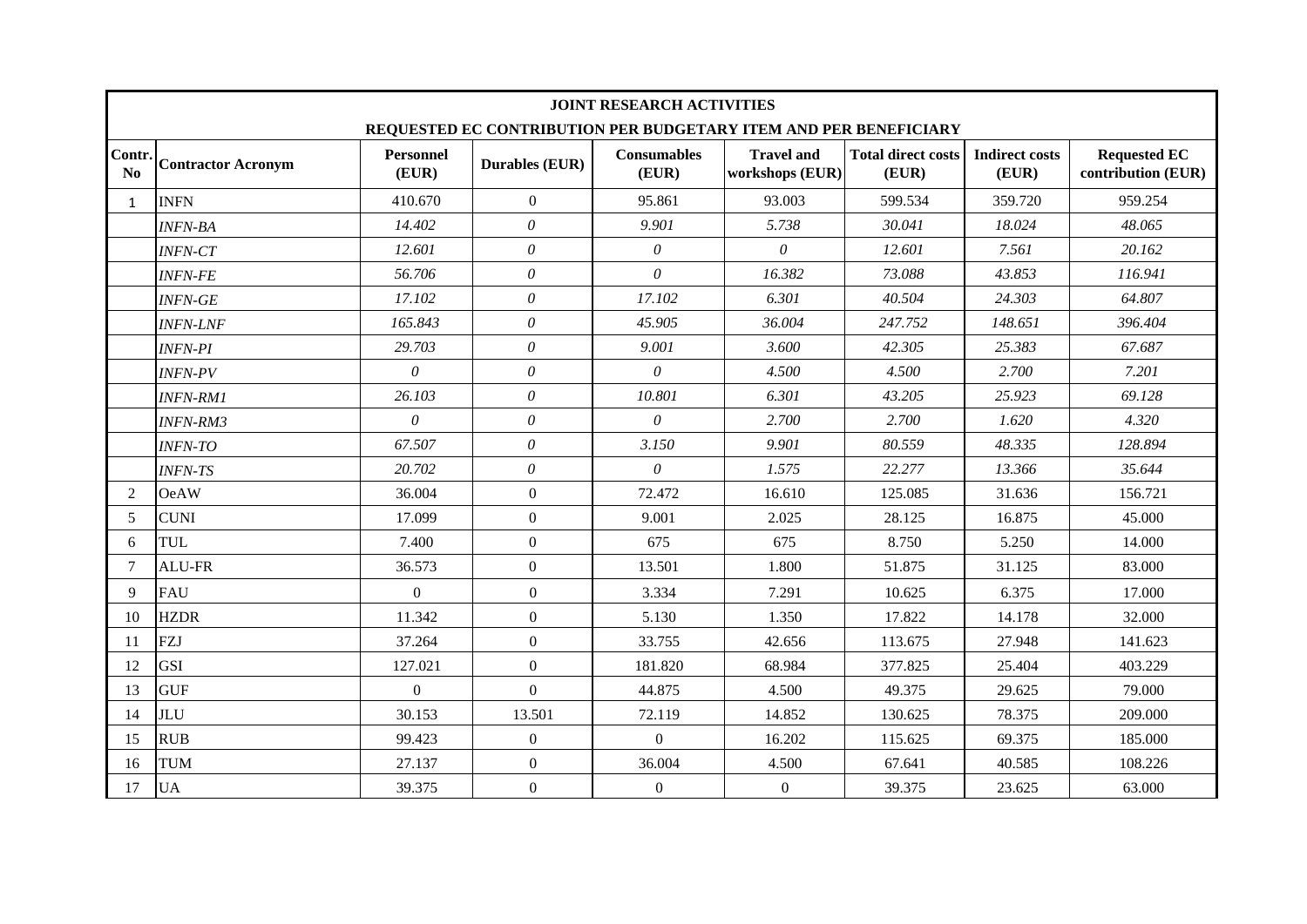| 18 | <b>UBO</b>          | 45.489         | $\overline{0}$        | 30.005         | 2.025          | 77.519    | 46.511         | 124.030   |
|----|---------------------|----------------|-----------------------|----------------|----------------|-----------|----------------|-----------|
|    |                     |                |                       |                |                |           |                |           |
| 19 | <b>UHEI</b>         | 19.082         | $\overline{0}$        | 5.401          | 1.404          | 25.887    | 22.899         | 48.785    |
| 21 | <b>UMainz</b>       | 36.300         | $\overline{0}$        | 4.500          | 13.295         | 54.095    | 51.049         | 105.144   |
| 23 | <b>UREG</b>         | $\overline{0}$ | $\boldsymbol{0}$      | $\overline{0}$ | 12.500         | 12.500    | 7.500          | 20.000    |
| 24 | <b>WWU</b>          | 58.558         | $\overline{0}$        | 32.741         | 4.951          | 96.250    | 57.750         | 154.000   |
| 27 | <b>USC</b>          | 18.125         | $\overline{0}$        | $\overline{0}$ | $\overline{0}$ | 18.125    | 10.875         | 29.000    |
| 28 | <b>UVEG</b>         | $\overline{0}$ | $\overline{0}$        | $\overline{0}$ | 4.788          | 4.788     | 2.873          | 7.660     |
| 29 | UH                  | $\overline{0}$ | $\boldsymbol{0}$      | 18.125         | $\overline{0}$ | 18.125    | 10.875         | 29.000    |
| 30 | <b>CEA</b>          | 72.472         | $\boldsymbol{0}$      | 46.043         | 5.554          | 124.069   | 46.333         | 170.402   |
|    | <b>CEA-IRFU</b>     | 72.472         | $\theta$              | 46.043         | 5.554          | 124.069   | 46.333         | 170.402   |
| 29 | <b>CNRS</b>         | 54.834         | $\mathbf{0}$          | $\overline{0}$ | 41.150         | 95.984    | 57.590         | 153.574   |
|    | CNRS/IN2P3 IPNO     | 24.856         | $\boldsymbol{\theta}$ | $\theta$       | 19.700         | 44.556    | 26.734         | 71.290    |
|    | CNRS/IN2P3/IPHC     | $\theta$       | $\theta$              | $\theta$       | 3.750          | 3.750     | 2.250          | 6.000     |
|    | CNRS/IN2P3/CPHT     | $\theta$       | $\boldsymbol{\theta}$ | $\theta$       | 6.300          | 6.300     | 3.780          | 10.080    |
|    | CNRS/IN2P3/SUBATECH | 29.978         | $\theta$              | $\theta$       | 11.400         | 41.378    | 24.827         | 66.205    |
| 32 | <b>RBI</b>          | $\overline{0}$ | $\boldsymbol{0}$      | $\overline{0}$ | 6.875          | 6.875     | 4.125          | 11.000    |
| 33 | <b>UNIZG</b>        | $\overline{0}$ | $\overline{0}$        | $\overline{0}$ | 5.625          | 5.625     | 3.375          | 9.000     |
| 36 | <b>RUG</b>          | 13.647         | $\overline{0}$        | 22.502         | 1.350          | 37.500    | 22.500         | 60.000    |
| 37 | VU                  | 18.137         | $\overline{0}$        | $\overline{0}$ | $\overline{0}$ | 18.137    | 18.863         | 37.000    |
| 38 | <b>SINS</b>         | 14.402         | $\overline{0}$        | 6.301          | 14.019         | 34.721    | 20.833         | 55.553    |
| 39 | UJ                  | $\overline{0}$ | $\boldsymbol{0}$      | 7.975          | 2.025          | 10.000    | 6.000          | 16.000    |
| 42 | <b>IFIN-HH</b>      | 59.681         | $\mathbf{0}$          | 16.202         | 4.951          | 80.833    | 16.167         | 97.000    |
| 44 | <b>KTH</b>          | 41.405         | $\mathbf{0}$          | $\overline{0}$ | 1.095          | 42.500    | 25.500         | 68.000    |
| 45 | UU                  | 44.200         | $\mathbf{0}$          | 26.755         | 3.600          | 74.556    | 44.734         | 119.289   |
| 46 | <b>IJS</b>          | $\overline{0}$ | $\boldsymbol{0}$      | 8.500          | 4.500          | 13.000    | $\overline{0}$ | 13.000    |
| 47 | <b>UEDIN</b>        | $\overline{0}$ | $\overline{0}$        | $\overline{0}$ | 9.000          | 9.000     | $\overline{0}$ | 9.000     |
| 48 | <b>U</b> Glasgow    | 63.328         | $\overline{0}$        | 90.910         | 20.252         | 174.490   | 104.694        | 279.184   |
|    | <b>Total</b>        | 1.439.122      | 13.501                | 884.506        | 433.406        | 2.770.536 | 1.341.140      | 4.111.676 |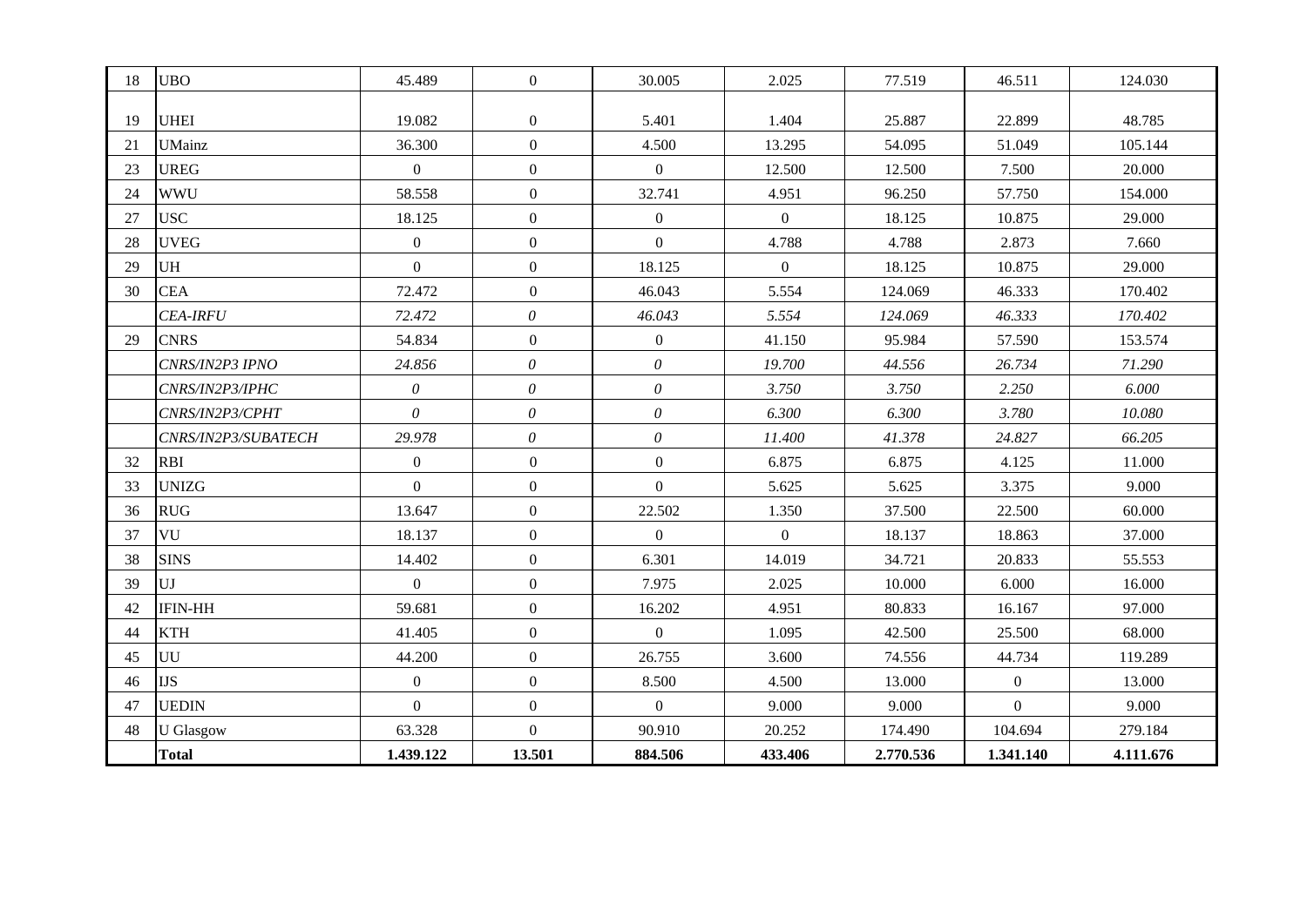#### **TOTAL REQUESTED EC CONTRIBUTION PER BUDGETARY ITEM AND PER BENEFICIARY Management Activity, Networking Activities, Transnational Access Activities, Joint Research Activities**

|              |                           |                           | Management Activity, Networking Activities, Transnational Access Activities, Joint Research Activities |                             |                                         |                                    |                                |                     |                                           |
|--------------|---------------------------|---------------------------|--------------------------------------------------------------------------------------------------------|-----------------------------|-----------------------------------------|------------------------------------|--------------------------------|---------------------|-------------------------------------------|
|              |                           |                           | TOTAL REQUESTED EC CONTRIBUTION PER BUDGETARY ITEM AND PER BENEFICIARY                                 |                             |                                         |                                    |                                |                     |                                           |
| Contr.<br>No | <b>Contractor Acronym</b> | <b>Personnel</b><br>(EUR) | Durables (EUR)                                                                                         | <b>Consumables</b><br>(EUR) | <b>Travel and</b><br>workshops<br>(EUR) | <b>Total direct costs</b><br>(EUR) | <b>Indirect costs</b><br>(EUR) | <b>Access costs</b> | <b>Requested EC</b><br>contribution (EUR) |
| 1            | <b>INFN</b>               | 1.092.433                 | $\overline{0}$                                                                                         | 141.123                     | 608.333                                 | 1.841.889                          | 744.600                        | 166.512             | 2.753.000                                 |
|              | <b>INFN-BA</b>            | 14.402                    | $\theta$                                                                                               | 9.901                       | 5.738                                   | 30.041                             | 18.024                         |                     | 48.065                                    |
|              | <b>INFN-CT</b>            | 12.601                    | $\theta$                                                                                               | $\theta$                    | $\theta$                                | 12.601                             | 7.561                          |                     | 20.162                                    |
|              | <b>INFN-FE</b>            | 81.909                    | $\theta$                                                                                               | $\theta$                    | 16.382                                  | 98.291                             | 45.617                         |                     | 143.908                                   |
|              | <b>INFN-FI</b>            | 16.825                    | $\theta$                                                                                               | $\theta$                    | $\theta$                                | 16.825                             | 1.178                          |                     | 18.002                                    |
|              | <b>INFN-GE</b>            | 45.725                    | $\theta$                                                                                               | 17.102                      | 6.301                                   | 69.128                             | 26.306                         |                     | 95.434                                    |
|              | <b>INFN-LNF</b>           | 727.360                   | $\theta$                                                                                               | 91.167                      | 500.540                                 | 1.319.068                          | 521.559                        | 166.512             | 2.007.138                                 |
|              | <b>INFN-PI</b>            | 29.703                    | $\theta$                                                                                               | 9.001                       | 3.600                                   | 42.305                             | 25.383                         |                     | 67.687                                    |
|              | <b>INFN-PV</b>            | $\theta$                  | $\theta$                                                                                               | $\theta$                    | 12.601                                  | 12.601                             | 3.267                          |                     | 15.869                                    |
|              | <b>INFN-RM1</b>           | 26.103                    | $\theta$                                                                                               | 10.801                      | 6.301                                   | 43.205                             | 25.923                         |                     | 69.128                                    |
|              | <b>INFN-RM3</b>           | $\theta$                  | $\theta$                                                                                               | $\theta$                    | 2.700                                   | 2.700                              | 1.620                          |                     | 4.320                                     |
|              | <b>INFN-TO</b>            | 117.103                   | $\theta$                                                                                               | 3.150                       | 52.594                                  | 172.847                            | 54.795                         |                     | 227.642                                   |
|              | <b>INFN-TS</b>            | 20.702                    | $\theta$                                                                                               | $\theta$                    | 1.575                                   | 22.277                             | 13.366                         |                     | 35.644                                    |
| 2            | <b>OeAW</b>               | 64.807                    | $\mathbf{0}$                                                                                           | 72.472                      | 88.069                                  | 225.348                            | 33.652                         |                     | 259.000                                   |
| 3            | <b>UNIGRAZ</b>            | 45.795                    | $\overline{0}$                                                                                         | $\overline{0}$              | $\overline{0}$                          | 45.795                             | 3.206                          |                     | 49.000                                    |
|              | <b>UCY</b>                | 20.561                    | $\overline{0}$                                                                                         | $\Omega$                    | $\Omega$                                | 20.561                             | 1.439                          |                     | 22.000                                    |
| 5            | <b>CUNI</b>               | 17.099                    | $\overline{0}$                                                                                         | 9.001                       | 2.025                                   | 28.125                             | 16.875                         |                     | 45.000                                    |
| 6            | <b>TUL</b>                | 7.400                     | $\mathbf{0}$                                                                                           | 675                         | 675                                     | 8.750                              | 5.250                          |                     | 14.000                                    |
|              | ALU-FR                    | 36.573                    | $\mathbf{0}$                                                                                           | 13.501                      | 1.800                                   | 51.875                             | 31.125                         |                     | 83.000                                    |
| 8            | <b>DESY</b>               | $\overline{0}$            | $\overline{0}$                                                                                         | $\Omega$                    | 50.467                                  | 50.467                             | 3.533                          |                     | 54.000                                    |
| 9            | <b>FAU</b>                | $\mathbf{0}$              | $\boldsymbol{0}$                                                                                       | 3.334                       | 7.291                                   | 10.625                             | 6.375                          |                     | 17.000                                    |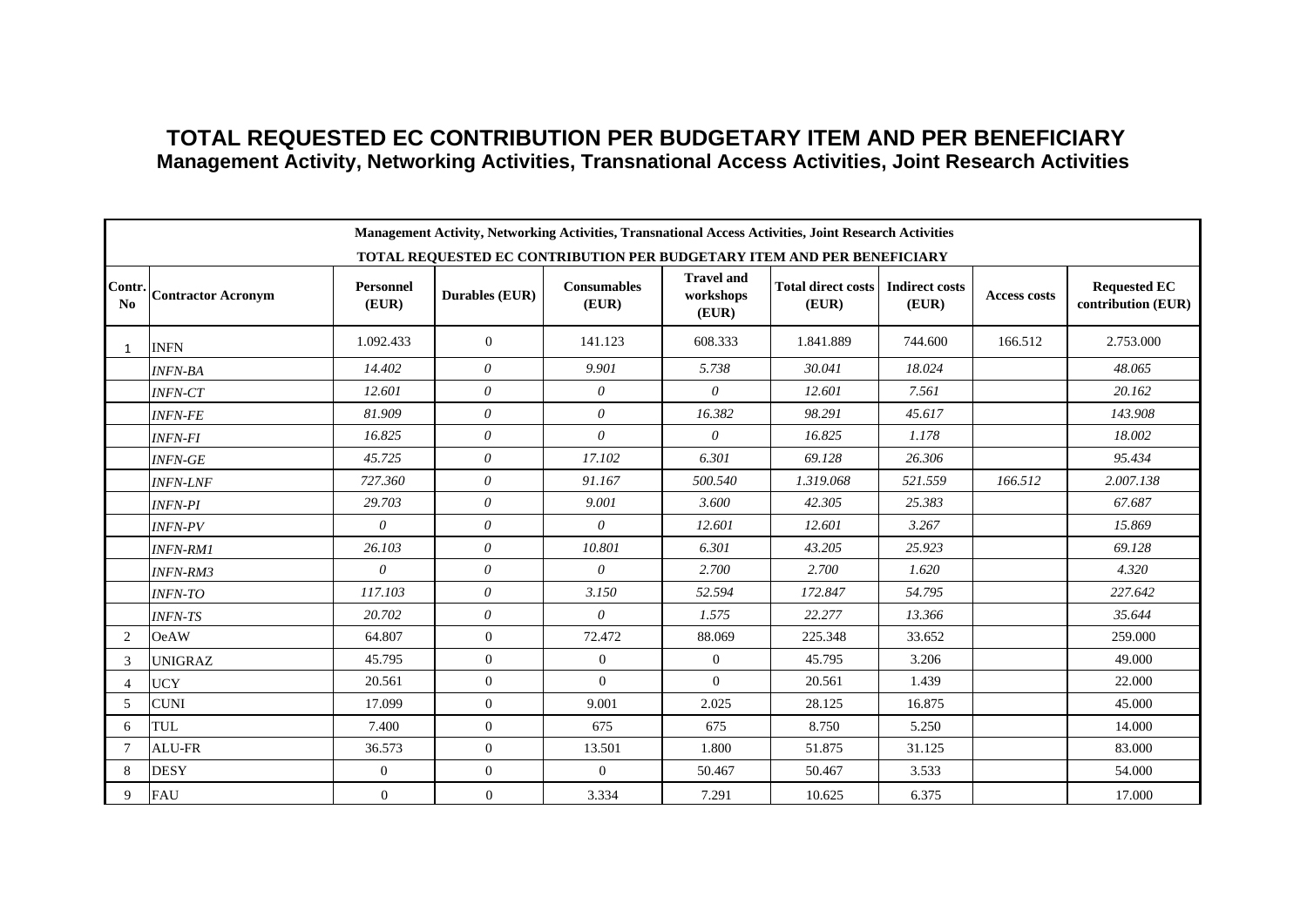| 10 | <b>HZDR</b>          | 28.165         | $\overline{0}$   | 5.130            | 1.350          | 34.644  | 15.355   |         | 50.000  |
|----|----------------------|----------------|------------------|------------------|----------------|---------|----------|---------|---------|
| 11 | FZJ                  | 37.264         | $\overline{0}$   | 33.755           | 333.233        | 404.252 | 27.948   | 145.800 | 578.000 |
|    | <b>FZJ</b>           | 37.264         | $\theta$         | 33.755           | 133.395        | 204.414 | 27.948   |         | 232.362 |
|    | COSY                 |                |                  |                  | 199.838        | 199.838 | $\theta$ | 145.800 | 345.638 |
| 12 | <b>GSI</b>           | 201.729        | $\overline{0}$   | 181.820          | 323.817        | 707.366 | 30.634   | 135.000 | 873.000 |
| 13 | <b>GUF</b>           | $\overline{0}$ | $\overline{0}$   | 44.875           | 4.500          | 49.375  | 29.625   |         | 79.000  |
| 14 | <b>JLU</b>           | 30.153         | 13.501           | 72.119           | 14.852         | 130.625 | 78.375   |         | 209.000 |
| 15 | <b>RUB</b>           | 99.423         | $\overline{0}$   | $\overline{0}$   | 16.202         | 115.625 | 69.375   |         | 185.000 |
| 16 | TUM                  | 27.137         | $\overline{0}$   | 36.004           | 29.523         | 92.664  | 42.336   |         | 135.000 |
| 17 | <b>UA</b>            | 39.375         | $\overline{0}$   | $\overline{0}$   | $\overline{0}$ | 39.375  | 23.625   |         | 63.000  |
| 18 | <b>UBO</b>           | 174.743        | $\overline{0}$   | 30.005           | 54.051         | 258.799 | 59.201   |         | 318.000 |
| 19 | <b>UHEI</b>          | 19.082         | $\overline{0}$   | 5.401            | 48.619         | 73.102  | 22.899   |         | 96.000  |
| 20 | <b>ULEI</b>          | 45.794         | $\boldsymbol{0}$ | $\overline{0}$   | $\overline{0}$ | 45.794  | 3.206    |         | 49.000  |
| 21 | <b>UMainz</b>        | 36.300         | $\overline{0}$   | 4.500            | 366.860        | 407.661 | 51.049   | 169.290 | 628.000 |
|    | <b>UMainz</b>        | 36.300         | $\theta$         | 4.500            | 116.900        | 157.701 | 51.049   |         | 208.750 |
|    | <b>MAMI</b>          |                |                  |                  | 249.960        | 249.960 | $\theta$ | 169.290 | 419.250 |
| 22 | <b>UNIBI</b>         | 24.613         | $\overline{0}$   | $\overline{0}$   | 27.723         | 52.336  | 3.664    |         | 56.000  |
| 23 | <b>UREG</b>          | $\mathbf{0}$   | $\overline{0}$   | $\overline{0}$   | 12.500         | 12.500  | 7.500    |         | 20.000  |
| 24 | <b>WWU</b>           | 58.558         | $\overline{0}$   | 32.741           | 4.951          | 96.250  | 57.750   |         | 154.000 |
| 25 | <b>UB</b>            | 12.700         | $\overline{0}$   | $\overline{0}$   | 5.057          | 17.757  | 1.243    |         | 19.000  |
| 26 | <b>UMU</b>           | 40.187         | $\overline{0}$   | $\overline{0}$   | $\overline{0}$ | 40.187  | 2.813    |         | 43.000  |
| 27 | <b>USC</b>           | 18.125         | $\overline{0}$   | $\overline{0}$   | $\overline{0}$ | 18.125  | 10.875   |         | 29.000  |
| 28 | <b>UVEG</b>          | 40.504         | $\overline{0}$   | $\overline{0}$   | 4.788          | 45.292  | 5.708    |         | 51.000  |
|    | <b>UH</b>            | $\mathbf{0}$   | $\overline{0}$   | 18.125           | $\overline{0}$ | 18.125  | 10.875   |         | 29.000  |
| 30 | <b>CEA</b>           | 97.315         | $\overline{0}$   | 46.043           | 17.570         | 160.928 | 48.072   |         | 209.000 |
|    | <b>CEA-IRFU</b>      | 97.315         | $\theta$         | 46.043           | 17.570         | 160.928 | 48.072   |         | 209.000 |
| 31 | <b>CNRS</b>          | 166.140        | $\overline{0}$   | $\overline{0}$   | 196.598        | 362.738 | 76.262   |         | 439.000 |
|    | CNRS Univ. Paris-Sud | 47.206         | $\boldsymbol{0}$ | $\boldsymbol{0}$ | 5.000          | 52.206  | 3.654    |         | 55.860  |
|    | CNRS/IN2P3/LLR       | 160            | $\overline{0}$   | $\boldsymbol{0}$ | 9.000          | 9.160   | 641      |         | 9.801   |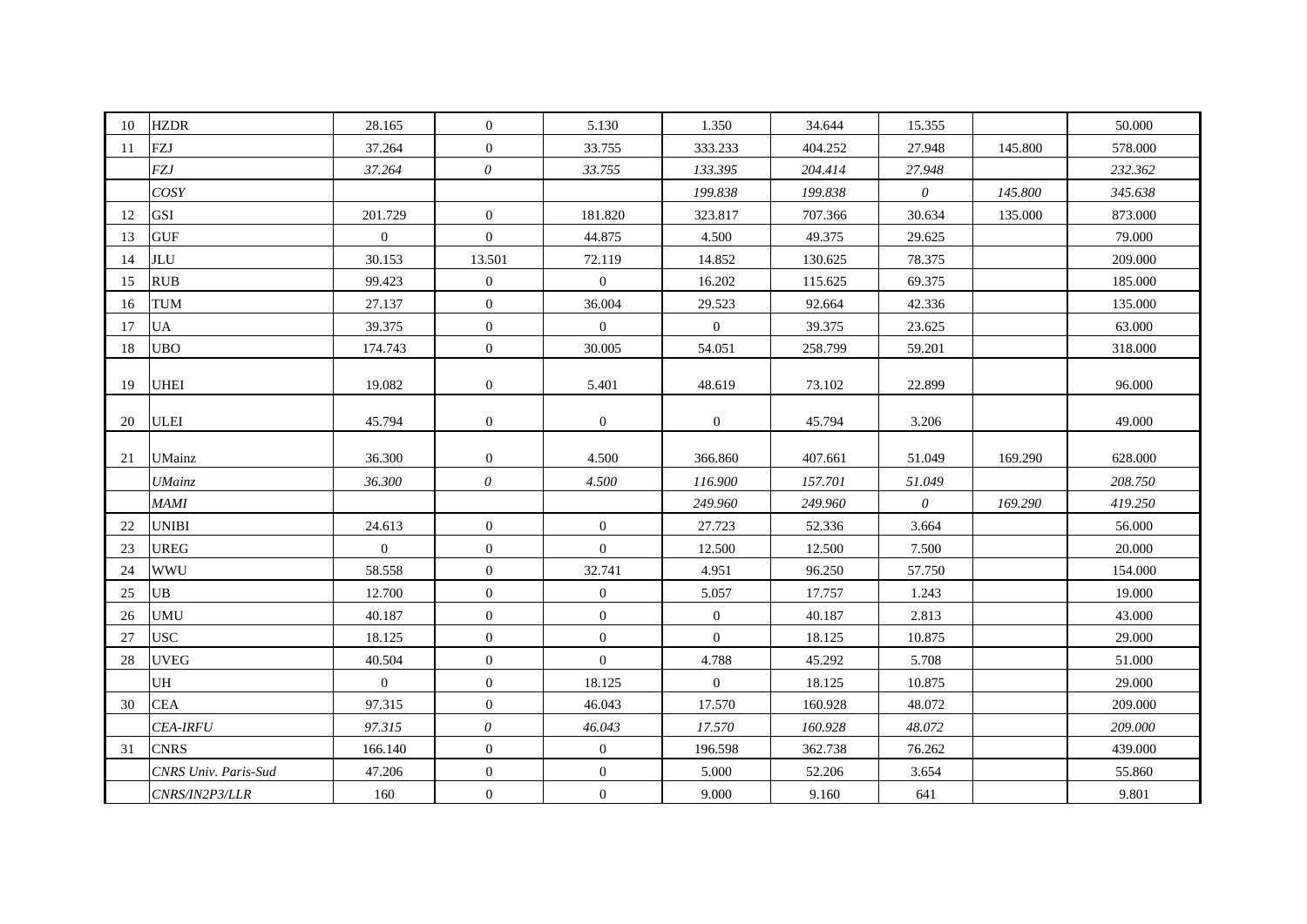|          | CNRS/IN2P3/LPC Clermont | 347            | $\overline{0}$ | $\overline{0}$ | 9.000          | 9.347          | 654            |         | 10.001         |
|----------|-------------------------|----------------|----------------|----------------|----------------|----------------|----------------|---------|----------------|
|          | CNRS/IN2P3 IPNO         | 38.357         | $\theta$       | $\theta$       | 19.700         | 58.057         | 27.679         |         | 85.736         |
|          | CNRS/IN2P3/IPHC         | $\theta$       | $\theta$       | $\theta$       | 3.750          | 3.750          | 2.250          |         | 6.000          |
|          | CNRS/IN2P3/CPHT         | $\theta$       | $\theta$       | $\theta$       | 19.801         | 19.801         | 4.725          |         | 24.527         |
|          | CNRS/IN2P3/SUBATECH     | 80.070         | $\theta$       | $\theta$       | 130.346        | 210.416        | 36.659         |         | 247.075        |
| 32       | <b>RBI</b>              | $\overline{0}$ | $\overline{0}$ | $\overline{0}$ | 6.875          | 6.875          | 4.125          |         | 11.000         |
| 33       | <b>UNIZG</b>            | $\mathbf{0}$   | $\overline{0}$ | $\overline{0}$ | 5.625          | 5.625          | 3.375          |         | 9.000          |
| 34       | <b>KFKI RMKI</b>        | 25.234         | $\overline{0}$ | $\overline{0}$ | $\overline{0}$ | 25.234         | 1.766          |         | 27.000         |
| 35       | <b>FBK</b>              |                |                |                | 215.068        | 215.068        | $\overline{0}$ | 170.932 | 386.000        |
| 36       | <b>RUG</b>              | 13.647         | $\overline{0}$ | 22.502         | 1.350          | 37.500         | 22.500         |         | 60.000         |
| 37       | VU                      | 18.137         | $\overline{0}$ | $\overline{0}$ | $\overline{0}$ | 18.137         | 18.863         |         | 37.000         |
| 38       | <b>SINS</b>             | 14.402         | $\overline{0}$ | 6.301          | 27.520         | 48.222         | 21.778         |         | 70.000         |
| 39       | UJ                      | $\overline{0}$ | $\overline{0}$ | 7.975          | 2.025          | 10.000         | 6.000          |         | 16.000         |
| $\Omega$ | <b>UW</b>               | $\overline{0}$ | $\overline{0}$ | $\overline{0}$ | $\overline{0}$ | $\overline{0}$ | $\overline{0}$ |         | $\overline{0}$ |
| 40       | <b>UWroclaw</b>         | 25.234         | $\overline{0}$ | $\overline{0}$ | $\overline{0}$ | 25.234         | 1.766          |         | 27.000         |
| 41       | <b>IST</b>              | 9.346          | $\overline{0}$ | $\Omega$       | $\Omega$       | 9.346          | 654            |         | 10.000         |
| 42       | <b>IFIN-HH</b>          | 59.681         | $\overline{0}$ | 16.202         | 4.951          | 80.833         | 16.167         |         | 97.000         |
| 43       | <b>ULUND</b>            | 52.336         | $\overline{0}$ | $\overline{0}$ | $\theta$       | 52.336         | 3.664          |         | 56.000         |
| 44       | <b>KTH</b>              | 41.405         | $\overline{0}$ | $\overline{0}$ | 1.095          | 42.500         | 25.500         |         | 68.000         |
| 45       | UU                      | 57.702         | $\overline{0}$ | 26.755         | 76.744         | 161.201        | 50.799         |         | 212.000        |
| 46       | <b>JSI</b>              | $\overline{0}$ | $\overline{0}$ | 8.500          | 4.500          | 13.000         | $\overline{0}$ |         | 13.000         |
| 47       | <b>UEDIN</b>            | $\Omega$       | $\overline{0}$ | $\Omega$       | 9.000          | 9.000          | $\overline{0}$ |         | 9.000          |
| 48       | <b>U</b> Glasgow        | 63.328         | $\overline{0}$ | 90.910         | 24.753         | 178.991        | 105.009        |         | 284.000        |
|          | <b>Total</b>            | 2.862.428      | 13.501         | 929.768        | 2.600.360      | 6.406.058      | 1.806.409      | 787.534 | 9.000.000      |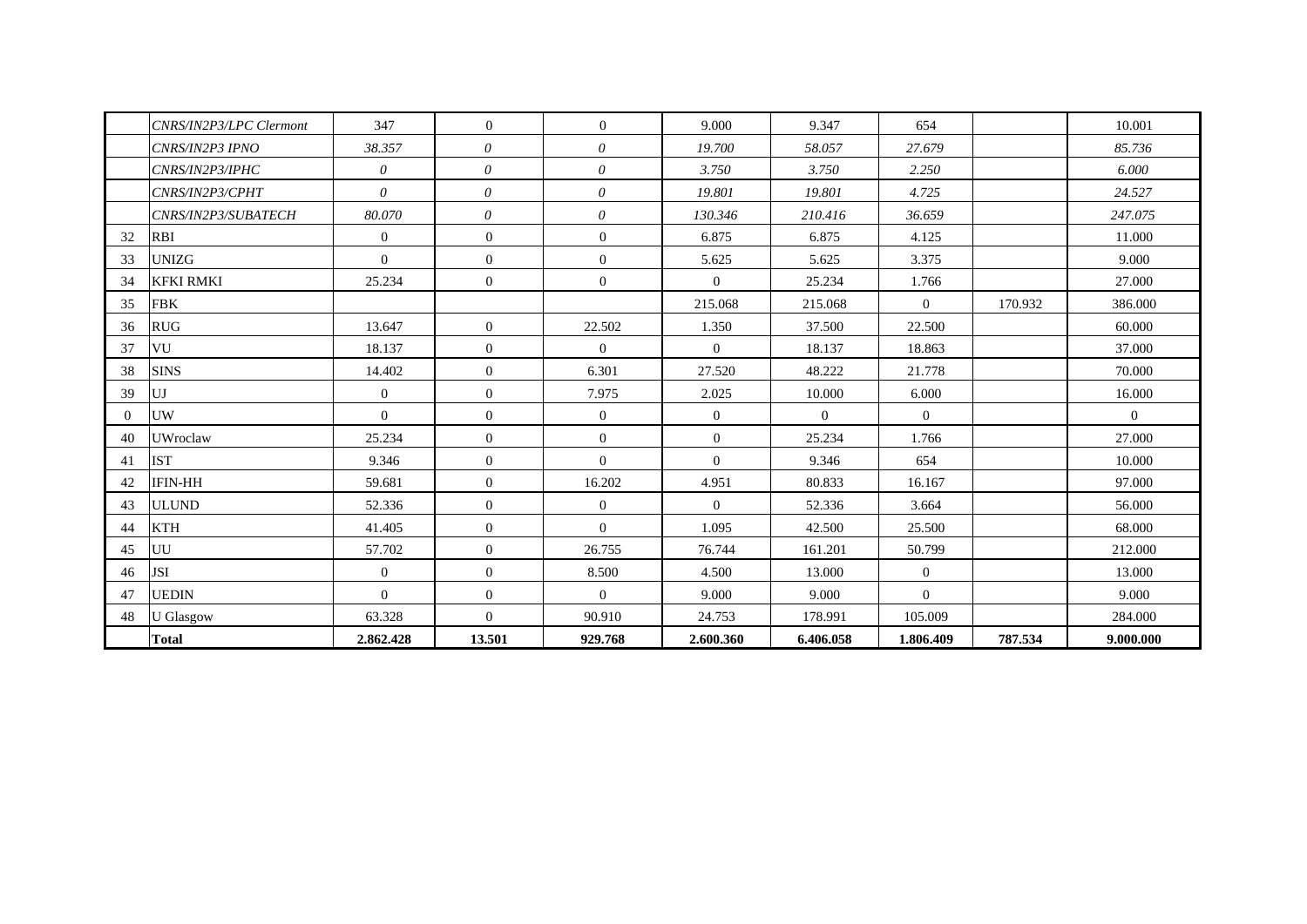### **EC requested contribution per activity in HP3**

 **Management Activity, Networking Activities,**

 **Transnational Access Activities, Joint Research Activities**

| <b>WP</b><br><b>No</b> | <b>WP</b> acronym         | <b>Requetsted EC</b><br>contribution (EUR) |  |  |  |  |
|------------------------|---------------------------|--------------------------------------------|--|--|--|--|
| WP1                    | <b>MAN</b>                | 899.368                                    |  |  |  |  |
|                        | <b>TOTAL MAN</b>          | 899.368                                    |  |  |  |  |
|                        |                           |                                            |  |  |  |  |
| WP2                    | <b>ITURHIC</b>            | 229.518                                    |  |  |  |  |
|                        | WP3 ENCstudy              | 180.020                                    |  |  |  |  |
|                        | WP4 EPOS                  | 359.840                                    |  |  |  |  |
| WP5                    | MesonNet                  | 225.394                                    |  |  |  |  |
| WP <sub>6</sub>        | <b>SPHERE</b>             | 89.748                                     |  |  |  |  |
| WP7                    | <b>FAIRnet</b>            | 360.040                                    |  |  |  |  |
| WP8                    | SaporeGravis              | 179.531                                    |  |  |  |  |
| WP9                    | LEANNIS-2                 | 198.204                                    |  |  |  |  |
|                        | WP10 LatticeQCD           | 287.594                                    |  |  |  |  |
|                        | <b>Total Networking</b>   | 2.109.888                                  |  |  |  |  |
|                        |                           |                                            |  |  |  |  |
| WP11 ECT*              |                           | 386.000                                    |  |  |  |  |
| WP12 MAMI              |                           | 419.250                                    |  |  |  |  |
| WP <sub>13</sub> GSI   |                           | 282.631                                    |  |  |  |  |
|                        | WP14 COSY                 | 345.638                                    |  |  |  |  |
| WP15 LNF               |                           | 445.549                                    |  |  |  |  |
|                        | <b>Total TARI</b>         | 1.879.068                                  |  |  |  |  |
|                        |                           |                                            |  |  |  |  |
|                        | WP16 ADAMAS               | 108.365                                    |  |  |  |  |
|                        | WP17 DNPMag               | 270.019                                    |  |  |  |  |
| WP18 FPD               |                           | 112.831                                    |  |  |  |  |
|                        | WP19 FuturePID            | 179.744                                    |  |  |  |  |
|                        | WP20 FutureJet            | 364.291                                    |  |  |  |  |
|                        | WP21 CherenkovImaging     | 251.641                                    |  |  |  |  |
|                        | WP22   LYSO Fiber         | 243.260                                    |  |  |  |  |
| <b>WP23</b>            | GPD <sub>ex</sub>         | 551.342                                    |  |  |  |  |
|                        | WP24 JointGEM             | 548.000                                    |  |  |  |  |
|                        | WP25 PolAntiP             | 284.518                                    |  |  |  |  |
| <b>WP26</b>            | <b>ULISINT</b>            | 224.816                                    |  |  |  |  |
| <b>WP27</b>            | Di-JETCAL                 | 225.419                                    |  |  |  |  |
| <b>WP28</b>            | <b>Silicon Multiplier</b> | 378.481                                    |  |  |  |  |
| <b>WP29</b>            | 3D-Mom                    | 368.949                                    |  |  |  |  |
|                        | <b>Total JRA</b>          | 4.111.676                                  |  |  |  |  |
|                        |                           |                                            |  |  |  |  |
|                        | <b>GRAND TOTAL</b>        | 9.000.000                                  |  |  |  |  |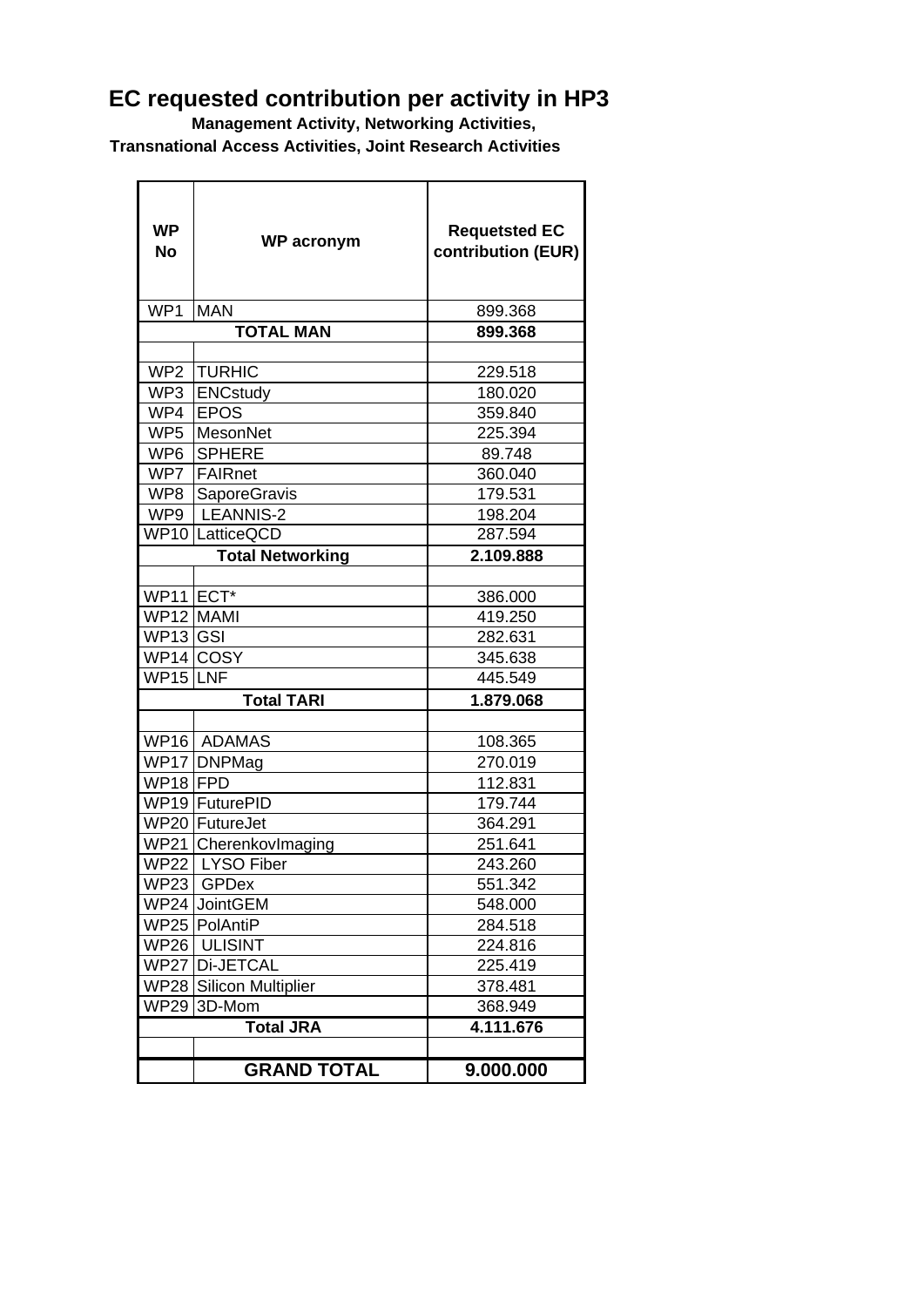## **A3.2: What it costs**

| Proiect I<br>. .<br>Number | 283286 | * Acronvm<br>Project | HadronPhysics3 |
|----------------------------|--------|----------------------|----------------|
|                            |        |                      |                |

#### One Form per Project

| <b>Participant</b>                     | <b>Participant</b> | Estimated eligible costs (whole duration of the project) |                     |             |                          |           |                             |                       | <b>Requested EU</b> |
|----------------------------------------|--------------------|----------------------------------------------------------|---------------------|-------------|--------------------------|-----------|-----------------------------|-----------------------|---------------------|
| number in<br>this project <sup>9</sup> | short name         | RTD (A)                                                  | Coordination<br>(B) | Support (C) | <b>Management</b><br>(D) | Other (E) | <b>Total</b><br>$A+B+C+D+E$ | <b>Total receipts</b> | contribution        |
| $\mathbf{1}$                           | <b>INFN</b>        | 1,279,006.40                                             | 671,148.80          | 583,764.80  | 899,368.00               | 0.00      | 3,433,288.00                | 0.00                  | 2,753,000.00        |
| $\overline{2}$                         | <b>OeAW</b>        | 647,495.12                                               | 163,141.08          | 0.00        | 0.00                     | 0.00      | 810,636.20                  | 0.00                  | 259,000.00          |
| $\mathbf{3}$                           | <b>UNIGRAZ</b>     | 0.00                                                     | 73,272.00           | 0.00        | 0.00                     | 0.00      | 73,272.00                   | 0.00                  | 49,000.00           |
| $\overline{4}$                         | <b>UCY</b>         | 0.00                                                     | 32,897.60           | 0.00        | 0.00                     | 0.00      | 32,897.60                   | 0.00                  | 22,000.00           |
| $\overline{5}$                         | <b>CUNI</b>        | 60,000.00                                                | 0.00                | 0.00        | 0.00                     | 0.00      | 60,000.00                   | 0.00                  | 45,000.00           |
| $\,6\,$                                | <b>TUL</b>         | 18,667.20                                                | 0.00                | 0.00        | 0.00                     | 0.00      | 18,667.20                   | 0.00                  | 14,000.00           |
| $\overline{7}$                         | ALU-FR             | 110,667.20                                               | 0.00                | 0.00        | 0.00                     | 0.00      | 110,667.20                  | 0.00                  | 83,000.00           |
| $\bf 8$                                | <b>DESY</b>        | 0.00                                                     | 80,748.80           | 0.00        | 0.00                     | 0.00      | 80,748.80                   | 0.00                  | 54,000.00           |
| $\boldsymbol{9}$                       | <b>FAU</b>         | 22,667.20                                                | 0.00                | 0.00        | 0.00                     | 0.00      | 22,667.20                   | 0.00                  | 17,000.00           |
| 10                                     | <b>HZDR</b>        | 42,667.00                                                | 37,851.00           | 0.00        | 0.00                     | 0.00      | 80,518.00                   | 0.00                  | 50,000.00           |
| 11                                     | FZJ                | 207,932.74                                               | 90,739.00           | 345,638.00  | 0.00                     | 0.00      | 644,309.74                  | 0.00                  | 578,000.00          |
| 12                                     | <b>GSI</b>         | 554,360.13                                               | 196,851.65          | 282,631.00  | 0.00                     | 0.00      | 1,033,842.78                | 0.00                  | 873,000.00          |
| 13                                     | <b>GUF</b>         | 105,334.40                                               | 0.00                | 0.00        | 0.00                     | 0.00      | 105,334.40                  | 0.00                  | 79,000.00           |
| 14                                     | JLU                | 278,667.20                                               | 0.00                | 0.00        | 0.00                     | 0.00      | 278,667.20                  | 0.00                  | 209,000.00          |
| 15                                     | <b>RUB</b>         | 246,667.20                                               | 0.00                | 0.00        | 0.00                     | 0.00      | 246,667.20                  | 0.00                  | 185,000.00          |
| 16                                     | <b>TUM</b>         | 144,302.40                                               | 40,036.80           | 0.00        | 0.00                     | 0.00      | 184,339.20                  | 0.00                  | 135,000.00          |
| 17                                     | <b>UA</b>          | 84,000.00                                                | 0.00                | 0.00        | 0.00                     | 0.00      | 84,000.00                   | 0.00                  | 63,000.00           |
| 18                                     | <b>UBO</b>         | 165,374.40                                               | 290,049.60          | 0.00        | 0.00                     | 0.00      | 455,424.00                  | 0.00                  | 318,000.00          |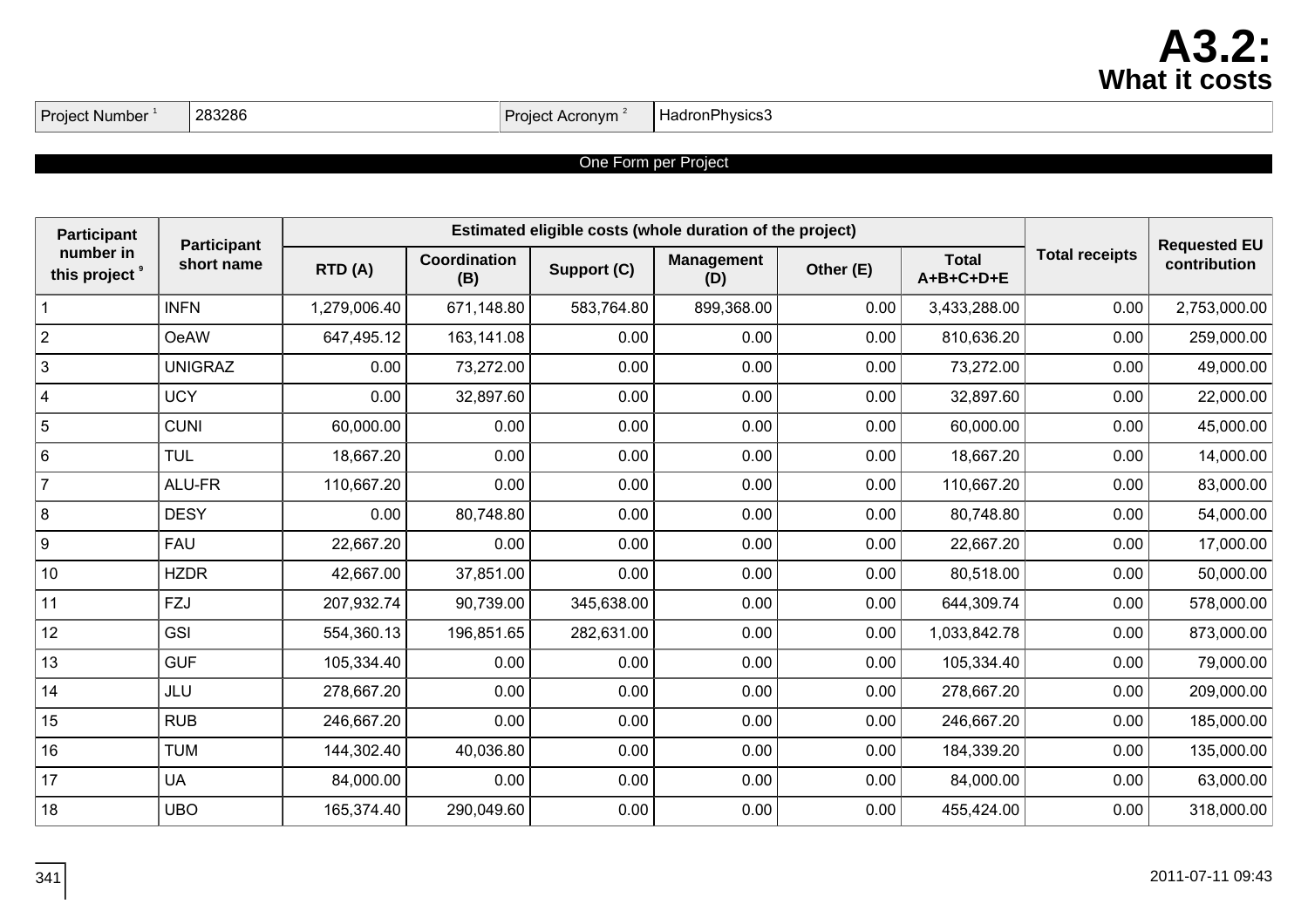## **A3.2: What it costs**

| Participant                            |                           | Estimated eligible costs (whole duration of the project) |                     |             |                          |           |                             |                       | <b>Requested EU</b> |
|----------------------------------------|---------------------------|----------------------------------------------------------|---------------------|-------------|--------------------------|-----------|-----------------------------|-----------------------|---------------------|
| number in<br>this project <sup>9</sup> | Participant<br>short name | RTD (A)                                                  | Coordination<br>(B) | Support (C) | <b>Management</b><br>(D) | Other (E) | <b>Total</b><br>$A+B+C+D+E$ | <b>Total receipts</b> | contribution        |
| 19                                     | <b>UHEI</b>               | 67,769.28                                                | 47,215.00           | 0.00        | 0.00                     | 0.00      | 114,984.28                  | 0.00                  | 96,000.00           |
| 20                                     | ULEI                      | 0.00                                                     | 73,272.00           | 0.00        | 0.00                     | 0.00      | 73,272.00                   | 0.00                  | 49,000.00           |
| 21                                     | <b>UMainz</b>             | 140,193.86                                               | 103,605.00          | 419,250.00  | 0.00                     | 0.00      | 663,048.86                  | 0.00                  | 628,000.00          |
| 22                                     | <b>UNIBI</b>              | 0.00                                                     | 83,739.20           | 0.00        | 0.00                     | 0.00      | 83,739.20                   | 0.00                  | 56,000.00           |
| 23                                     | <b>UREG</b>               | 26,667.20                                                | 0.00                | 0.00        | 0.00                     | 0.00      | 26,667.20                   | 0.00                  | 20,000.00           |
| 24                                     | <b>WWU</b>                | 205,334.40                                               | 0.00                | 0.00        | 0.00                     | 0.00      | 205,334.40                  | 0.00                  | 154,000.00          |
| 25                                     | UB                        | 0.00                                                     | 28,412.80           | 0.00        | 0.00                     | 0.00      | 28,412.80                   | 0.00                  | 19,000.00           |
| 26                                     | <b>UMU</b>                | 0.00                                                     | 64,299.20           | 0.00        | 0.00                     | 0.00      | 64,299.20                   | 0.00                  | 43,000.00           |
| 27                                     | <b>USC</b>                | 38,667.20                                                | 0.00                | 0.00        | 0.00                     | 0.00      | 38,667.20                   | 0.00                  | 29,000.00           |
| 28                                     | <b>UVEG</b>               | 10,214.40                                                | 64,808.00           | 0.00        | 0.00                     | 0.00      | 75,022.40                   | 0.00                  | 51,000.00           |
| 29                                     | <b>UH</b>                 | 38,667.20                                                | 0.00                | 0.00        | 0.00                     | 0.00      | 38,667.20                   | 0.00                  | 29,000.00           |
| 30                                     | <b>CEA</b>                | 238,128.28                                               | 52,509.93           | 0.00        | 0.00                     | 0.00      | 290,638.21                  | 0.00                  | 209,000.00          |
| 31                                     | <b>CNRS</b>               | 358,822.40                                               | 761,579.20          | 0.00        | 0.00                     | 0.00      | 1,120,401.60                | 0.00                  | 439,000.00          |
| 32                                     | <b>RBI</b>                | 14,667.20                                                | 0.00                | 0.00        | 0.00                     | 0.00      | 14,667.20                   | 0.00                  | 11,000.00           |
| 33                                     | <b>UNIZG</b>              | 12,000.00                                                | 0.00                | 0.00        | 0.00                     | 0.00      | 12,000.00                   | 0.00                  | 9,000.00            |
| 34                                     | <b>KFKI RMKI</b>          | 0.00                                                     | 30,280.80           | 0.00        | 0.00                     | 0.00      | 30,280.80                   | 0.00                  | 27,000.00           |
| 35                                     | <b>FBK</b>                | 0.00                                                     | 0.00                | 386,000.60  | 0.00                     | 0.00      | 386,000.60                  | 0.00                  | 386,000.00          |
| 36                                     | <b>RUG</b>                | 80,000.00                                                | 0.00                | 0.00        | 0.00                     | 0.00      | 80,000.00                   | 0.00                  | 60,000.00           |
| 37                                     | VU                        | 49,334.31                                                | 0.00                | 0.00        | 0.00                     | 0.00      | 49,334.31                   | 0.00                  | 37,000.00           |
| 38                                     | <b>SINS</b>               | 74,072.00                                                | 21,603.20           | 0.00        | 0.00                     | 0.00      | 95,675.20                   | 0.00                  | 70,000.00           |
| 39                                     | UJ                        | 21,334.40                                                | 0.00                | 0.00        | 0.00                     | 0.00      | 21,334.40                   | 0.00                  | 16,000.00           |
| 40                                     | <b>UWR</b>                | 0.00                                                     | 40,374.40           | 0.00        | 0.00                     | 0.00      | 40,374.40                   | 0.00                  | 27,000.00           |
|                                        |                           |                                                          |                     |             |                          |           |                             |                       |                     |